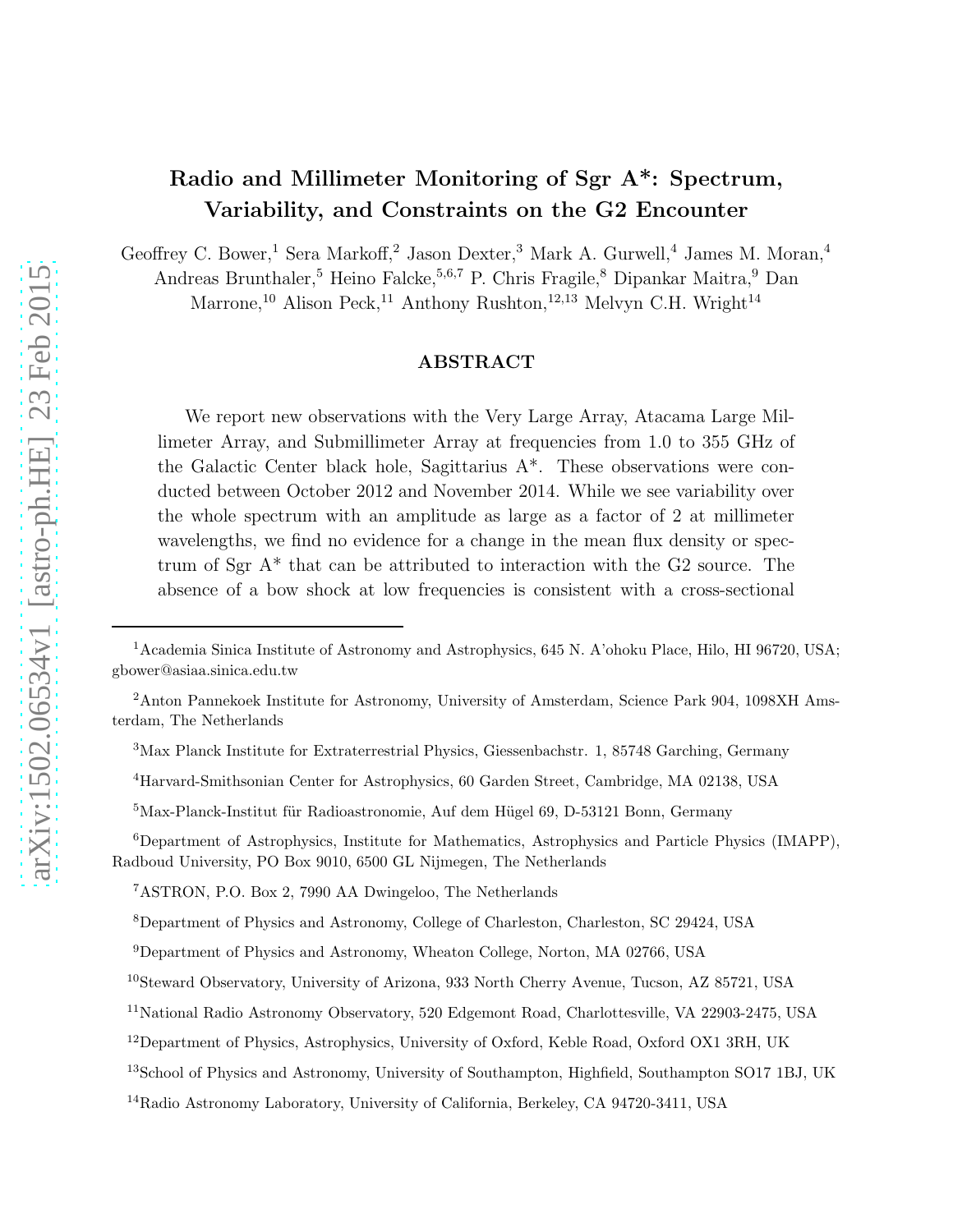area for G2 that is less than  $2 \times 10^{29}$  cm<sup>2</sup>. This result fits with several model predictions including a magnetically arrested cloud, a pressure-confined stellar wind, and a stellar photosphere of a binary merger. There is no evidence for enhanced accretion onto the black hole driving greater jet and/or accretion flow emission. Finally, we measure the millimeter wavelength spectral index of Sgr  $A^*$  to be flat; combined with previous measurements, this suggests that there is no spectral break between 230 and 690 GHz. The emission region is thus likely in a transition between optically thick and thin at these frequencies and requires a mix of lepton distributions with varying temperatures consistent with stratification.

Subject headings: black hole physics, accretion, galaxies: jets, galaxies: active, Galaxy: center

# 1. Introduction

Accretion provides the energy that powers radiation from the Galactic Center black hole, Sagittarius A<sup>\*</sup> [\(Genzel et al. 2010](#page-23-0); [Falcke & Markoff 2013\)](#page-23-1). The VLT NIR discovery of an infalling object onto Sgr  $A^*$ , named G2, offers an especially exciting possibility for probing the nature of that accretion flow via potential interactions as the object goes through periastron [\(Gillessen et al. 2012\)](#page-24-0). If it is a pressure-confined gas cloud, the G2 object is estimated to have a gas mass of  $3M_{\oplus}$ , which is comparable to the total accretion flow mass within its closest approach. Best estimates indicate a highly eccentric orbit with a periastron to Sgr A<sup>\*</sup> of ~ 2000 Schwarzschild radii ( $R_{Sch}$ ), a mere 2% of the Bondi accretion radius, in early 2014 [\(Gillessen et al. 2013](#page-24-1); [Phifer et al. 2013;](#page-25-0) [Pfuhl et al. 2015\)](#page-25-1). The origin, structure, and fate of the object remain uncertain. While the VLT observations of the  $\text{Br-}\gamma$  transition indicate that G2 is being disrupted, through tidal processes and possibly through gas dynamical processes, Keck NIR observations have shown a persistently compact L ′ continuum source [\(Witzel et al. 2014a\)](#page-26-0).

These observational results have led to a range of models, from diffuse clouds to dense, dusty stellar winds surrounding stars [\(Schartmann et al. 2012](#page-25-2); [Murray-Clay & Loeb 2012;](#page-25-3) [Scoville & Burkert 2013;](#page-25-4) [Guillochon et al. 2014\)](#page-24-2). Both the nature of the accretion process and the timescale on which it takes place depend sensitively on the density profile of the accretion region and the initial density structure of the object, among other factors [\(Schartmann et al. 2012](#page-25-2); [Anninos et al. 2012\)](#page-22-0). Proposed models anticipate a steep increase in the accretion rate, potentially by several orders of magnitude, and heightened variability on timescales of months to decades [\(Schartmann et al. 2012](#page-25-2)). The G2 encounter could shed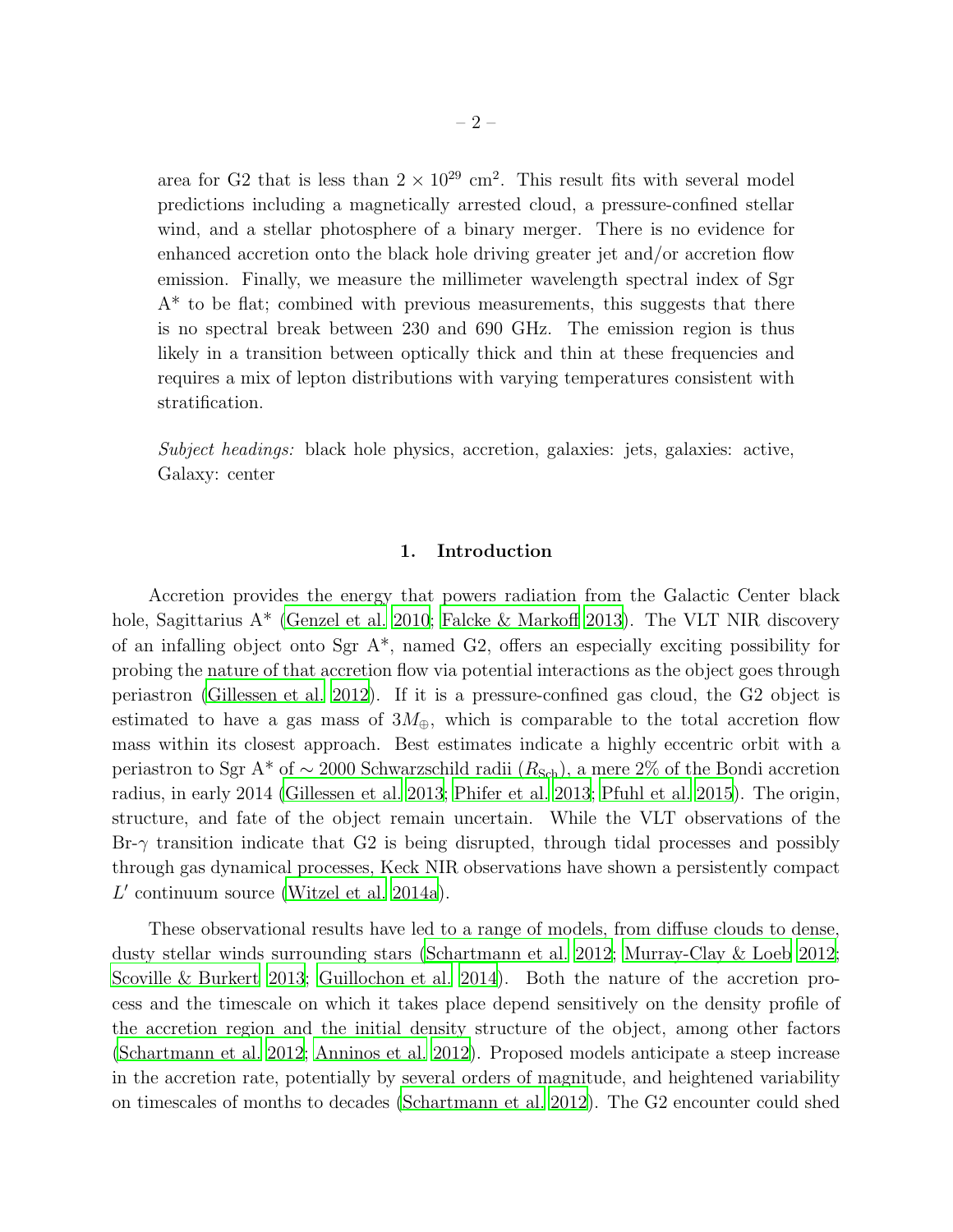light on the historic and episodic Galactic Center flares seen through X-ray fluorescence [\(Revnivtsev et al. 2004\)](#page-25-5). The processing of G2's material through the accretion flow around Sgr  $A^*$  presents a unique opportunity to study the radial density and temperature structure of the flow, filling in crucial gaps in our understanding of ultra-low-Eddington-luminosity accretion.

The long-term monitoring at radio and millimeter wavelengths for Sgr A\* demonstrates short-term variability and long-term stability, consistent with damped random walk evolution [\(Macquart & Bower 2006](#page-24-3); [Dexter et al. 2014](#page-22-1)). Since the detection of Sgr A\* at shorter wavelengths, X-ray and NIR light curves have also not shown any secular evolution [\(Do et al. 2009](#page-22-2); [Dodds-Eden et al. 2011;](#page-22-3) [Witzel et al. 2012;](#page-26-1) [Neilsen et al. 2013\)](#page-25-6). Intensive campaigns to monitor Sgr  $A^*$  over a wide range of wavelengths have been launched since the discovery of G2 was announced, none of which have detected significant changes in the flux density or activity of Sgr A\* [\(Akiyama et al. 2014;](#page-22-4) [Haggard et al.](#page-24-4) [2014;](#page-24-4) [Tsuboi et al.](#page-26-2) [2015;](#page-26-2) [Hora et al. 2014\)](#page-24-5), although those searches did lead to the discovery of the Galactic Center pulsar PSR J1745-2900 [\(Degenaar et al. 2013](#page-22-5); [Kennea et al. 2013](#page-24-6); [Mori et al. 2013;](#page-24-7) [Rea et al. 2013;](#page-25-7) [Eatough et al. 2013](#page-23-2); [Shannon & Johnston 2013\)](#page-25-8).

Among the predictions for G2 are strong increases in radio through millimeter spectrum driven by two processes. Increasing the mass accretion rate at separations of a few Schwarzschild radii would be expected to lead to enhanced emission from the accretion flow and/or jet [\(Falcke et al. 1993](#page-23-3); [Markoff et al. 2007](#page-24-8); Moscibrodzka et al. [2012\)](#page-25-9). The timescale for this accretion event may be as short as the free-fall time ( $\sim 0.1$  yr) or as long as the viscous time  $(0.1 - 100 \text{ yr})$ . Additionally, a strong precursor effect has been predicted for low radio frequencies due to the potential shock forming between the incoming object and the accretion flow [\(Narayan et al. 2012](#page-25-10)). In this paper, we present Karl G. Jansky Very Large Array (VLA), Atacama Large Millimeter Array (ALMA), and Submillimeter Array (SMA) observations that span the time since the discovery of G2 through periastron. In Section [2,](#page-2-0) we present the observations and analysis techniques. In Section [3,](#page-11-0) we give the results, which show a marked lack of any change in level of activity relative to historical variability. In Section [4,](#page-19-0) we discuss and summarize our conclusions.

### 2. Observations and Data Reduction

#### 2.1. VLA Observations

<span id="page-2-0"></span>VLA observations were carried out as part of a service observing program on the advice of an ad hoc committee (project code TOBS0006; [Sjouwerman & Chandler 2014\)](#page-26-3) between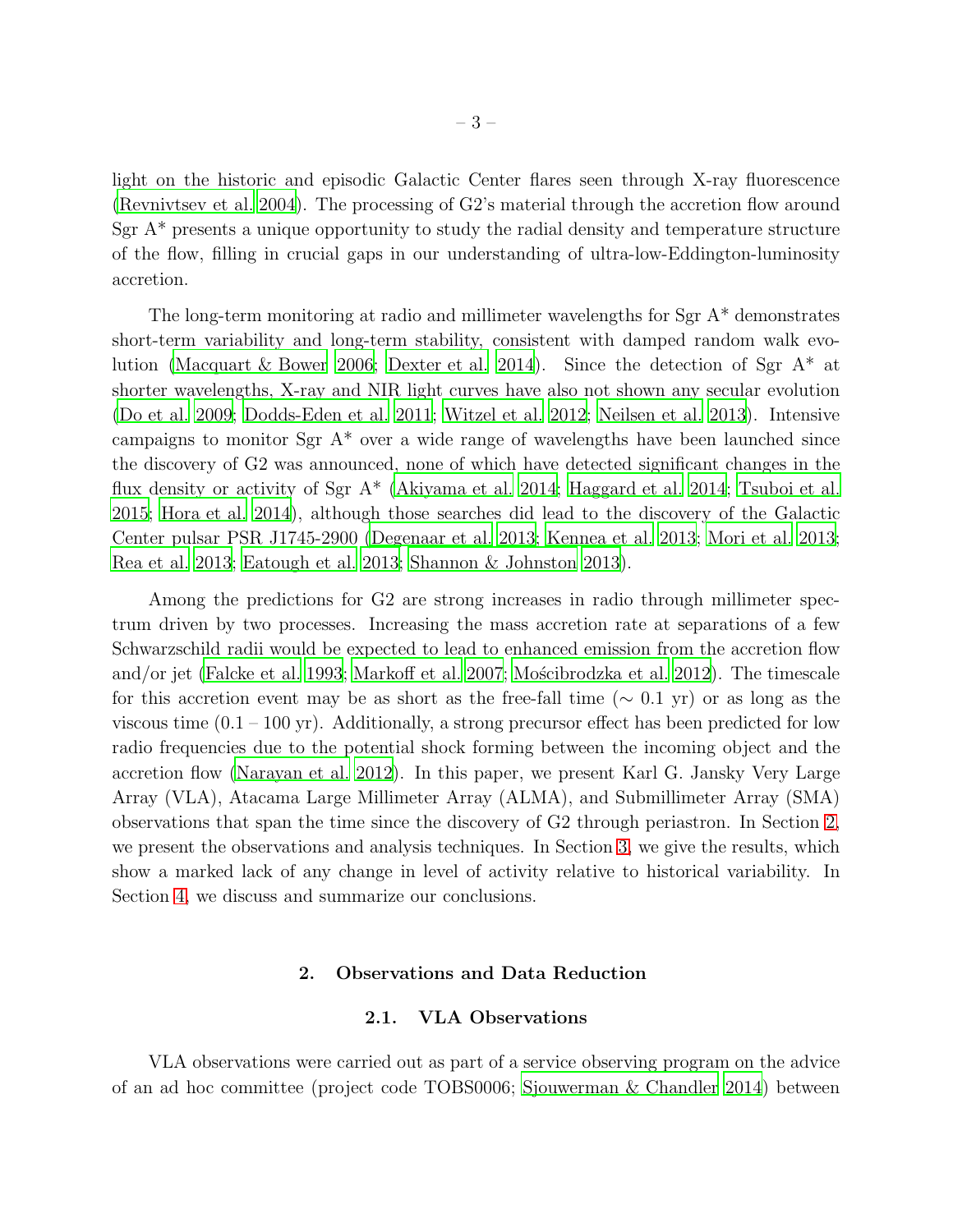late 2012 and mid-2014 (Table [1\)](#page-27-0) at frequencies between 1 and 41 GHz (Table [2\)](#page-28-0). Observations were obtained in 8 separate observing bands, each with a total bandwidth of 2 GHz with the exception of L band observations, which had a total bandwidth of 1 GHz. For each band, the correlator was configured with 16 spectral windows, each with 64 channels, for a total of 1024 channels spanning the bandwidth of 2 GHz (1 GHz in the case of L band). Observations were snapshots of a few minutes' duration in each of the eight frequency bands. Observations of 3C 286 were obtained for absolute gain calibration.

Standard pipeline calibration techniques in CASA were carried out by NRAO staff [\(Sjouwerman & Chandler 2014](#page-26-3)). The pipeline produced calibrated visibility files that we then analyzed with our own software. Table [1](#page-27-0) summarizes beam sizes for  $Sgr A^*$  for L and Q band (1.5 and 40 GHz, respectively) from images obtained from all of the data in each epoch. Unlike the reduction described below, the images included short baselines as a means of demonstrating the large beams that occurred. The ratio of Q to L band beam sizes does not exactly follow the expected frequency scaling ratio, which is indicative of the poorly shaped beams from these snapshot observations and frequency-dependent weighting in the imaging stage. We averaged the data in time into 30s intervals and in frequency for each spectral window. We then exported the data for further analysis with our code.

We performed two kinds of analyses. For the first, we extracted flux densities for  $Sgr A^*$ by averaging visibility amplitudes on baselines longer than 50  $k\lambda$ . Past experience has shown that these long baselines are sufficient to exclude the effects of extended structure on the flux density of Sgr  $A^*$  (e.g., [Herrnstein et al. 2004\)](#page-24-9). At high frequencies and in extended configurations, we determine flux densities for Sgr A\* that are consistent with those provided by [Sjouwerman & Chandler \(2014](#page-26-3)).

For the second analysis, we used a visibility subtraction method to determine deviations from the average flux density. This method is important for low frequency observations in compact configurations, where the extended flux dominates that of Sgr  $A^*$ . These epochs were reported to have upper limits as high as  $15 \text{ Jy}$  (e.g., [Chandler & Sjouwerman 2013](#page-22-6)). For each epoch, we gridded the visibilities for each spectral window and then found individual grid cells for which there was an overlap between the individual epoch and the remaining ensemble. We differenced each epoch's visibility grid against the grid derived from the ensemble of visibilities (minus the particular epoch). The differential flux density was determined as a weighted sum of the residual visibilities. We applied a weighting scheme that scales as the inverse of the  $(u, v)$  distance. That is, longer baselines have greater weight than shorter baselines in order to bias against contamination from extended structure. Different weighting schemes do not qualitatively alter our conclusions. The scatter in the differences determines the error. We then averaged over each observing band and, again, calculated the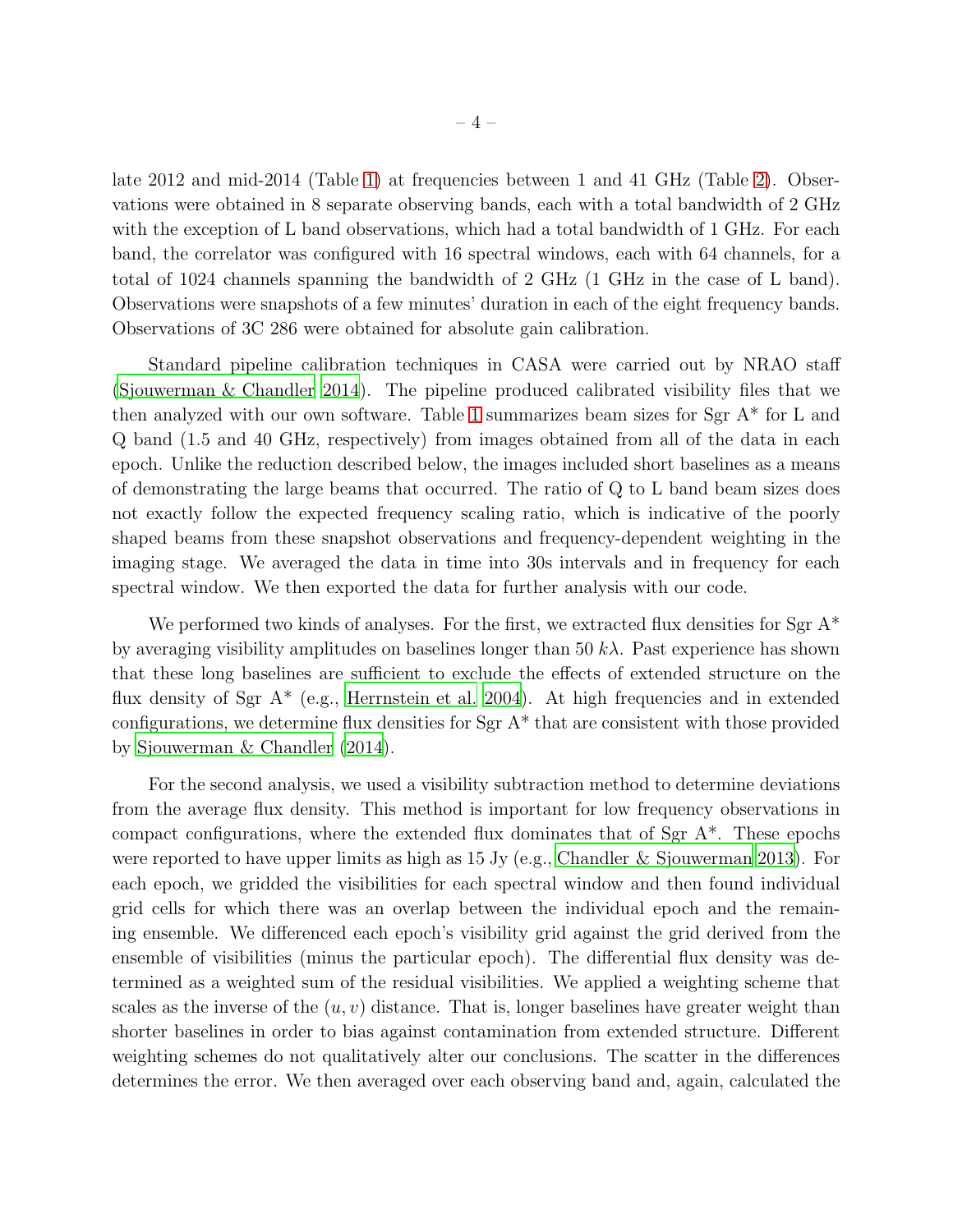error based on the scatter in the measurements.

This visibility subtraction scheme works well given the large number of data sets and the fine frequency resolution of the observations. The frequency resolution permits us to make comparisons that are not limited by the steep spectral indices of some of the extended structures present in the Galactic Center. The large number of data sets gives good overlap between extended and compact structures. The method is sensitive to the effect of pairs of observations with significant overlap in  $(u, v)$  coverage, i.e., those conducted at the same sidereal time and in the same configuration. In this case, the method effectively differences those two epochs and does not provide a difference with respect to the average. This effect can be seen in the epochs 20131129 and 20131229, in which the flux difference for one mirrors the other. The apparent minimum in rms variability of the flux density excess at 5 GHz is the result of increasing variability toward high frequencies and decreasing accuracy of the method toward low frequencies because of the smaller number of long baselines.

We summarize the mean flux densities and differential flux densities in Table [3.](#page-29-0) We show total intensity and differential spectra for  $Sgr A^*$  in Figures [1](#page-5-0) and [2.](#page-6-0) We plot the total intensity spectrum alongside historical average spectra [\(Falcke et al. 1998](#page-23-4); [Zhao et al. 2001;](#page-26-4) [Herrnstein et al. 2004\)](#page-24-9).

## 2.2. ALMA Observations

We carried out ALMA observations between mid-2013 and mid-2014 (Table [4\)](#page-34-0), over eight epochs, each with band 6 (230 GHz) and band 7 (345 GHz) receivers. Details of the frequency setup are presented in Table [2.](#page-28-0) One spectral window in each band was configured with higher spectral resolution in order to permit detection of hydrogen recombination lines. We will discuss those results in a separate paper. Observations were snapshots with durations of a few minutes. The total flux density, corresponding to Stokes I, was produced by summing the response of parallel handed cross-correlations of the orthogonal linearly polarized feeds.

We set absolute amplitude calibration with observations of Titan and Neptune and set bandpass gains with observations of the compact source J1427-421. All calibrator sources and Sgr  $A^*$  were phase-self-calibrated on timescales of a single integration (10 sec). For Sgr A<sup>\*</sup>, phase self-calibration solutions were obtained only for baselines longer than  $50 k\lambda$ . Flux densities for calibrators were determined by bootstrapping amplitude self-calibration solutions to the absolute flux density calibrator. Time-dependent amplitude gain solutions were applied to Sgr A<sup>\*</sup>. Unfortunately, ALMA observations did not include system temperature measurements on Sgr A\* itself. The pipeline software applied system temperatures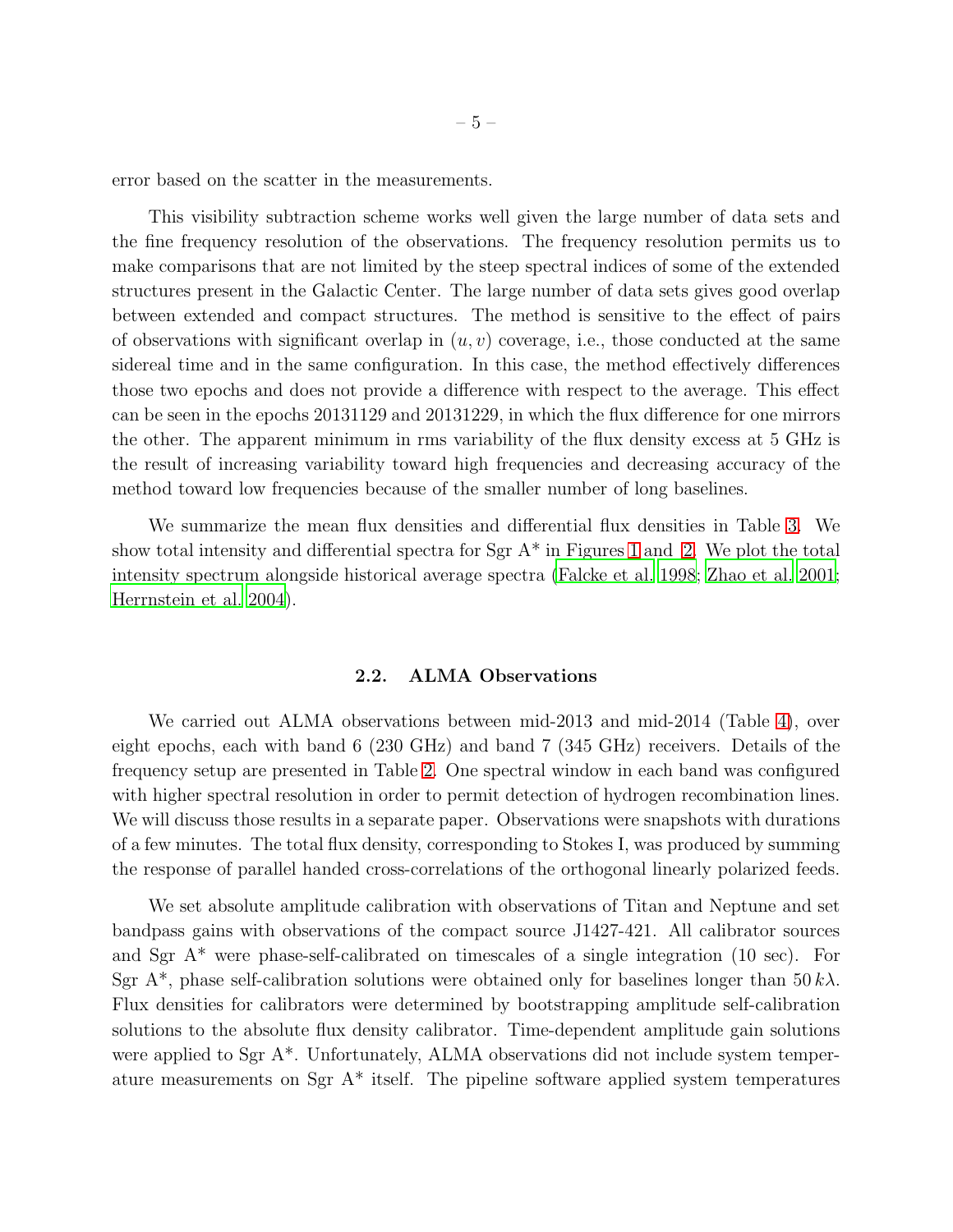

<span id="page-5-0"></span>Fig. 1.— Spectrum of Sgr A\* from VLA observations. Absolute flux densities are determined using long baseline data for epochs where it is available. We also plot results from historical measurements of the flux density: [Falcke et al. \(1998](#page-23-4), F98), [Zhao](#page-26-4) et al. [\(2001,](#page-26-4) Z01), and [Herrnstein et al. \(2004,](#page-24-9) H04). The F98 data consist of one measurement at a single epoch while Z01 and H04 represent averages over many years.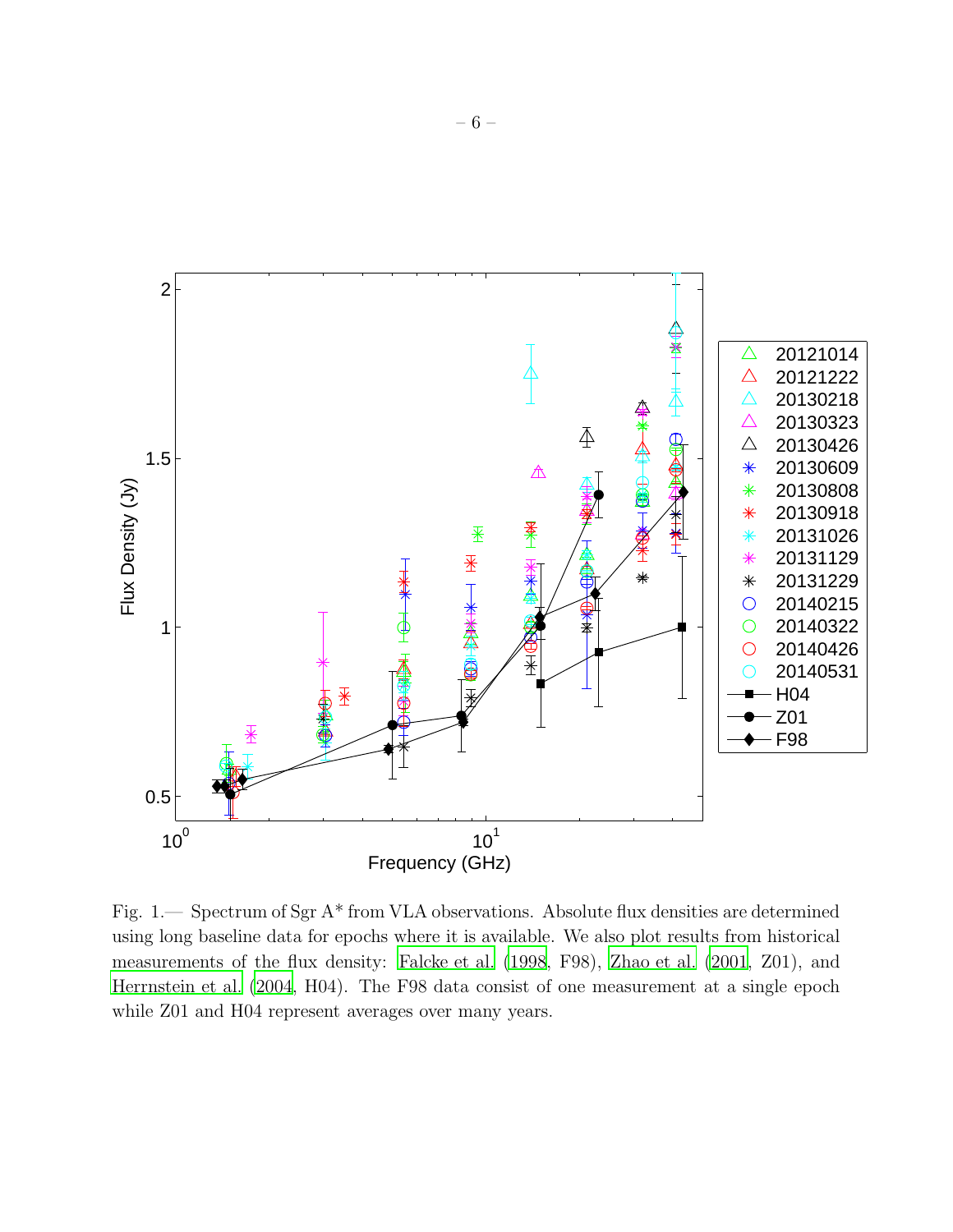

<span id="page-6-0"></span>Fig. 2.— Differential spectrum of Sgr A\* from all VLA epochs.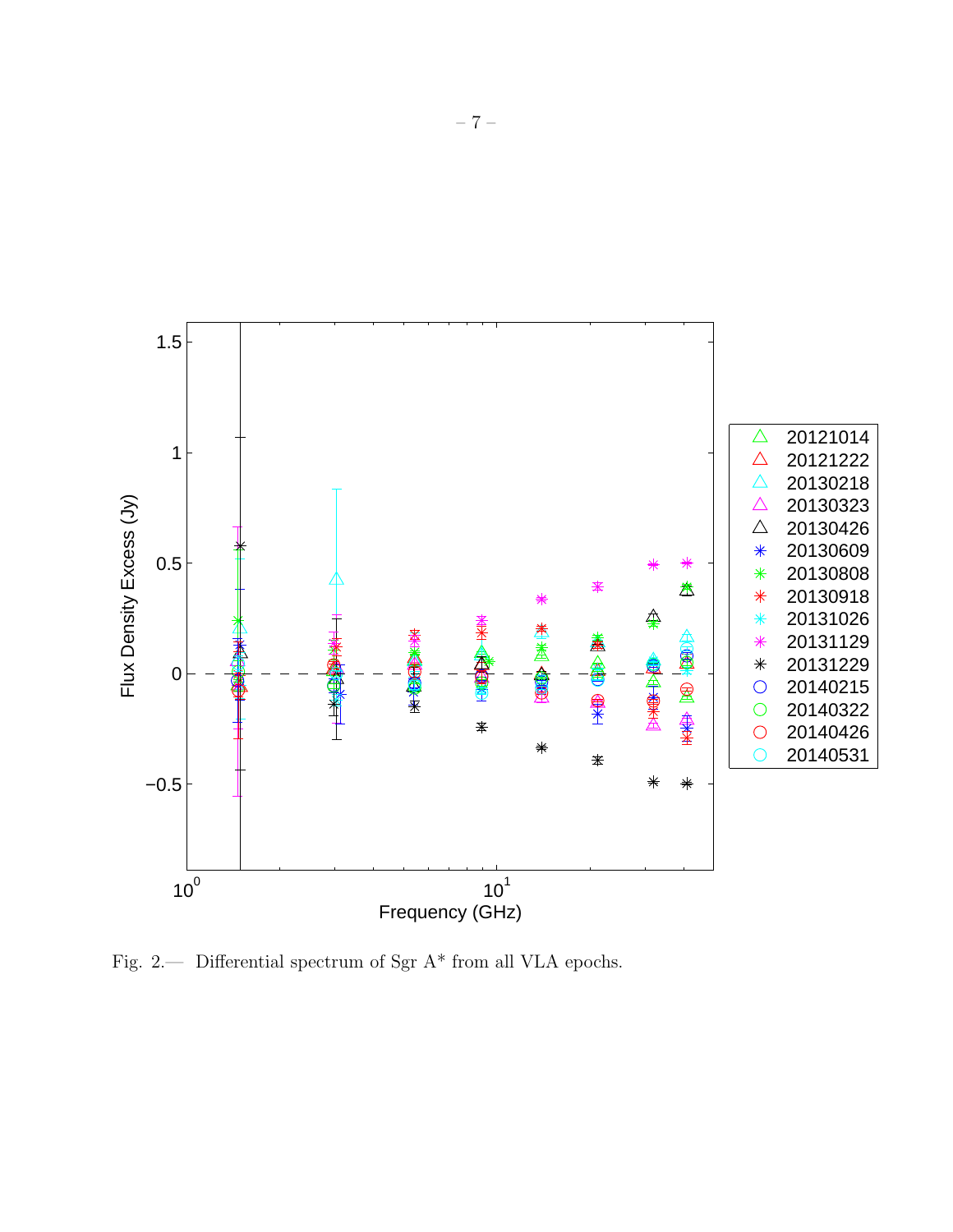obtained for J1733-130 (NRAO 530) to Sgr A\*, which introduces an error because of the different atmospheric optical depth toward these two sources. To correct for this effect, we fitted system temperatures for all sources in each epoch to determine the atmospheric optical depth and then applied the correct system temperature to Sgr A\*. Typical changes to the amplitude gain were a few percent, with a maximum value of 7%. Flux densities for Sgr A\* were obtained through fitting a point-source of unknown flux to visibilities on baselines longer than  $50 k\lambda$ . We report the results in Table [5.](#page-35-0) We do not report statistical errors on the flux densities because these are typically  $\sim 1$  mJy, much less than the likely uncertainty from gain calibration errors for these bright sources. We show ALMA spectra for Sgr A\* and all sources in Figure [3.](#page-8-0)

ALMA flux densities for the calibrators are consistent with recent SMA measurements of flux densities. We plot ALMA and SMA light curves for Sgr A\* and J1733-130 in Figures [4](#page-9-0) and [5.](#page-10-0) SMA data are described in the following Section. Where the data are contemporaneous, we see very good agreement in both ALMA bands.

The variability of the calibrators sets an upper bound on the calibration accuracy for Sgr A\*. J1733-130, J1700-261, and J1427-421 show 5%, 9%, and 14% variability, respectively, in the fitted intensity at 230 GHz assuming a power-law spectrum for these sources. Thus, we take  $5\%$  as the systematic calibration error in the Sgr A<sup>\*</sup> flux density.

# 2.3. SMA Observations

Observations of the flux density of Sgr  $A^*$  were obtained using the SMA, an interferometric array of eight 6-m diameter radio dishes located near the summit of Mauna Kea, Hawaii [\(Ho et al. 2004\)](#page-24-10). In most cases the SMA was operating in a single receiver mode, providing 4 GHz continuum bandwidth in a single polarization, in two sidebands, with the array tuned to one of the three main SMA bands (1.3 mm, 1.1 mm and 870 micron).

Data were obtained during short ( $\sim$ 20 min), self-contained observation sets, in which observations of Sgr A\* alternated with those of the relatively nearby blazar J1733-130, and were bookended with observations of a flux standard (typically Neptune). These observations were "piggy backed" on full-track scheduled observations-of-the-day for the SMA. This explains the apparent randomness in sky frequencies. In addition, the flux densities were estimated from a measurements with a single linear polarization. The fractional linear polarization in Sgr  $A^*$  is typically in the range of 5-10 percent and changes rapidly. The single polarization estimate of the flux density for a polarization of 10 percent has an rms error of 7 percent. This error is comparable to the level of the statistical errors. To this data set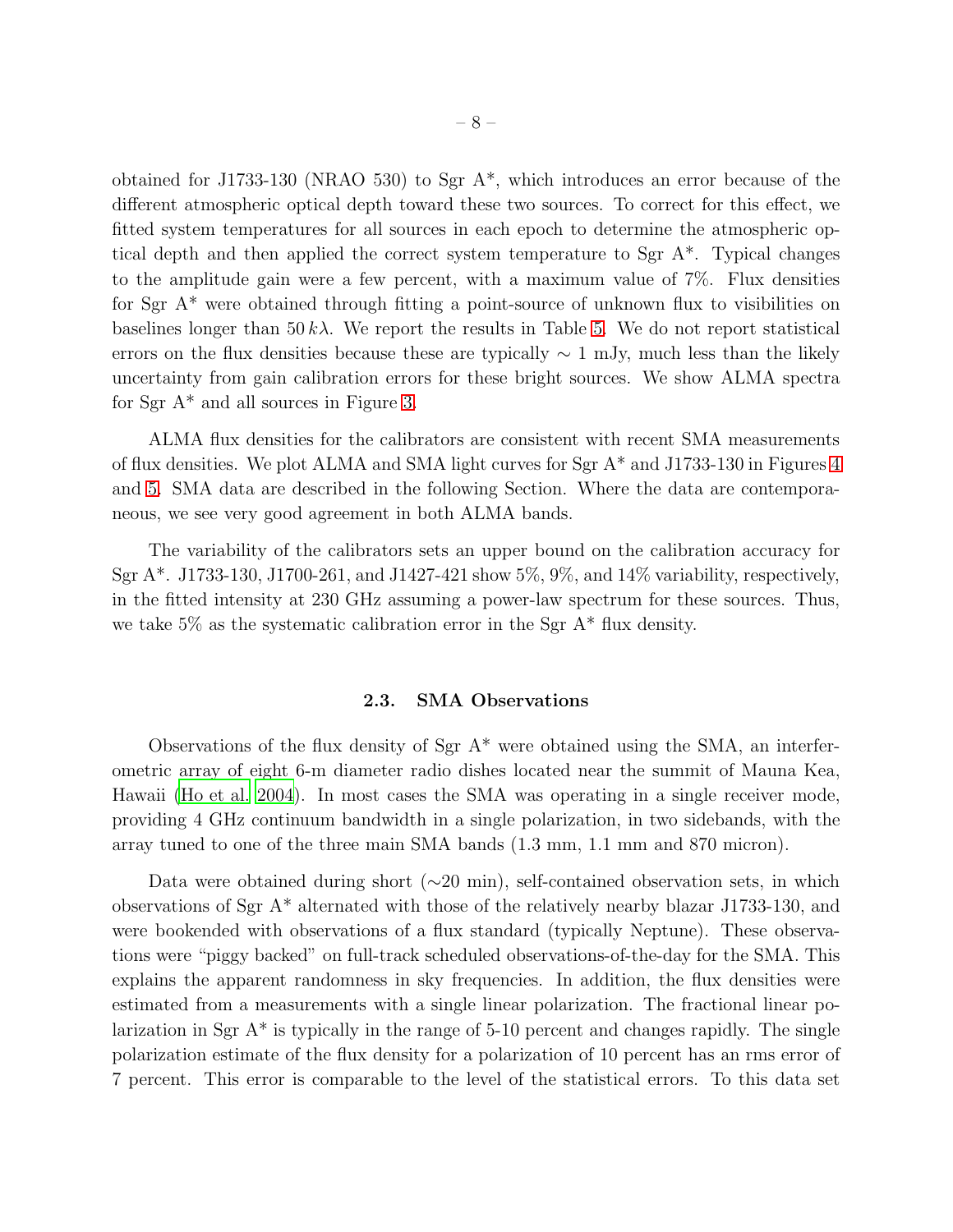

<span id="page-8-0"></span>Fig. 3.— Spectrum of Sgr A\* and calibrators from ALMA observations. Lines connect spectra for Sgr A\* (solid), J1427-421 (dotted), J1733-130 (dashed), and J1700-261 (dashdotted). Symbols and colors denote the observational epoch.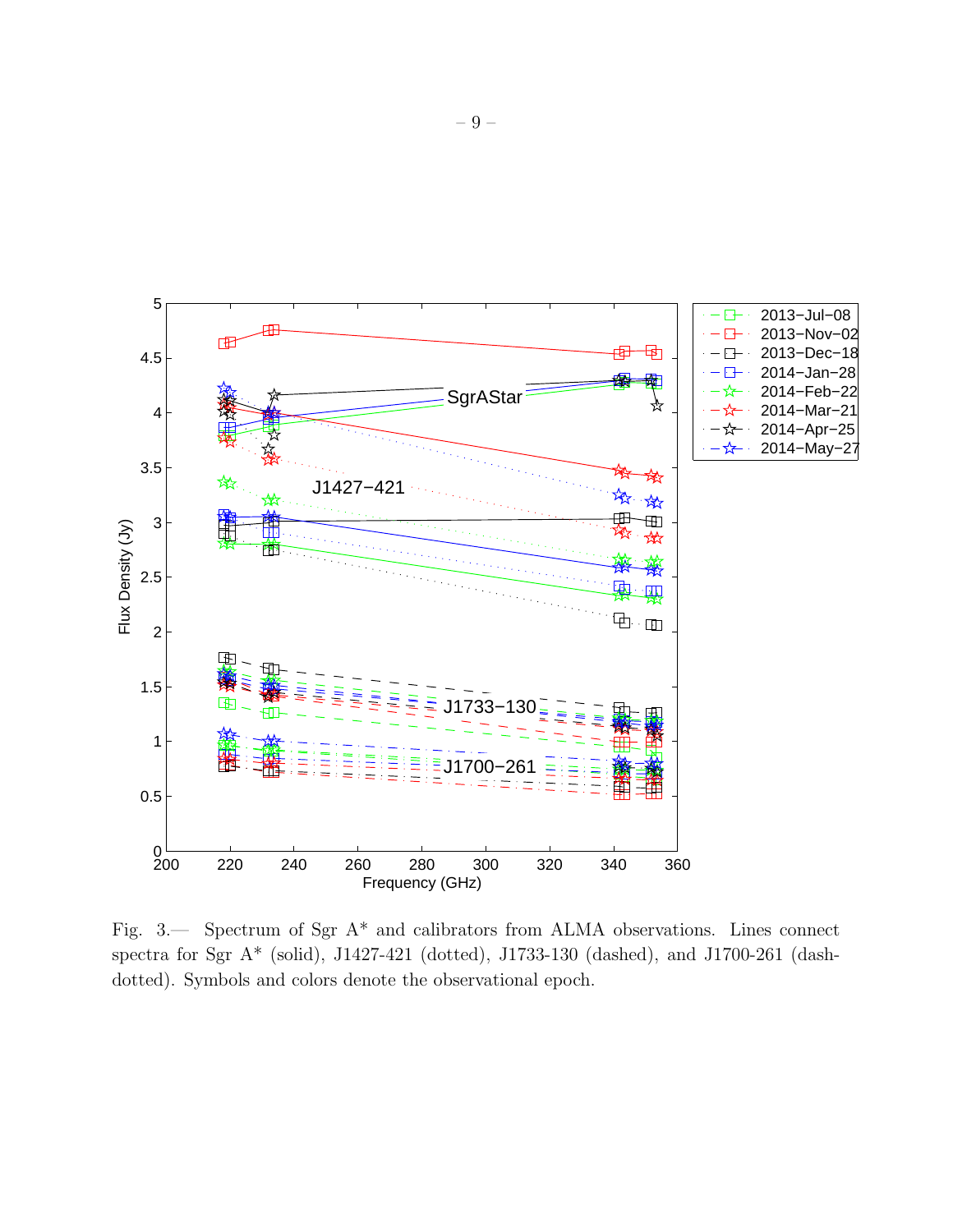

<span id="page-9-0"></span>Fig. 4.— ALMA and SMA light curves at 230 GHz (top) and 345 GHz (bottom) for Sgr A\*. Each ALMA spectral window is plotted, covering 218 to 235 GHz (top) and 341 to 355 GHz (bottom). The two lower frequency spectral windows for each ALMA band are plotted with filled symbols. These match most closely the plotted SMA flux densities, which are in the range 212 to 241 GHz and 331 to 356 GHz, respectively, and have mean frequencies of 221 and 338 GHz.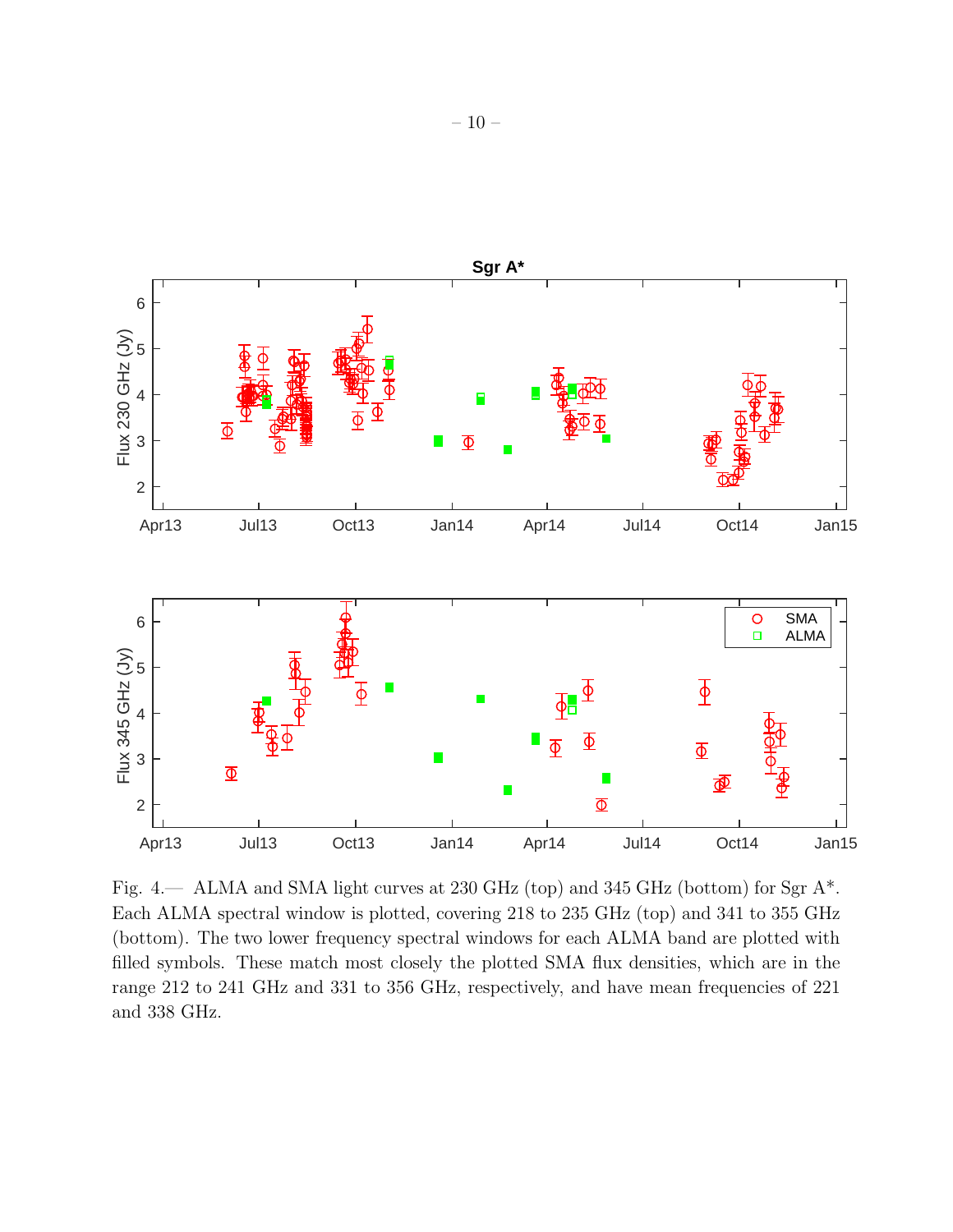

<span id="page-10-0"></span>Fig. 5.— ALMA and SMA light curves at 230 GHz (top) and 345 GHz (bottom) for J1733-130. Symbols are the same as in Figure [4.](#page-9-0)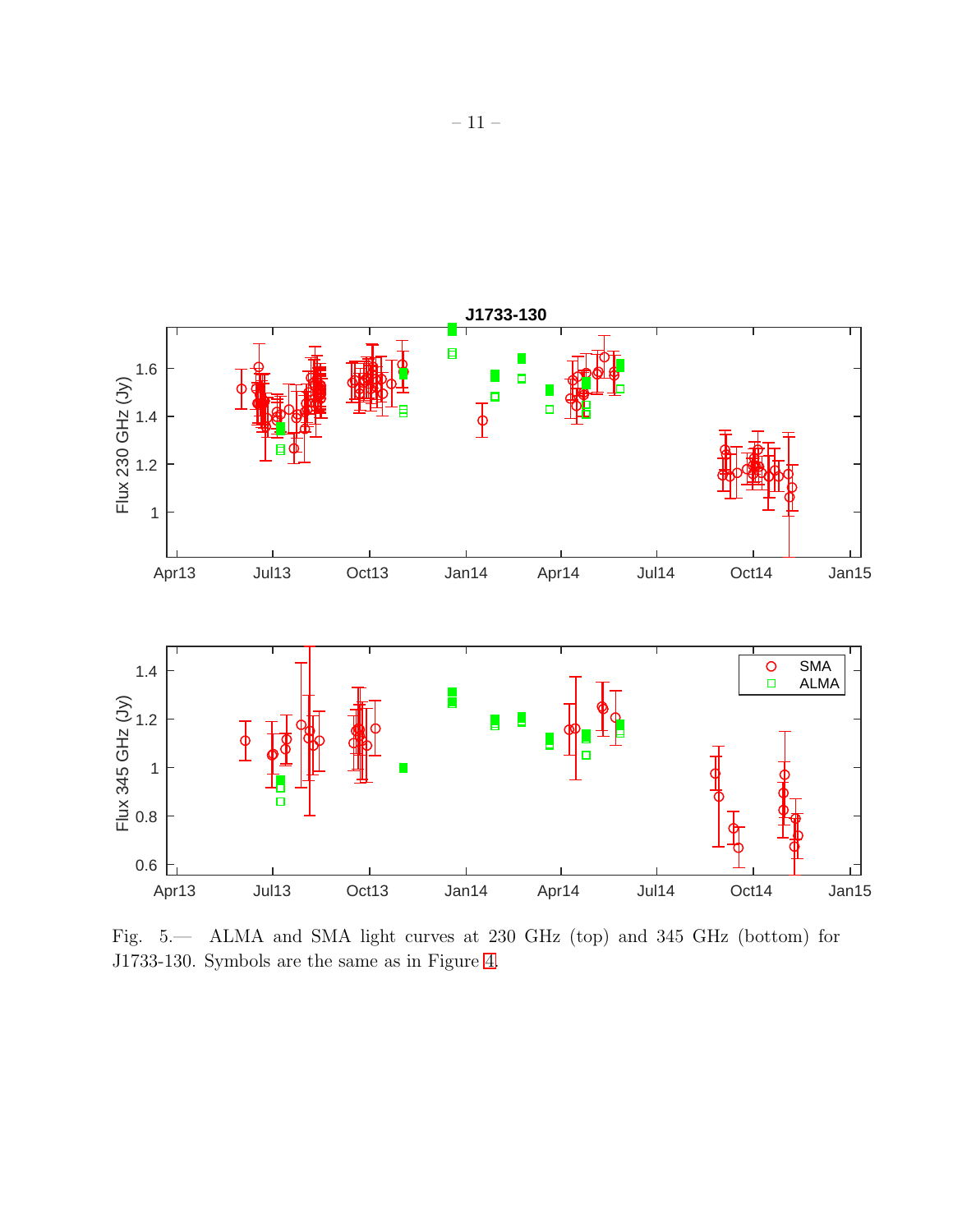were added more extensive observations over several hours in dual polarization mode on 5 July and 15 Aug 2013, which allowed short-term monitoring.

Data from each observing period were calibrated with the millimeter interferometer reduction (MIR) suite of reduction routines developed by the SMA,<sup>[1](#page-26-5)</sup> involving removal of visibility phase scatter due to atmospheric instability and scaling visibility amplitude via comparison with the flux standard. Neptune was the primary flux standard used (85% of observations), with Uranus (13%) and Titan (2%) as the other standards. For Uranus and Neptune, we used the broadband spectral model from [Griffin & Orton \(1993\)](#page-24-11). However, due to the presence of broad CO absorption in the spectrum of Neptune which is not included in the Griffin and Orton spectral fit, we opted to use data that were at least 8 GHz separated from either the  $CO(1-2)$  or  $CO(3-2)$  rotational transitions. For Titan, we used the spectral model developed by author Gurwell, which is now included in the CASA data reduction package as well (see [Butler 2012](#page-22-7)). In all cases the expected error on the flux density scale based upon using these models is 5%. On the other hand, since we are most interested in tracking changes in flux with time, the intrinsic bias in the flux density model is less important.

The presence of gas along the line of sight toward Sgr A\* leads to deep absorption of the Sgr  $A^*$  continuum at the CO transitions, as well as their isotopologues. For this reason, we masked spectral regions around these transitions in the Sgr A\* data. Likewise, the structure of the visibility data from Sgr  $A^*$  indicated we were sensitive to broad scale continuum emission from dust in the vicinity of Sgr A\*. In order to limit our data to emission from Sgr  $A^*$  itself, we used only visibility data from baselines that exceeded 35 k $\lambda$ , or roughly scales of  $6''$  or finer, which was sufficient to isolate Sgr  $A^*$  from the broader diffuse emission.

<span id="page-11-0"></span>Flux densities from the SMA for Sgr A\* and J1733-130 are tabulated in Table [6.](#page-37-0)

### 3. Results

The mean spectrum of Sgr A\* from VLA, ALMA, and SMA observations is presented in Table [7](#page-42-0) and Figure [6,](#page-12-0) along with variability, minimum flux, and maximum flux. Variability is substantially stronger at millimeter wavelengths than at radio wavelengths. The ratio of the rms variability to the total flux density, known as the modulation index, is 8% at 40 GHz and below, while it is  $\sim 20\%$  at millimeter wavelengths. This variability cannot be attributed to differences in calibration accuracy.

<sup>1</sup>http://www.cfa.harvard.edu/rtdc/data/process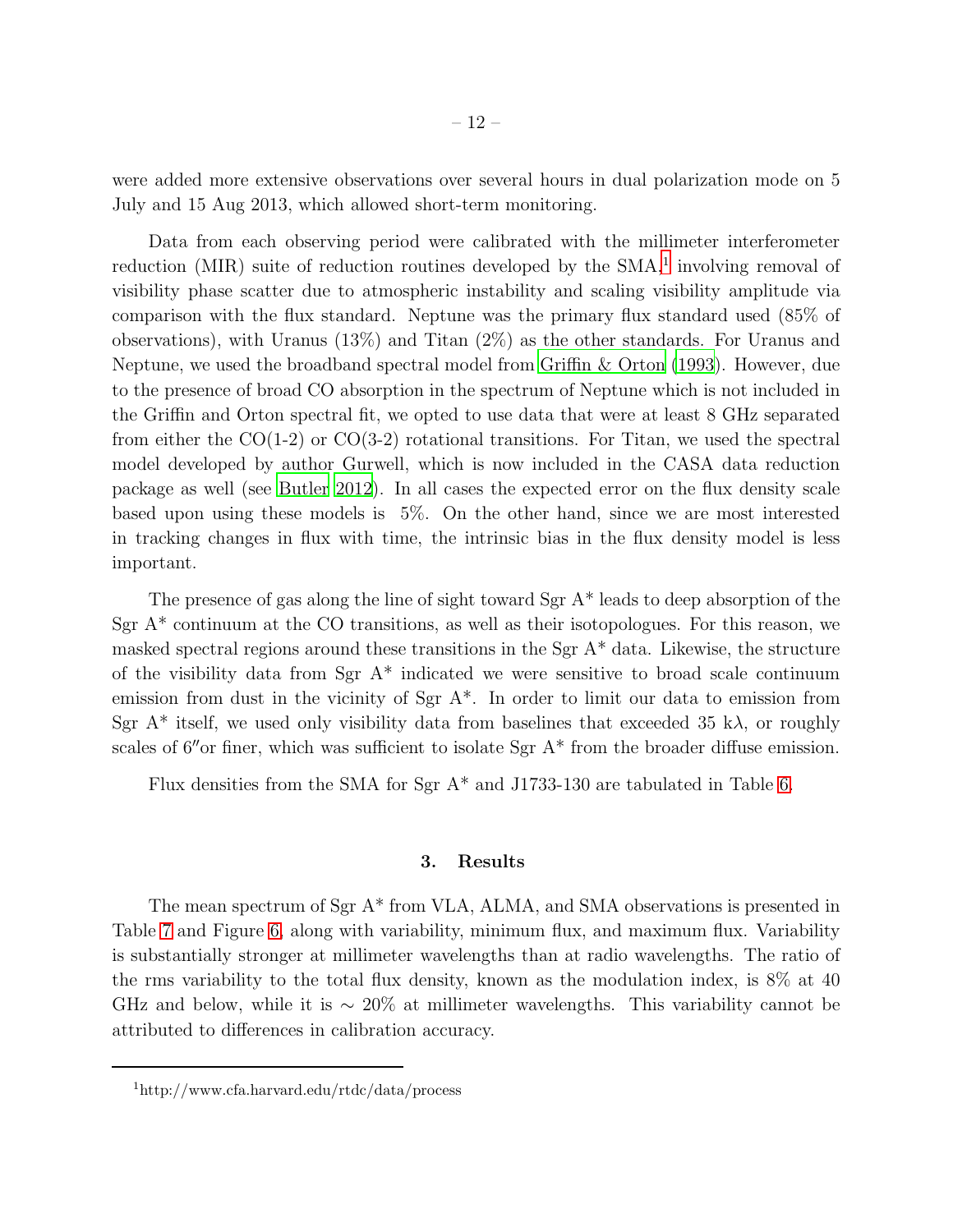

<span id="page-12-0"></span>Fig. 6.— Mean spectrum of Sgr A\* from VLA and ALMA observations. The solid black line shows the mean and the shaded regions show the  $1\sigma$  boundaries for the flux density based on the rms of the variations. We also plot a curve showing the 230 to 690 GHz spectrum as measured by [Marrone et al. \(2006\)](#page-24-12). We plot several model curves representing synchrotron emission from relativistic thermal Maxwell-Juttner distributions. We also plot NIR mean flux densities and spectral indices from [Witzel et al. \(2014b\)](#page-26-6), along with a curve showing the extension of the NIR spectral index to shorter wavelengths (thin solid line). See text for details.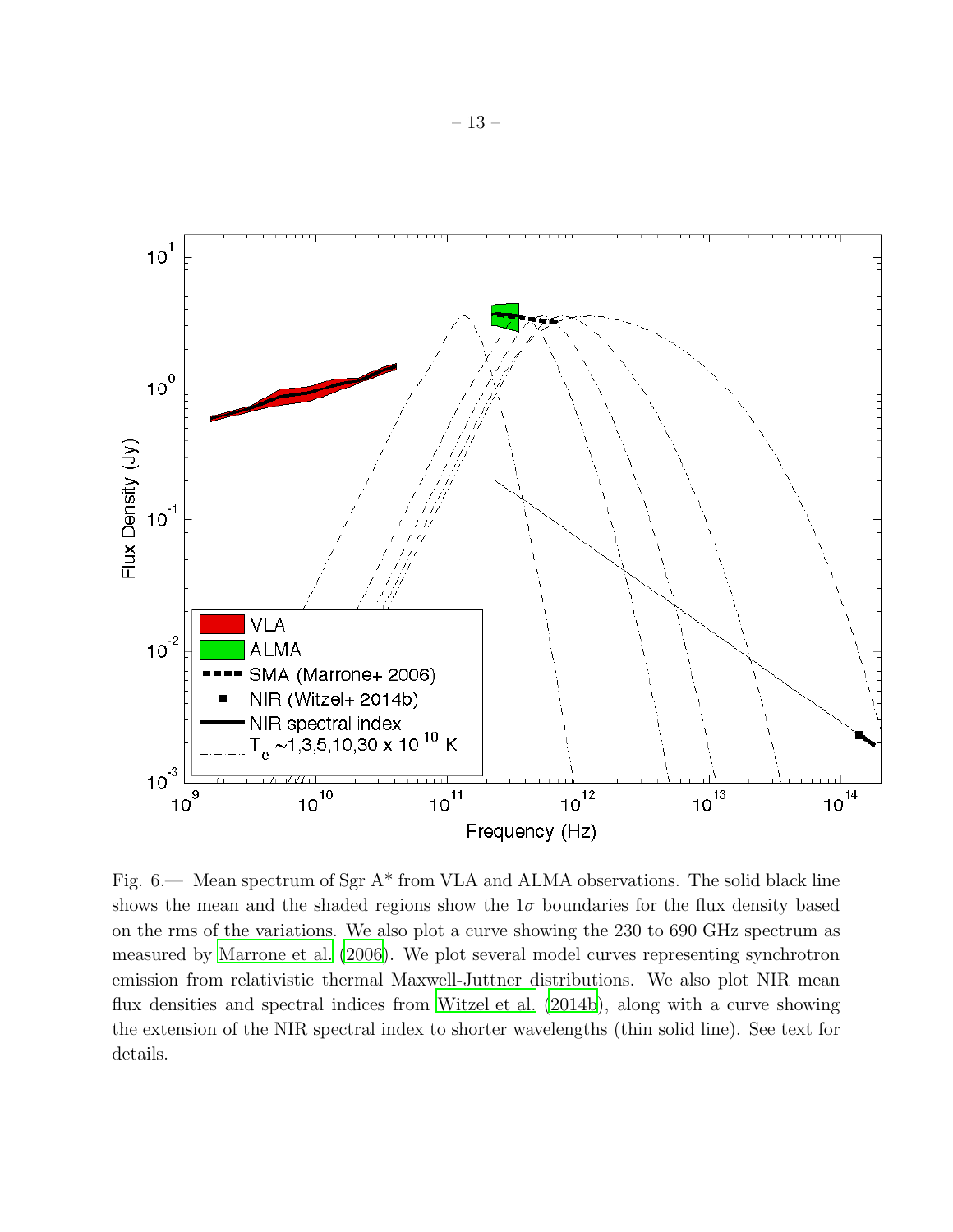At VLA frequencies between 1 and 40 GHz, the mean spectral index  $\alpha$  is  $0.28 \pm 0.03$  $(S \propto \nu^{\alpha})$  and shows evidence for steepening at short wavelengths. A mean spectral index of 0.5 between 40 and 218 GHz is required to connect the VLA and ALMA spectra, comparable to what has been seen previously [\(Falcke et al. 1998](#page-23-4)). We also fit the ALMA data with a power-law spectrum (Figure [7\)](#page-14-0). The mean spectral index for frequencies between 217 and 355 GHz is  $\alpha = -0.06 \pm 0.26$ , which is flatter and more variable than those of the calibrators. The calibrators have mean spectral indices between 217 and 355 GHz of  $-0.67\pm0.06$ ,  $-0.56\pm0.08$ , and  $-0.57 \pm 0.07$  for J1733-130, J1700-261, and J1427-421, respectively.

[Marrone et al. \(2006\)](#page-24-12) found that the 230 to 690 GHz spectral index ranged in four epochs from -0.4 to +0.2, with a mean of -0.13. Our results span the same range of  $\alpha$  and are statistically indistinguishably from those of [Marrone et al. \(2006\)](#page-24-12); that is, the spectrum is consistent with a flat or slightly declining power-law spectrum above 230 GHz. Assuming stationary statistics for Sgr A\* between the early observations and these new observations, we conclude that there is no evidence for spectral curvature or greater steepening in the spectrum between 230 and 690 GHz.

The millimeter and submillimeter spectrum of Sgr A\* indicates that the optical depth is ∼ 1 at frequencies as high as 690 GHz. The result suggests that the source must be composed of stratified regions near the optically thick-to-thin transition in order to produce a near-flat synchrotron spectrum over this broad frequency range. A single optically thin synchrotron component cannot reproduce the spectrum. This spectrum can be explained in the context of the classical Blandford  $\&$  Königl (1979) jet model, but also by inflowing accretion flow models with radially evolving density and magnetic fields together with some non-thermal particles [\(Yuan et al. 2003a\)](#page-26-7).

Despite this degeneracy in the emission geometry, it is clear that above 350 GHz, Sgr A\* has to become optically thin. This conclusion is supported by the transition to higher linear polarization at higher frequencies [\(Bower et al. 2003;](#page-22-9) [Marrone et al. 2006](#page-24-12)), and the increased variability and power-law spectrum seen in the infrared band (e.g., [Genzel et al.](#page-23-5) [2003;](#page-23-5) [Ghez et al. 2004;](#page-23-6) [Eckart et al. 2006;](#page-23-7) [Witzel et al. 2012,](#page-26-1) [2014b\)](#page-26-6).

Our simultaneous radio through submillimeter data can provide some interesting constraints on the underlying particle distribution, when put into context with the infrared measurements. In Fig. [6](#page-12-0) we include the average IR flux based on VLT and Keck measurements [\(Witzel et al. 2012,](#page-26-1) [2014b](#page-26-6)). These results are consistent with a mean flux density of ∼ 3 mJy in the  $K_s$  band and a stable spectral index  $\alpha \sim -0.6$  between  $K_s$  and H band. Previous estimates of the NIR spectral index appear to show steeper spectral indices but may have suffered from non-simultaneous observations of the variable flux density (e.g., [Bremer et al. 2011](#page-22-10)). To illustrate the new limits on the radiating particle distributions, we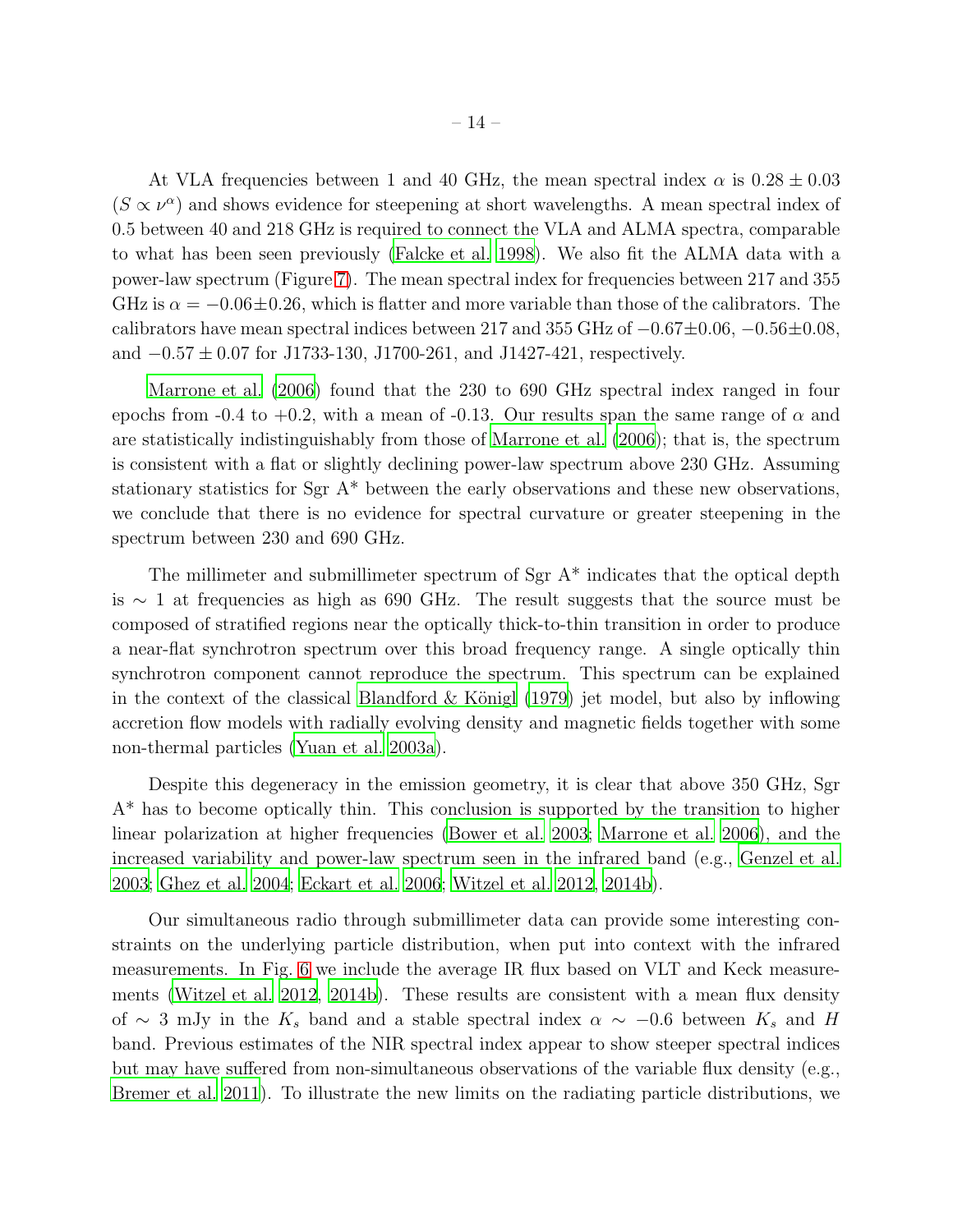

<span id="page-14-0"></span>Fig. 7.— Fitted 230-GHz flux density and spectral index from the ALMA data (217 to 351 GHz) for Sgr  $\mathbf{A}^{*}$  and the calibrators.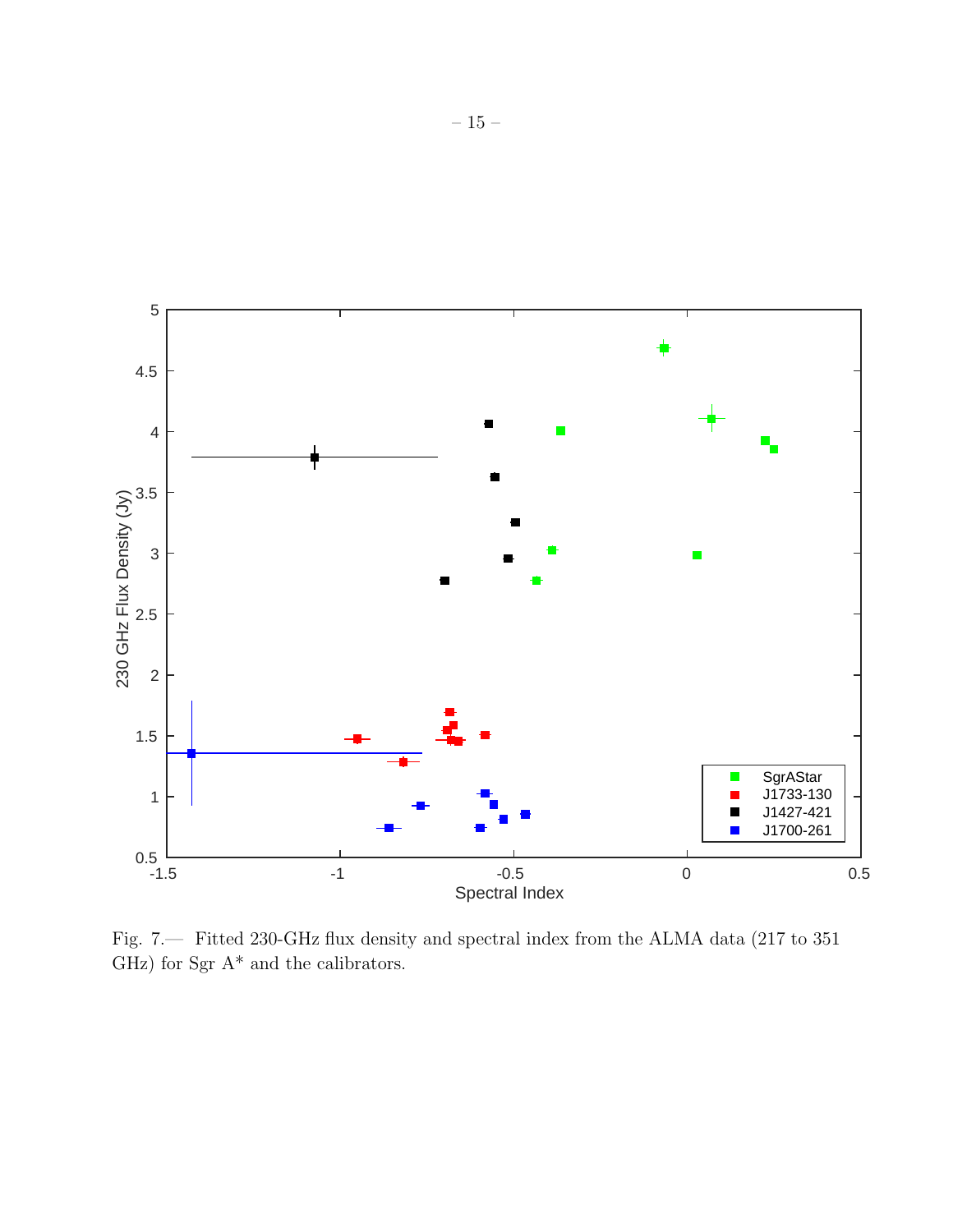plot for reference a series of synchrotron spectra from mildly relativistic thermal electrons in equipartition with the magnetic field, ranging from  $1 - 30 \times 10^{10}$  K, assuming an emission region of size  $3r_g$ . The observed brightness temperature of Sgr A\* at 230 GHz is ~ 6 × 10<sup>10</sup> K [\(Doeleman et al. 2008\)](#page-23-8). These are fiducial values spanning the range from the literature (see, e.g., [Falcke & Markoff 2013,](#page-23-1) and references therein), to illustrate how stratified, self-absorbed regions can add to a near-flat spectrum, but also to place some limits on the fraction and distribution of non-thermal particles present. The peak of a given temperature component can shift by a factor of a few in frequency for different emission size regions or energy partition between radiating particles and the magnetic energy density. However, it is clear that a peak temperature (in the plasma closest to the black hole) below a few  $10^{10}$ K cannot account for the extension of the self-absorbed spectrum through the ALMA range shown, and that a peak temperature much higher than a few  $10^{11}$  K would violate the IR limits. It is also clear from these spectra that a purely thermal distribution cannot account for the IR flux.

The intersection of the IR power-law with the intermediate ranges indicates that a nonthermal "tail" of particles is present, with normalization on the order of  $\leq 1\%$  of the thermal peak. This fraction is consistent with the results of fits to Sgr  $A^*$  in quiescence, using a selfconsistent calculation of the particle distribution given a mechanism for injecting a power-law of nonthermal particles [\(Dibi et al. 2014](#page-22-11)) . Recent work exploring second-order acceleration processes in turbulent, magnetized plasmas by [Lynn et al. \(2014](#page-24-13)) shows the self-consistent production of a such a nonthermal tail; however, its slope and relation to the thermal peak may be difficult to match to these newest constraints. Therefore the combination of simultaneous ALMA (eventually using even higher frequency bands) and IR data offers the best constraints yet on the shape of the radiating particle distributions and nonthermal fraction. The results presented here can already be used to guide implementation of the inclusion of particle acceleration in semi-analytical models (e.g. [Markoff](#page-24-14) et al. [2001](#page-24-14); [Yuan et al.](#page-26-8) [2003b;](#page-26-8) [Broderick & Loeb 2009](#page-22-12)) and in the so-called "painting" of GRMHD simulations to produce images (e.g., [Dexter et al. 2012](#page-22-13); [Mo´scibrodzka & Falcke 2013](#page-25-11); [Mo´scibrodzka et al.](#page-25-12) [2014;](#page-25-12) [Chan et al. 2014\)](#page-22-14). Simultaneous observations between ALMA, IR, and X-ray, particularly during flaring, would provide strong constraints on the upper extreme of the nonthermal population and accelerating mechanisms.

## 3.1. Presence of a Bow Shock

Bow shock emission from the interaction of G2 with the accretion flow was anticipated to appear and peak months before the center of mass reached periastron [\(Narayan et al. 2012](#page-25-10)).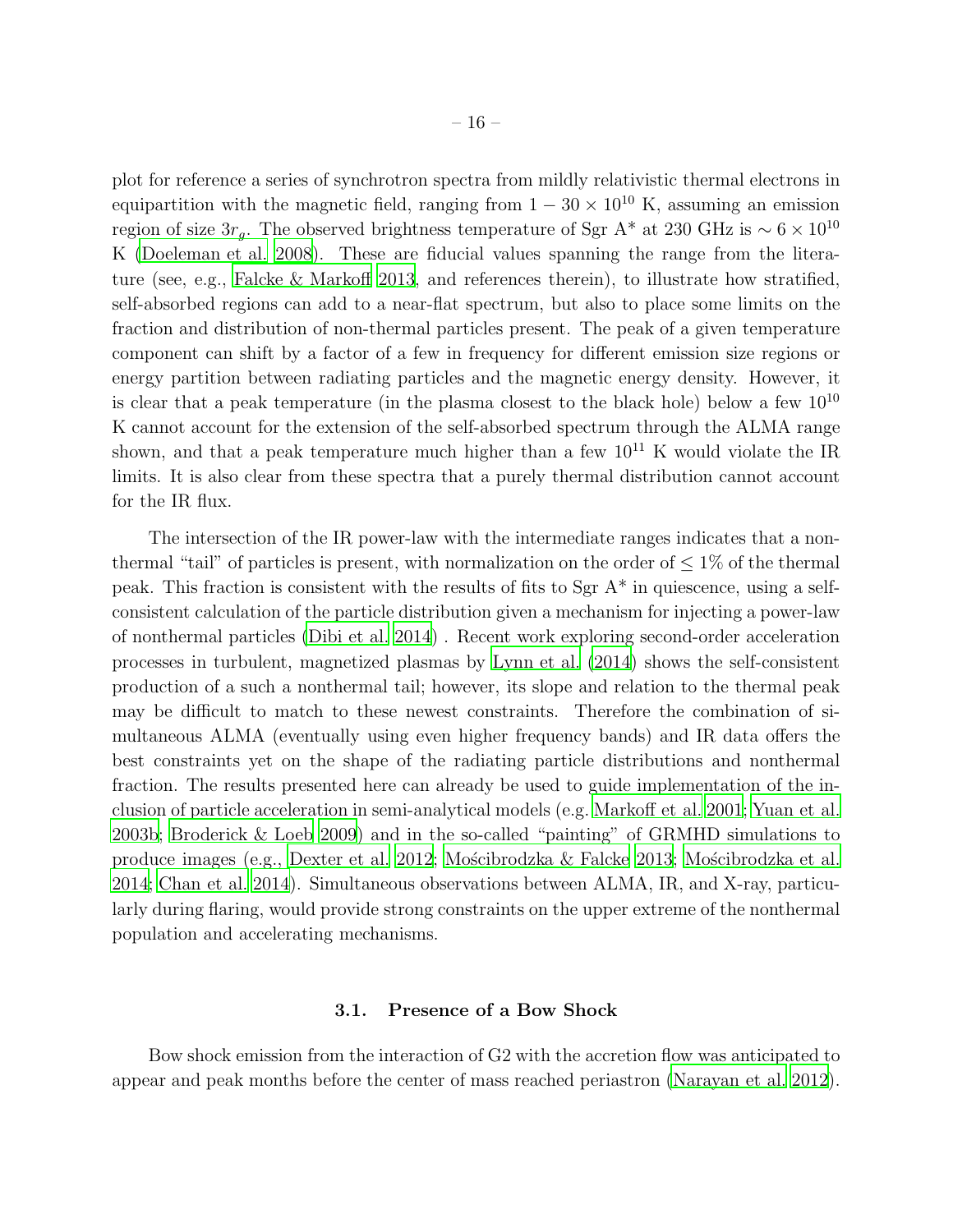The bow shock would excite nonthermal electrons that then produce synchrotron radiation in the magnetic field of the accretion flow. The synchrotron radiation is expected to peak at frequencies near 1 GHz and decline with an optically thin power-law index  $\sim -0.7$ . The predicted peak flux density of the radio light curve scales with a number of factors, including the relative velocity of the cloud, the accretion flow density profile, the efficiency of nonthermal electron energy production, and the timescale for electrons to cool. Perhaps the most important term is the cross-sectional area of the shock as it impacts the accretion flow. Sądowski et al. (2013) use the geometrical size of G2 as observed at large radii,  $\sim 3 \times 10^{30} \text{ cm}^2$ . [Shcherbakov \(2014\)](#page-26-9), on the other hand, constructs a magnetically arrested, tidally distorted cloud, which has an area  $\sim 10^{29}$  cm<sup>2</sup>. [Crumley & Kumar \(2013\)](#page-22-15) model G2 as a wind driven from a hidden star with a radius that shrinks as the external pressure in the accretion flow increases, leading to a minimum area at periastron of  $\sim 10^{28}$  cm<sup>2</sup>. The flux density in all models scales linearly with the area. Thus, predictions of the 1 GHz excess flux density excess range from  $> 10$  Jy for some models to  $< 0.1$  Jy for others.

Synchrotron lifetimes for the radiating electrons in the accretion inflow are long, so the timescale for the radio emission is determined by the dynamics of the bow shock. [Shcherbakov \(2014\)](#page-26-9) predicts a characteristic timescale of four months, which is comparable to predictions in other models.

The L band data alone in the first and last epochs of our experiment show that no significant secular change has occurred over the course of this experiment. Between October 2012 and May 2014, the 1.5 GHz flux density changed by at most 12 mJy (2%). We can examine in more detail whether there is evidence for shorter time scale variations through an analysis of all the measurements in the three lowest VLA frequency bands. We compute estimates of the flux density excess above the average at 1.0 GHz using low frequency measurements (Figure [8\)](#page-17-0). We extrapolate the flux density excess at 1.5, 3.1, and 5.4 GHz to 1 GHz, assuming a power-law spectrum with index  $\alpha = -0.7$ , appropriate for optically thin synchrotron emission. At frequencies above 5 GHz, intrinsic variability rises rapidly and is likely to exceed estimates of any bow shock-related variability. 1.5 GHz results alone are sometimes only weakly sensitive to variations because of limited overlap in  $(u, v)$  coverage for the most compact configurations.

The average 1 GHz flux density excess computed in this way is only significantly non-zero for a single epoch, 2013 August 08, with a value of  $0.310\pm0.024$  Jy. The excess is positive and comparable for all three bands and very high significance at 5 GHz. The subsequent epoch, 2013 September 18, has a comparable value,  $0.391 \pm 0.211$  Jy, but much lower significance. The total flux density spectrum for 2013 August 08 is one of the most elevated across the band, with a peak flux density of 1.8 Jy at 40 GHz. These observations were obtained in a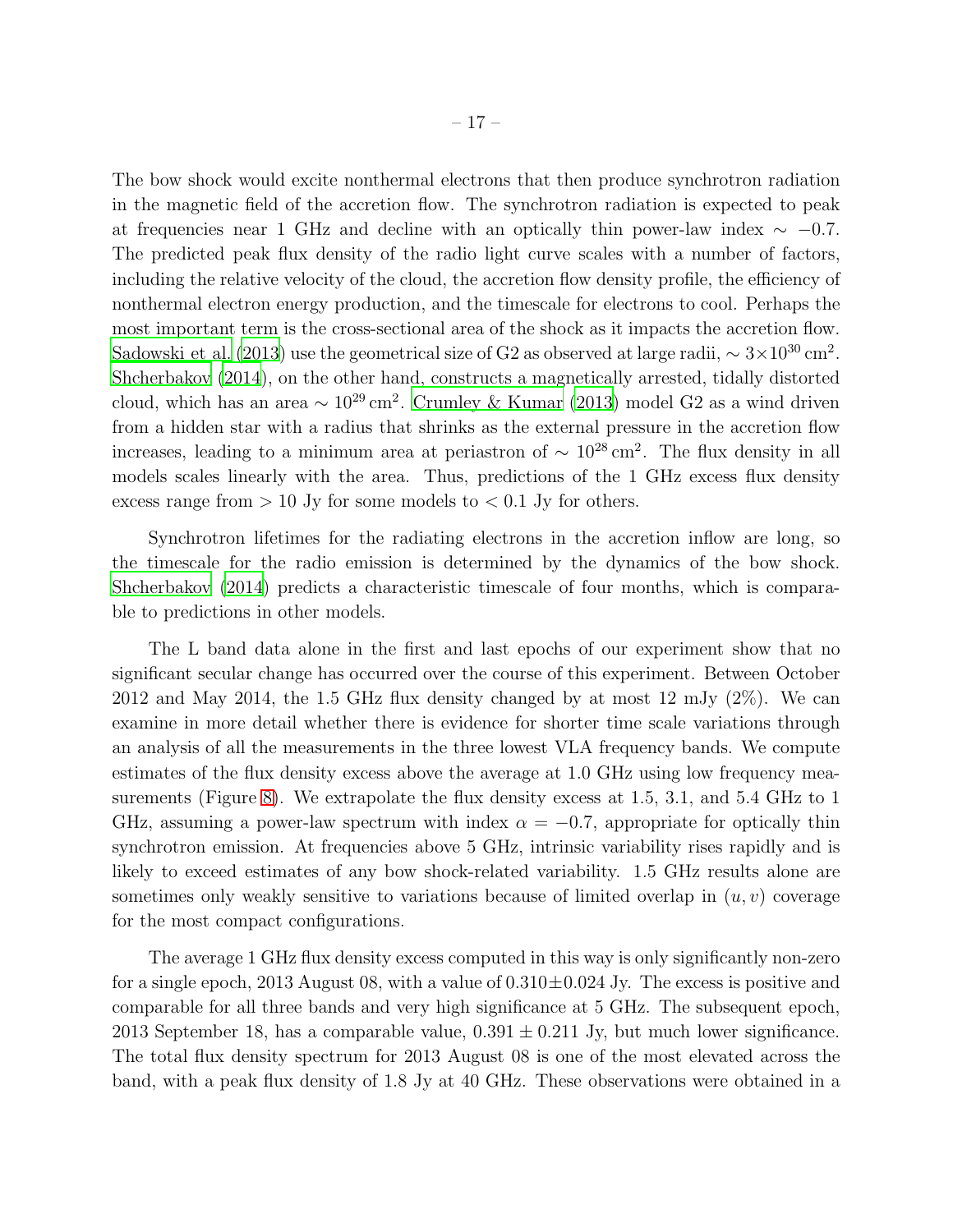

<span id="page-17-0"></span>Fig. 8.— Estimates of the 1.0 GHz flux density excess above the average flux density. We extrapolate L, S, and C band (1.5, 3.1, 5.4 GHz) flux density excesses to 1 GHz using a power-law index of -0.7. The red symbols show the average of all three bands. Time is offset for the averages by 10 days for clarity in the figure. The arrow marks the estimated time of periastron [\(Pfuhl et al. 2015](#page-25-1)).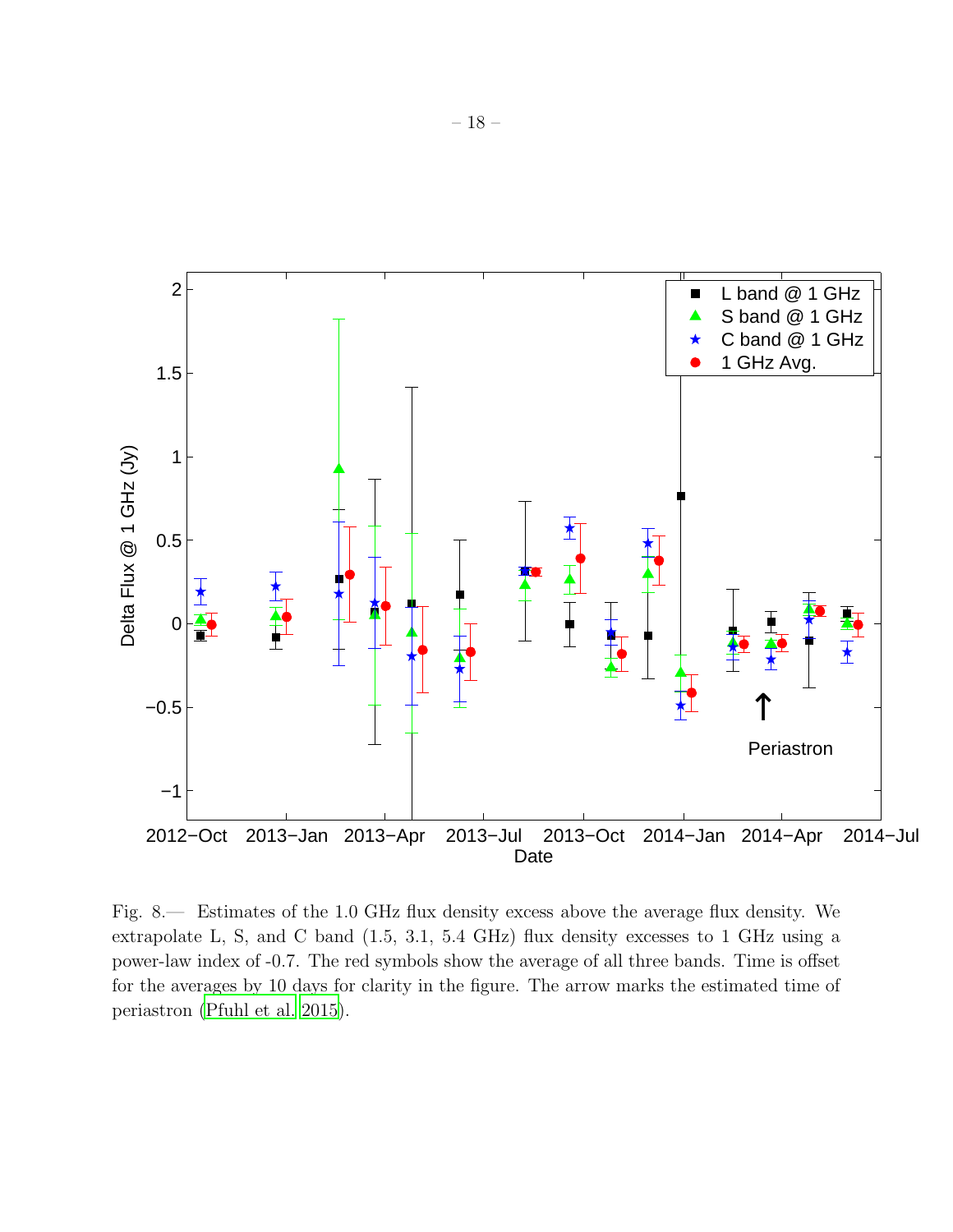compact configuration and no total flux density measurements were obtained at 1.4 and 3.1 GHz.

For 11 of 15 epochs, the 95% confidence upper limit on 1 GHz flux density excess is 0.4 Jy. For the remaining four epochs, the upper limit is 0.8 Jy. A four-month moving average of the average 1 GHz flux has a peak at 0.3 Jy, centered on the 2013 August 08 epoch, and typical values of 0.1 Jy. These results clearly exclude an object with size  $3 \times 10^{30}$  cm<sup>2</sup>. At 95% confidence, we can set an upper limit to the size of G2 of  $\sim 2 \times 10^{29}$  cm<sup>2</sup>. This can be attributed to the magnetically arrested cloud derived by [Shcherbakov \(2014](#page-26-9)) or due to a pressure-confined stellar wind [\(Crumley & Kumar 2013](#page-22-15)). Alternatively, the detailed model of the accretion flow structure could be in error.

## 3.2. Changes in the Mean Spectrum

The new data appear to show higher radio flux densities at frequencies > 2 GHz over historical averages (Figure [1](#page-5-0) and Table [7\)](#page-42-0). The 40.9 GHz flux density, for instance, has a mean of 1.5 Jy and a range of 1.3 to 1.9 Jy, whereas [Herrnstein et al.](#page-24-9) [\(2004](#page-24-9)) found a 43 GHz flux density mean of 1.0 Jy and a range of 0.6 to 1.9 Jy. Similar results with smaller amplitudes differences are apparent at lower frequencies. The flux densities from [Falcke et al. \(1998\)](#page-23-4) and [Zhao et al. \(2001](#page-26-4)) are higher than those of [Herrnstein et al. \(2004\)](#page-24-9) but still show a lower average flux density at most frequencies relative to the new VLA data. [Zhao et al. \(2001\)](#page-26-4) presented many epochs of archival data obtained between 1979 and 1999. [Herrnstein et al. \(2004\)](#page-24-9) reported over 100 epochs with regular monitoring from 2000 to 2003, while [Falcke et al. \(1998](#page-23-4)) is from a single-epoch simultaneous spectrum.

Over the whole radio spectrum, we infer an increase of ∼ 30% relative to [Herrnstein et al.](#page-24-9) [\(2004\)](#page-24-9) and ∼ 10% relative to [Zhao et al. \(2001](#page-26-4)) in the total flux density. These differences are comparable to the variability between [Herrnstein et al. \(2004\)](#page-24-9) and [Zhao et al. \(2001\)](#page-26-4) and consistent with variability seen in low-luminosity AGN (LLAGN) in general [\(Nagar et al.](#page-25-14) [2002;](#page-25-14) [Ho 2008\)](#page-24-15). Thus, these differences cannot be attributed to any effects associated with the G2 periastron. The mean flux density that we measure at 21 GHz,  $1.16\pm0.05$  Jy, is comparable to the 22 GHz flux density measured over a similar time period with the Japanese VLBI Network,  $1.23 \pm 0.33$  Jy [\(Tsuboi et al. 2015](#page-26-2)). The lower variability in our result may reflect some of the difficulties of providing accurate amplitude calibration for VLBI arrays.

A comparison against historical millimeter and submillimeter flux densities also does not reveal any significant change. Dexter et al.  $(2014)$  presents historical data for Sgr A<sup>\*</sup> at 230, 345, and 690 GHz with dates from 2001 through 2012. The flux densities from this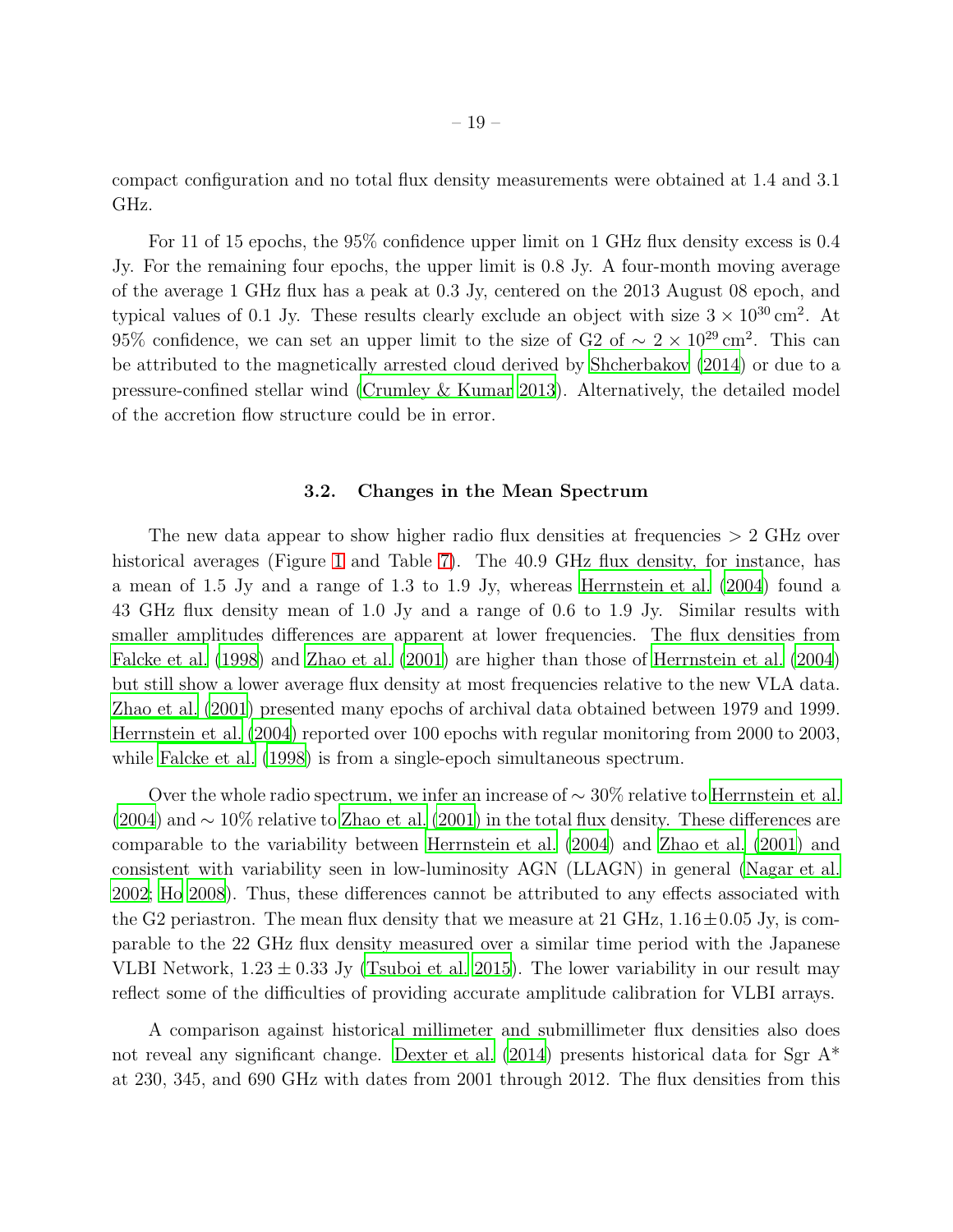paper span timescales from minutes to years and were obtained with multiple telescopes with varying calibration accuracy. The mean ALMA Band 6 (230 GHz) flux density is  $3.6 \pm 0.6$  Jy while the mean historical flux density at 230 GHz is  $3.4 \pm 0.5$  Jy. Similarly, for Band 7 (345) GHz) and historical 345 GHz data, we find  $3.6 \pm 0.8$  Jy and  $3.0 \pm 0.6$  Jy, respectively. Results from the SMA data are comparable. Thus, increases in the millimeter and submillimeter mean flux density are no more than 20% relative to historical averages, again consistent with typical LLAGN variability levels.

A Kolmogorov-Smirnov test shows that the ALMA and SMA measurements are consistent ( $p \sim 0.1$ ) with originating from the same distribution. The ALMA and SMA measurements differ from the [Dexter et al. \(2014](#page-22-1)) measurements with varying significance. SMA 230 and 345 GHz data differ from the [Dexter et al. \(2014](#page-22-1)) distributions with  $p < 10^{-2}$ , while the Band 6 (230 GHz) and Dexter 230 GHz and Band 7 and 345 GHz distributions differ with significances of  $p = 0.03$  and  $p < 10^{-3}$ . These variations may be partly the result of different calibration accuracies and as the result of evolution of the light curves over ∼ 10 yr. Similar to the case with the radio spectrum, there is no clear evidence that the millimeter and submillimeter changes are the result of the G2 periastron.

We have analyzed the light curve data for our measurements near 220 GHz from both ALMA and the SMA. There are 104 data points spanning an interval of 524 days with the shortest interval being 0.02 days. The data were binned in a sparsely filled array of 32,768 elements and Fourier transformed. The resulting spectrum was averaged into logarithmically spaced frequency intervals. The spectrum has a simple power law form characterized as S  $\propto f^{\alpha}$  over a frequency interval of 0.04 to 2 cycle/day.  $\alpha$  was found to be  $-0.15 \pm 0.08$ . The error bar was determined by bootstrap resampling. This result is intuitively obvious from the light curve, i.e. the variations over a period of a few day are uncorrelated and have the same range as the variations over the entire data span. The spectral variations from historical data at millimeter/submillimeter wavelengths are known to approximate white noise at frequencies less than 3 cycles/day, with a steepening power law above that frequency [\(Dexter et al. 2014\)](#page-22-1). It is plausible that an enhancement of emission caused by G2 might have produced long term variations indicative of red noise. However, there is no evidence for this effect.

## 4. Discussion and Conclusions

<span id="page-19-0"></span>The spectrum of Sgr A\* from radio to submillimeter wavelengths has remained remarkably stable over the past 30 years. Our new VLA, ALMA, and SMA results demonstrate that this stability has continued throughout the apparent periastron passage of G2. In the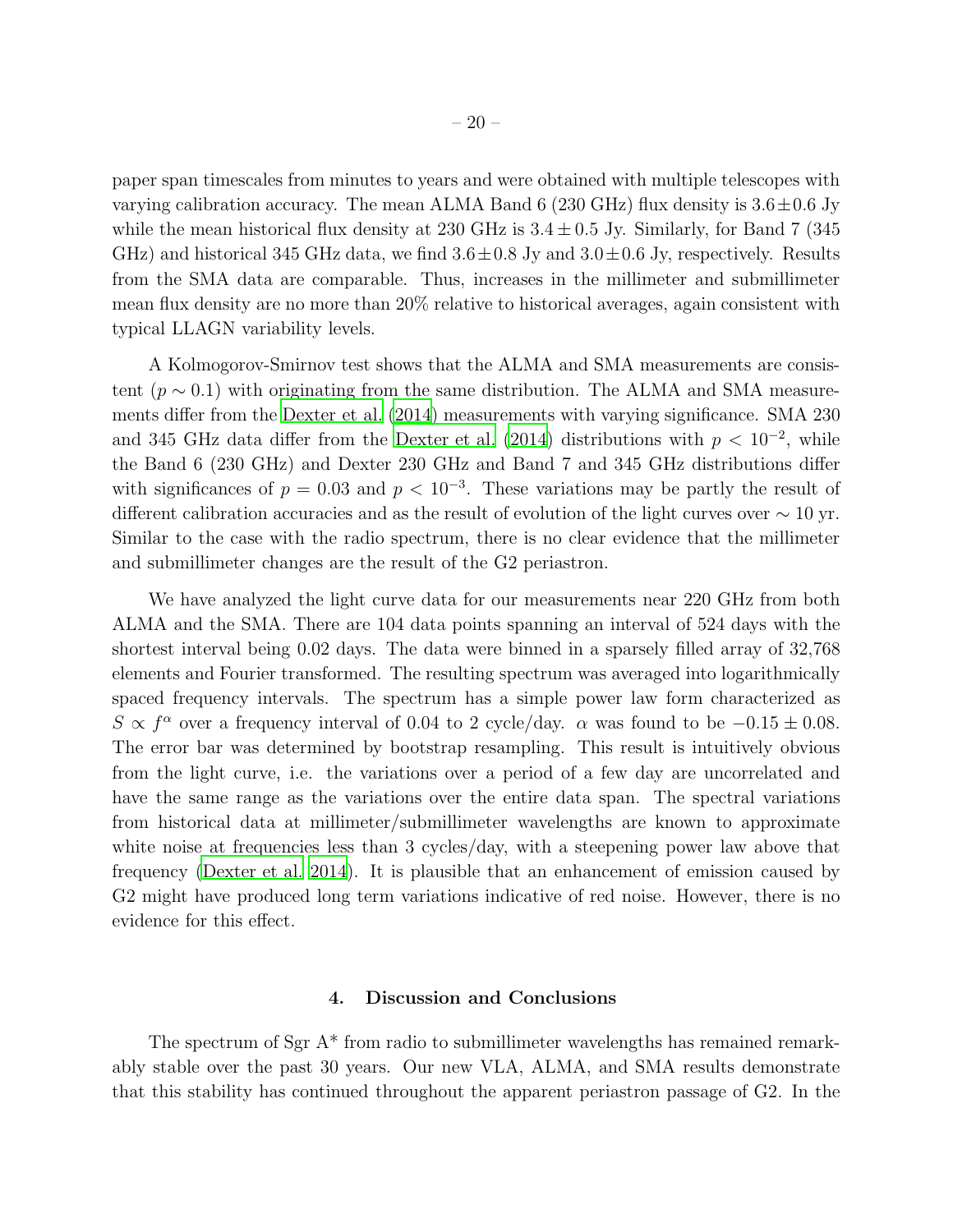case of low-frequency emission, the absence of significant change permits us to constrain the size of the ensuing bow shock to be a factor of 30 smaller than the apparent G2 size observed with NIR wavelengths at larger distances from the black hole. These observations do not resolve the nature of G2. The smaller bow shock size is consistent with both cloud and stellar-wind models.

[Witzel et al. \(2014a\)](#page-26-0) propose a model that may reconcile the apparently discrepant NIR continuum and spectroscopic observations and may also be consistent with our results.  $L'$ continuum observations reveal a compact source while  $Br-\gamma$  observations reveal an extended source that appears to be tidally disrupted. [Witzel et al. \(2014a\)](#page-26-0) argue that the continuum emission is the photosphere of a binary stellar merger, while the ionized emission represents a smaller tidally disrupted tail. The L' source has a cross-sectional area of  $\sim 6 \times 10^{27}$  cm<sup>2</sup>, much less than our upper limit of  $2 \times 10^{29}$  cm<sup>2</sup>. However, the size of the extended Br- $\gamma$  emission, which is consistent between VLT and Keck observations, primarily determines the creation of a bow shock. Some form of confinement for the diffuse gas appears to be important for attenuating the shock amplitude.

The lack of any enhanced short wavelength radio and millimeter emission from the black hole is also consistent with a compact size for G2. Simulations have shown that more extended objects are more readily disrupted and would therefore be more likely to have some gas initiate enhanced accretion onto the black hole.

At shorter wavelengths, the mean flux density has not increased by more than  $\sim 20\%$ relative to historical averages. This is within the range of variations seen in the past and in other LLAGN. Thus, we cannot attribute any increase in the flux density to a G2-induced enhancement of the accretion rate. The amplitude and timescale for a change in the accretion rate, should G2 be fully disrupted, are uncertain. In order for the disrupted material to enhance the flux density, the gas must reach a radius of a few Schwarzschild radii to contribute to the accretion flow and/or enhance jet power. The free-fall time from  $1000R_{Sch}$  is  $t_{ff} \sim 0.1$ yr. If a fraction  $f$  of the material were on a plunging orbit due to tidal disruption or a spread in orbital characteristics, we would have expected an enhancement of the overall flux density during these observations. The flux density should scale as

$$
\frac{\Delta S}{S} = \left(\frac{fM_{G2}t_{ff}^{-1}}{\dot{M}}\right)^{\gamma},\tag{1}
$$

where  $\gamma \sim 1$  is a model-dependent constant for jet and accretion disk models [\(Falcke et al.](#page-23-3) [1993;](#page-23-3) [Markoff et al. 2007;](#page-24-8) Mościbrodzka et al. 2012). For a G2 mass of  $M_{G2} \approx 3M_{\oplus}$  =  $10^{-5}M_{\odot}$  appropriate for the gas-cloud model and a steady-state accretion rate onto Sgr A<sup>\*</sup> of  $\dot{M} \sim 10^{-8} M_{\odot} \,\text{yr}^{-1}$ , and  $\frac{\Delta S}{S}$  $\frac{5}{1}$  Ω, we find  $f \stackrel{5}{\sim} 2 \times 10^{-5}$  for  $\gamma = 1$ . That is, very little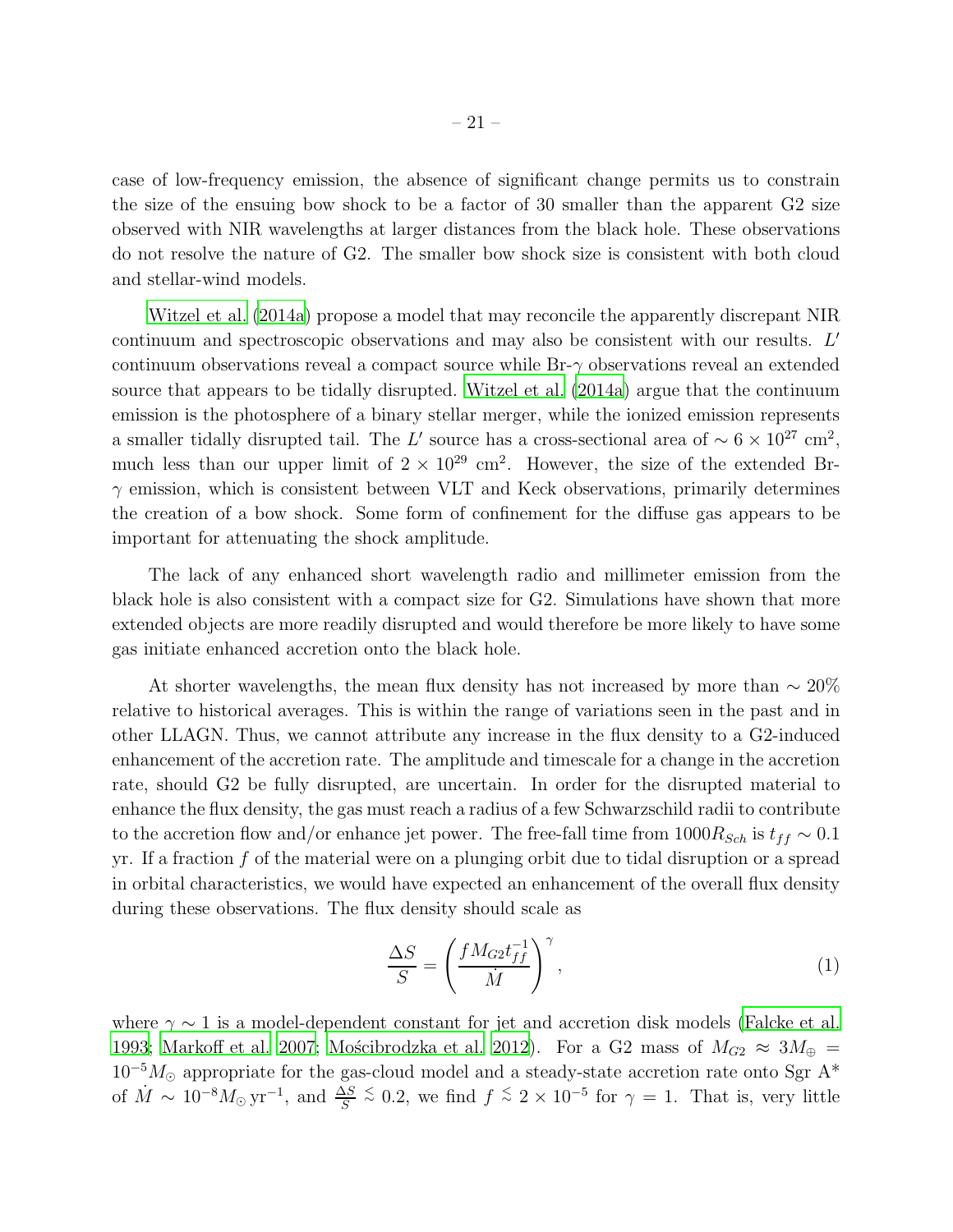of G2's mass has yet accreted directly onto the black hole. Longer term monitoring (10 yr) will be sensitive to  $f \stackrel{\ge}{\sim} 10^{-3}$  reaching the black hole through an increase of the average flux density. The bulk of the material is more likely to accrete on the viscous time scale,  $t_v >> t_{ff}$ .  $t_v \sim t_{ff} \alpha_v^{-1} (H/R)^{-2}$ , where  $\alpha_v \sim 0.1 - 1$  is the viscous parameter and H is the height at radius R. For reasonable parameters,  $t_v \sim 0.1 - 100$  yr. Continued monitoring of the radio through millimeter flux densities can constrain further the properties and origin of G2 as well as the properties of the accretion flow at large radii.

The long-term stability of the radio/millimeter spectrum indicates that episodic events such as a fully disrupted cloud falling onto the black hole are rare. Such cloud disruptions may take place but they must have timescales that are long compared to the free-fall time.

We confirm a flat spectrum for Sgr  $A^*$  emission in the millimeter/submillimeter regime. The emission is likely to originate from a stratified region with optical depth in transition between optically thick and thin. Optically thick emission at frequencies of > 230 GHz may influence images obtained with the Event Horizon Telescope [\(Fish et al. 2013\)](#page-23-9). Accretion disk models with tilted disks and/or high ratios of ion to electron temperature produce larger regions with optical depth greater than 1 (Moscibrodzka et al. 2009; [Dexter & Fragile 2013](#page-22-16)). Higher optical depths may obscure or complicate the interpretation of gravitational lensing effects such as the black hole shadow. On the other hand, higher optical depth in regions that are offset from the black hole as expected from Doppler boosting may enhance the contrast associated with geometric features. New ALMA measurements of the spectrum at frequencies from 100 to 950 GHz can resolve the uncertainty in the spectrum between the submillimeter and the NIR regime and assist in optimization of EHT observations.

The National Radio Astronomy Observatory is a facility of the National Science Foundation operated under cooperative agreement by Associated Universities, Inc. This paper makes use of the following ALMA data:  $ADS/JAO.ALMA# 2012.1.00635.S. ALMA$  is a partnership of ESO (representing its member states), NSF (USA) and NINS (Japan), together with NRC (Canada) and NSC and ASIAA (Taiwan), in cooperation with the Republic of Chile. The Joint ALMA Observatory is operated by ESO, AUI/NRAO and NAOJ. The Submillimeter Array is a joint project between the Smithsonian Astrophysical Observatory and the Academia Sinica Institute of Astronomy and Astrophysics and is funded by the Smithsonian Institution and the Academia Sinica. We thank Michael Johnson for helpful discussions.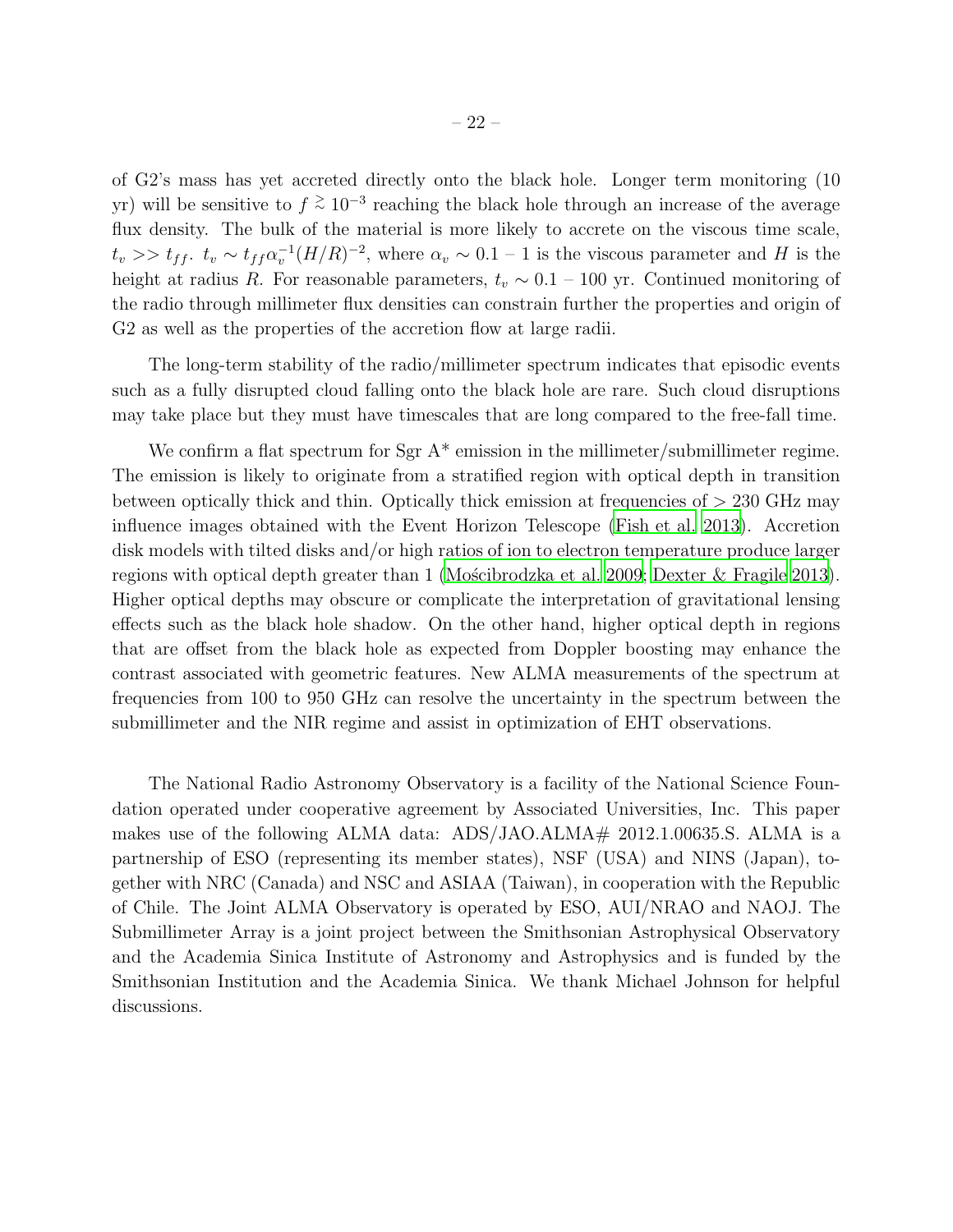## REFERENCES

- <span id="page-22-4"></span>Akiyama, K., Kino, M., Sohn, B., Lee, S., Trippe, S., & Honma, M. 2014, in IAU Symposium, Vol. 303, IAU Symposium, ed. L. O. Sjouwerman, C. C. Lang, & J. Ott, 288–292
- <span id="page-22-0"></span>Anninos, P., Fragile, P. C., Wilson, J., & Murray, S. D. 2012, ApJ, 759, 132
- <span id="page-22-8"></span>Blandford, R. D. & Königl, A. 1979, 232, 34
- <span id="page-22-9"></span>Bower, G. C., Wright, M. C. H., Falcke, H., & Backer, D. C. 2003, 588, 331
- <span id="page-22-10"></span>Bremer, M., Witzel, G., Eckart, A., Zamaninasab, M., Buchholz, R. M., Schödel, R., Straubmeier, C., García-Marín, M., & Duschl, W. 2011, A&A, 532, A26
- <span id="page-22-12"></span>Broderick, A. E. & Loeb, A. 2009, ApJ, 697, 1164
- <span id="page-22-7"></span>Butler, B. 2012, ALMA Memo Series, 594
- <span id="page-22-14"></span>Chan, C.-K., Psaltis, D., Ozel, F., Narayan, R., & Sadowski, A. 2014, "subm.  $(axXiv:1410.3492)$ "
- <span id="page-22-6"></span>Chandler, C. J. & Sjouwerman, L. O. 2013, The Astronomer's Telegram, 5153, 1
- <span id="page-22-15"></span>Crumley, P. & Kumar, P. 2013, MNRAS, 436, 1955
- <span id="page-22-5"></span>Degenaar, N., Reynolds, M. T., Miller, J. M., Kennea, J. A., & Wijnands, R. 2013, The Astronomer's Telegram, 5006, 1
- <span id="page-22-16"></span>Dexter, J. & Fragile, P. C. 2013, MNRAS, 432, 2252
- <span id="page-22-1"></span>Dexter, J., Kelly, B., Bower, G. C., Marrone, D. P., Stone, J., & Plambeck, R. 2014, MNRAS, 442, 2797
- <span id="page-22-13"></span>Dexter, J., McKinney, J. C., & Agol, E. 2012, MNRAS, 421, 1517
- <span id="page-22-11"></span>Dibi, S., Markoff, S., Belmont, R., Malzac, J., Barrière, N. M., & Tomsick, J. A. 2014, MNRAS, 441, 1005
- <span id="page-22-2"></span>Do, T., Ghez, A. M., Morris, M. R., Yelda, S., Meyer, L., Lu, J. R., Hornstein, S. D., & Matthews, K. 2009, ApJ, 691, 1021
- <span id="page-22-3"></span>Dodds-Eden, K., Gillessen, S., Fritz, T. K., Eisenhauer, F., Trippe, S., Genzel, R., Ott, T., Bartko, H., Pfuhl, O., Bower, G., Goldwurm, A., Porquet, D., Trap, G., & Yusef-Zadeh, F. 2011, ApJ, 728, 37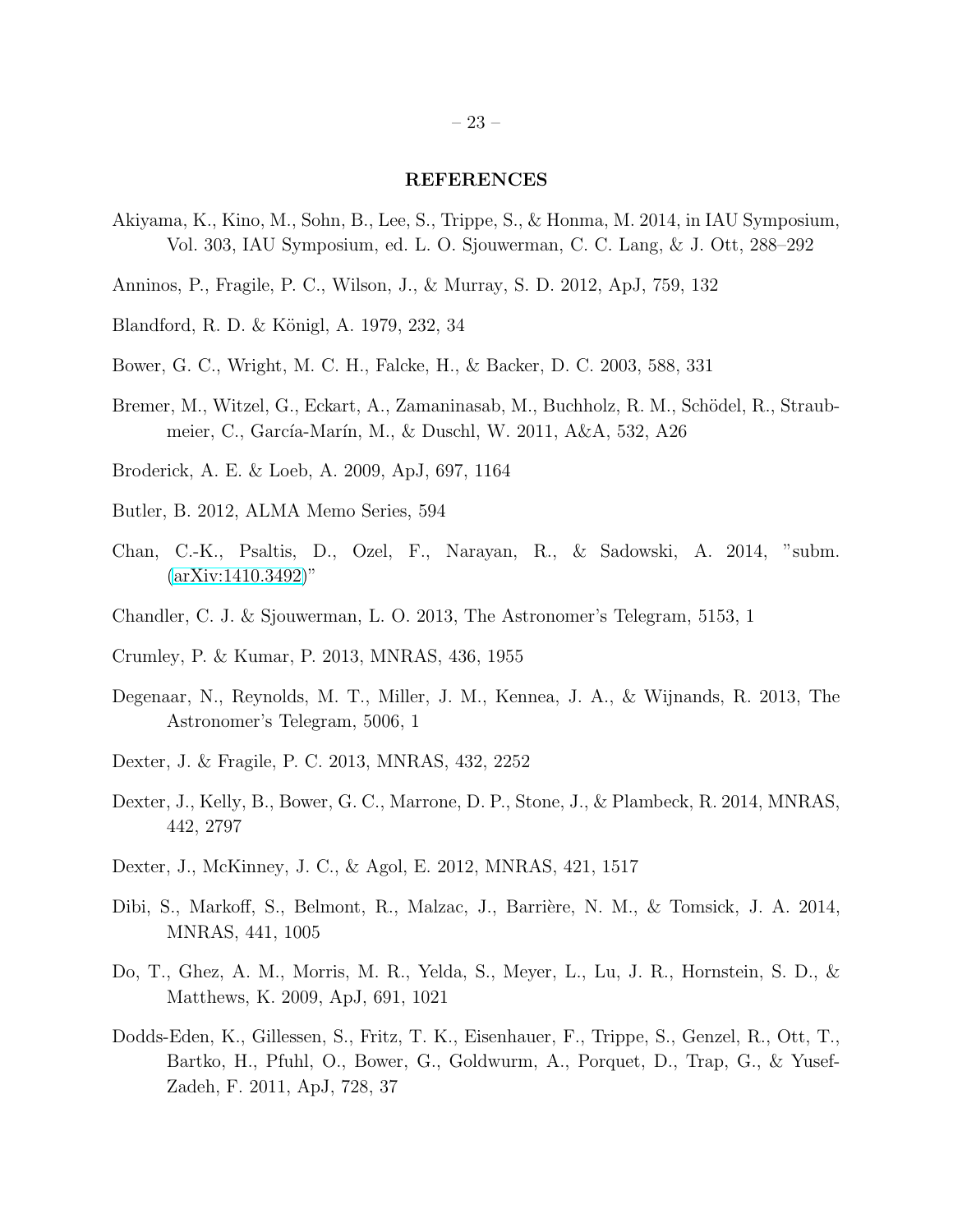- <span id="page-23-8"></span>Doeleman, S. S., Weintroub, J., Rogers, A. E. E., Plambeck, R., Freund, R., Tilanus, R. P. J., Friberg, P., Ziurys, L. M., Moran, J. M., Corey, B., Young, K. H., Smythe, D. L., Titus, M., Marrone, D. P., Cappallo, R. J., Bock, D., Bower, G. C., Chamberlin, R., Davis, G. R., Krichbaum, T. P., Lamb, J., Maness, H., Niell, A. E., Roy, A., Strittmatter, P., Werthimer, D., Whitney, A. R., & Woody, D. 2008, Nature, 455, 78
- <span id="page-23-2"></span>Eatough, R. P., Falcke, H., Karuppusamy, R., Lee, K. J., Champion, D. J., Keane, E. F., Desvignes, G., Schnitzeler, D. H. F. M., Spitler, L. G., Kramer, M., Klein, B., Bassa, C., Bower, G. C., Brunthaler, A., Cognard, I., Deller, A. T., Demorest, P. B., Freire, P. C. C., Kraus, A., Lyne, A. G., Noutsos, A., Stappers, B., & Wex, N. 2013, Nature, 501, 391
- <span id="page-23-7"></span>Eckart, A., Baganoff, F. K., Schödel, R., Morris, M., Genzel, R., Bower, G. C., Marrone, D., Moran, J. M., Viehmann, T., Bautz, M. W., Brandt, W. N., Garmire, G. P., Ott, T., Trippe, S., Ricker, G. R., Straubmeier, C., Roberts, D. A., Yusef-Zadeh, F., Zhao, J. H., & Rao, R. 2006, A&A, 450, 535
- <span id="page-23-4"></span>Falcke, H., Goss, W. M., Matsuo, H., Teuben, P., Zhao, J., & Zylka, R. 1998, ApJ, 499, 731
- <span id="page-23-3"></span>Falcke, H., Mannheim, K., & Biermann, P. L. 1993, A&A, 278, L1
- <span id="page-23-1"></span>Falcke, H. & Markoff, S. B. 2013, Classical and Quantum Gravity, 30, 244003
- <span id="page-23-9"></span>Fish, V., Alef, W., Anderson, J., Asada, K., Baudry, A., Broderick, A., Carilli, C., Colomer, F., Conway, J., Dexter, J., Doeleman, S., Eatough, R., Falcke, H., Frey, S., Gab´anyi, K., Gálvan-Madrid, R., Gammie, C., Giroletti, M., Goddi, C., Gómez, J. L., Hada, K., Hecht, M., Honma, M., Humphreys, E., Impellizzeri, V., Johannsen, T., Jorstad, S., Kino, M., Körding, E., Kramer, M., Krichbaum, T., Kudryavtseva, N., Laing, R., Lazio, J., Loeb, A., Lu, R.-S., Maccarone, T., Marscher, A., Mart'ı-Vidal, I., Martins, C., Matthews, L., Menten, K., Miller, J., Miller-Jones, J., Mirabel, F., Muller, S., Nagai, H., Nagar, N., Nakamura, M., Paragi, Z., Pradel, N., Psaltis, D., Ransom, S., Rodr'\iguez, L., Rottmann, H., Rushton, A., Shen, Z.-Q., Smith, D., Stappers, B., Takahashi, R., Tarchi, A., Tilanus, R., Verbiest, J., Vlemmings, W., Walker, R. C., Wardle, J., Wiik, K., Zackrisson, E., & Zensus, J. A. 2013, ArXiv e-prints
- <span id="page-23-0"></span>Genzel, R., Eisenhauer, F., & Gillessen, S. 2010, Reviews of Modern Physics, 82, 3121
- <span id="page-23-5"></span>Genzel, R., Schödel, R., Ott, T., Eckart, A., Alexander, T., Lacombe, F., Rouan, D., & Aschenbach, B. 2003, Nature, 425, 934
- <span id="page-23-6"></span>Ghez, A. M., Wright, S. A., Matthews, K., Thompson, D., Le Mignant, D., Tanner, A., Hornstein, S. D., Morris, M., Becklin, E. E., & Soifer, B. T. 2004, ApJ, 601, L159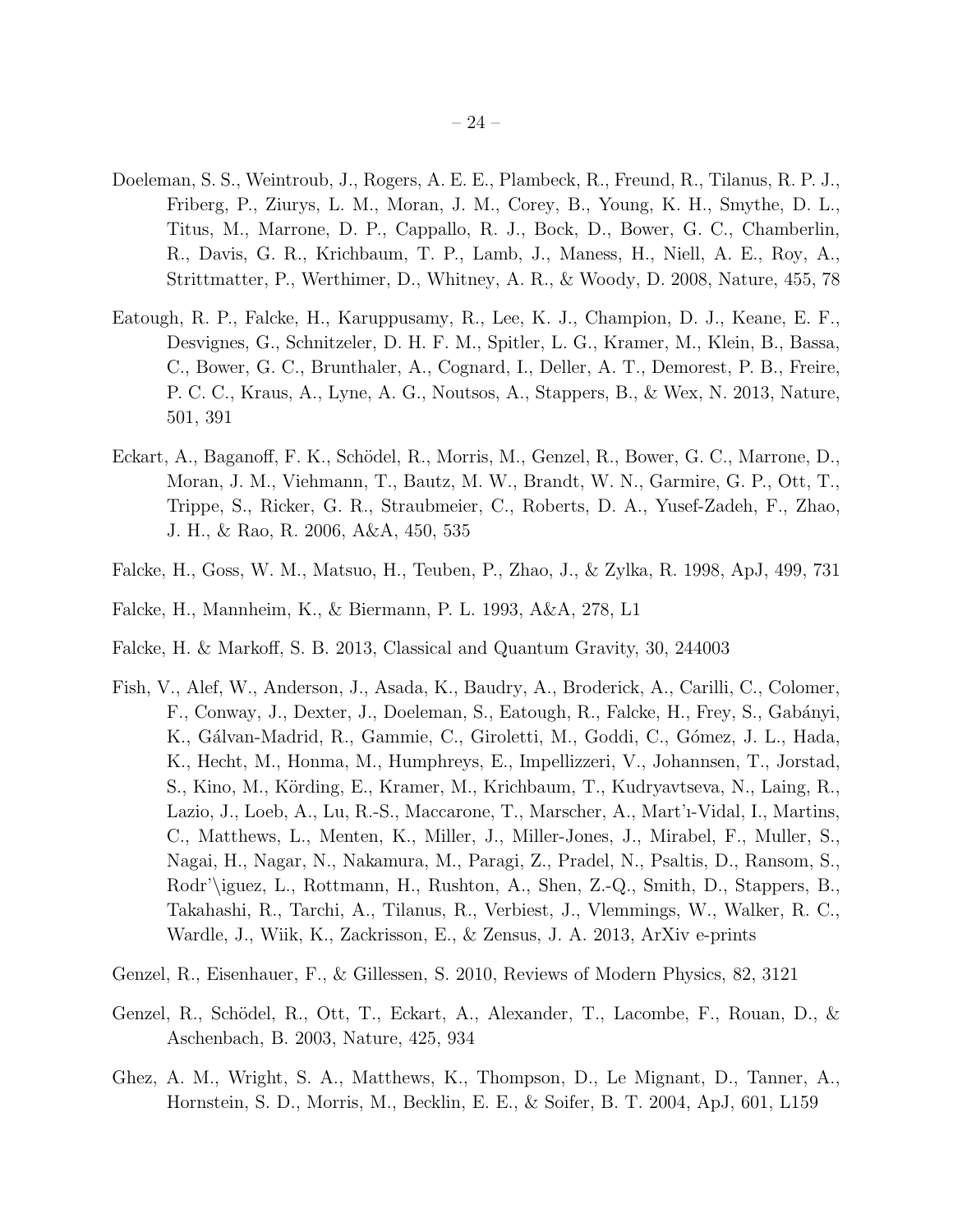- <span id="page-24-1"></span>Gillessen, S., Genzel, R., Fritz, T. K., Eisenhauer, F., Pfuhl, O., Ott, T., Schartmann, M., Ballone, A., & Burkert, A. 2013, ApJ, 774, 44
- <span id="page-24-0"></span>Gillessen, S., Genzel, R., Fritz, T. K., Quataert, E., Alig, C., Burkert, A., Cuadra, J., Eisenhauer, F., Pfuhl, O., Dodds-Eden, K., Gammie, C. F., & Ott, T. 2012, Nature, 481, 51
- <span id="page-24-11"></span>Griffin, M. J. & Orton, G. S. 1993, Icarus, 105, 537
- <span id="page-24-2"></span>Guillochon, J., Loeb, A., MacLeod, M., & Ramirez-Ruiz, E. 2014, ApJ, 786, L12
- <span id="page-24-4"></span>Haggard, D., Baganoff, F. K., Rea, N., Zelati, F. C., Ponti, G., Heinke, C., Campana, S., Israel, G. L., Yusef-Zadeh, F., & Roberts, D. 2014, The Astronomer's Telegram, 6242, 1
- <span id="page-24-9"></span>Herrnstein, R. M., Zhao, J.-H., Bower, G. C., & Goss, W. M. 2004, AJ, 127, 3399
- <span id="page-24-15"></span>Ho, L. C. 2008, ARA&A, 46, 475
- <span id="page-24-10"></span>Ho, P. T. P., Moran, J. M., & Lo, K. Y. 2004, ApJ, 616, L1
- <span id="page-24-5"></span>Hora, J. L., Witzel, G., Ashby, M. L. N., Becklin, E. E., Carey, S., Fazio, G. G., Ghez, A., Ingalls, J., Meyer, L., Morris, M. R., Smith, H. A., & Willner, S. P. 2014, ApJ, 793, 120
- <span id="page-24-6"></span>Kennea, J. A., Burrows, D. N., Kouveliotou, C., Palmer, D. M., Göğüş, E., Kaneko, Y., Evans, P. A., Degenaar, N., Reynolds, M. T., Miller, J. M., Wijnands, R., Mori, K., & Gehrels, N. 2013, ApJ, 770, L24
- <span id="page-24-13"></span>Lynn, J. W., Quataert, E., Chandran, B. D. G., & Parrish, I. J. 2014, ApJ, 791, 71
- <span id="page-24-3"></span>Macquart, J.-P. & Bower, G. C. 2006, ApJ, 641, 302
- <span id="page-24-8"></span>Markoff, S., Bower, G. C., & Falcke, H. 2007, MNRAS, 379, 1519
- <span id="page-24-14"></span>Markoff, S., Falcke, H., Yuan, F., & Biermann, P. L. 2001, A&A, 379, L13
- <span id="page-24-12"></span>Marrone, D. P., Moran, J. M., Zhao, J.-H., & Rao, R. 2006, Journal of Physics Conference Series, 54, 354
- <span id="page-24-7"></span>Mori, K., Gotthelf, E. V., Zhang, S., An, H., Baganoff, F. K., Barrière, N. M., Beloborodov, A. M., Boggs, S. E., Christensen, F. E., Craig, W. W., Dufour, F., Grefenstette, B. W., Hailey, C. J., Harrison, F. A., Hong, J., Kaspi, V. M., Kennea, J. A., Madsen, K. K., Markwardt, C. B., Nynka, M., Stern, D., Tomsick, J. A., & Zhang, W. W. 2013, ApJ, 770, L23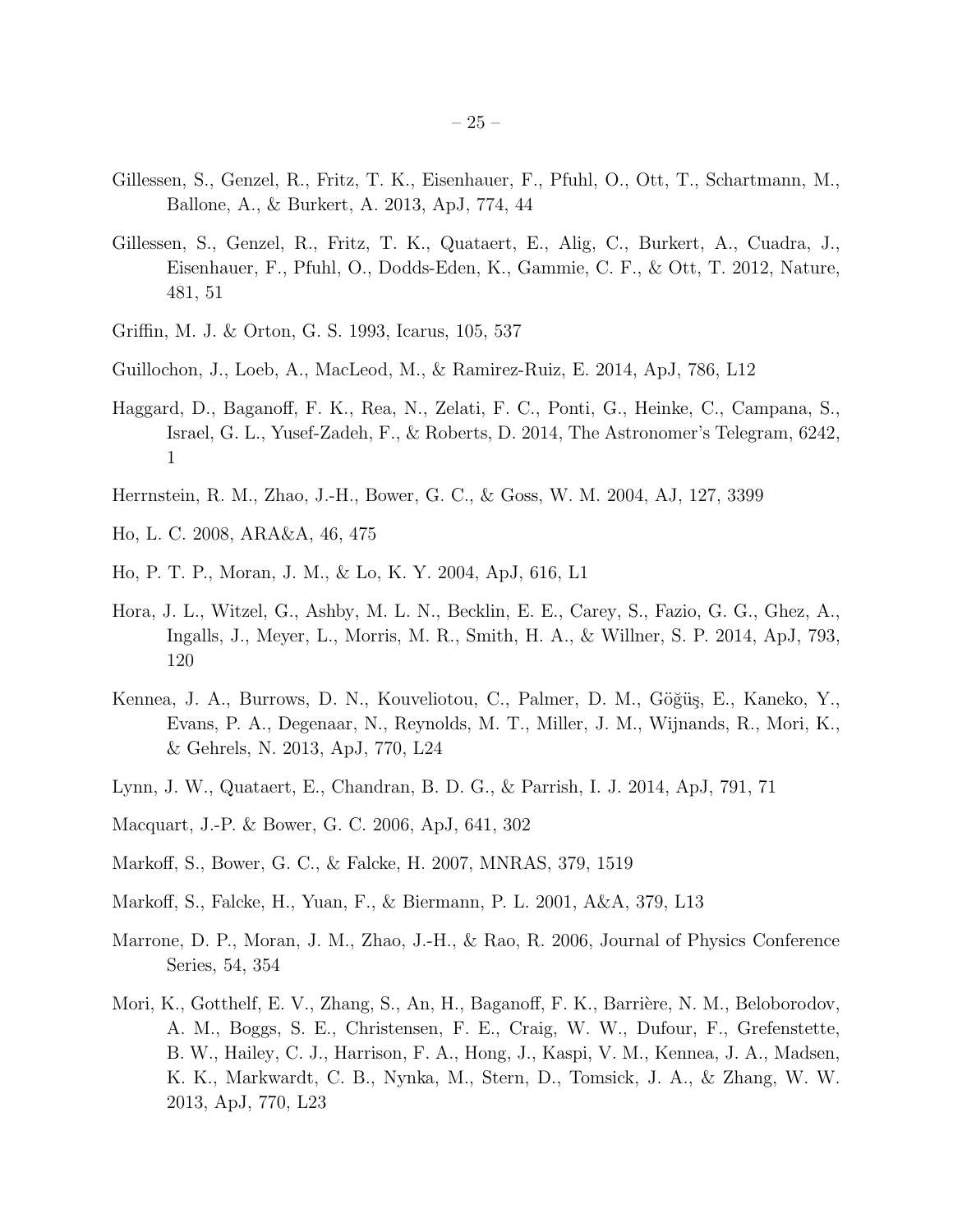- <span id="page-25-11"></span>Mościbrodzka, M. & Falcke, H. 2013, A&A, 559, L3
- <span id="page-25-12"></span>Mo´scibrodzka, M., Falcke, H., Shiokawa, H., & Gammie, C. F. 2014, A&A, 570, A7
- <span id="page-25-15"></span>Mościbrodzka, M., Gammie, C. F., Dolence, J. C., Shiokawa, H., & Leung, P. K. 2009, ApJ, 706, 497
- <span id="page-25-9"></span>Mościbrodzka, M., Shiokawa, H., Gammie, C. F., & Dolence, J. C. 2012, ApJ, 752, L1
- <span id="page-25-3"></span>Murray-Clay, R. A. & Loeb, A. 2012, Nature Communications, 3
- <span id="page-25-14"></span>Nagar, N. M., Falcke, H., Wilson, A. S., & Ulvestad, J. S. 2002, A&A, 392, 53
- <span id="page-25-10"></span>Narayan, R., Ozel, F., & Sironi, L. 2012, ApJ, 757, L20 ¨
- <span id="page-25-6"></span>Neilsen, J., Nowak, M. A., Gammie, C., Dexter, J., Markoff, S., Haggard, D., Nayakshin, S., Wang, Q. D., Grosso, N., Porquet, D., Tomsick, J. A., Degenaar, N., Fragile, P. C., Houck, J. C., Wijnands, R., Miller, J. M., & Baganoff, F. K. 2013, ApJ, 774, 42
- <span id="page-25-1"></span>Pfuhl, O., Gillessen, S., Eisenhauer, F., Genzel, R., Plewa, P. M., Ott, T., Ballone, A., Schartmann, M., Burkert, A., Fritz, T. K., Sari, R., Steinberg, E., & Madigan, A.-M. 2015, ApJ, 798, 111
- <span id="page-25-0"></span>Phifer, K., Do, T., Meyer, L., Ghez, A. M., Witzel, G., Yelda, S., Boehle, A., Lu, J. R., Morris, M. R., Becklin, E. E., & Matthews, K. 2013, ApJ, 773, L13
- <span id="page-25-7"></span>Rea, N., Esposito, P., Pons, J. A., Turolla, R., Torres, D. F., Israel, G. L., Possenti, A., Burgay, M., Viganò, D., Papitto, A., Perna, R., Stella, L., Ponti, G., Baganoff, F. K., Haggard, D., Camero-Arranz, A., Zane, S., Minter, A., Mereghetti, S., Tiengo, A., Schödel, R., Feroci, M., Mignani, R., & Götz, D. 2013, ApJ, 775, L34
- <span id="page-25-5"></span>Revnivtsev, M. G., Churazov, E. M., Sazonov, S. Y., Sunyaev, R. A., Lutovinov, A. A., Gilfanov, M. R., Vikhlinin, A. A., Shtykovsky, P. E., & Pavlinsky, M. N. 2004, A&A, 425, L49
- <span id="page-25-13"></span>Sądowski, A., Narayan, R., Sironi, L., & Özel, F. 2013, MNRAS, 433, 2165
- <span id="page-25-2"></span>Schartmann, M., Burkert, A., Alig, C., Gillessen, S., Genzel, R., Eisenhauer, F., & Fritz, T. K. 2012, ApJ, 755, 155
- <span id="page-25-4"></span>Scoville, N. & Burkert, A. 2013, ApJ, 768, 108
- <span id="page-25-8"></span>Shannon, R. M. & Johnston, S. 2013, MNRAS, 435, L29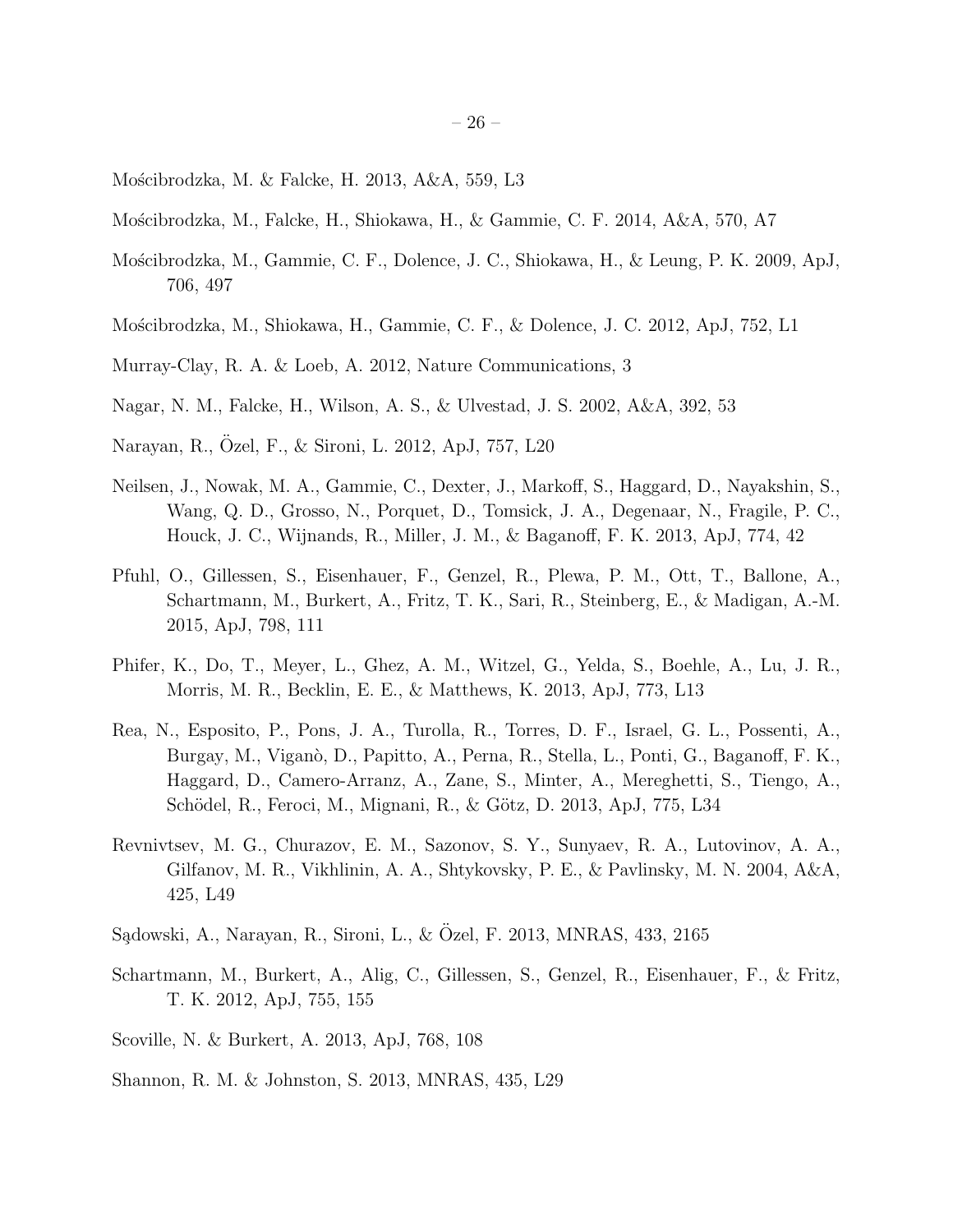<span id="page-26-9"></span>Shcherbakov, R. V. 2014, ApJ, 783, 31

- <span id="page-26-3"></span>Sjouwerman, L. O. & Chandler, C. J. 2014, in IAU Symposium, Vol. 303, IAU Symposium, ed. L. O. Sjouwerman, C. C. Lang, & J. Ott, 327–329
- <span id="page-26-2"></span>Tsuboi, M., Asaki, Y., Kameya, O., Yonekura, Y., Miyamoto, Y., Kaneko, H., Seta, M., Nakai, N., Takaba, H., Wakamatsu, K.-i., Miyoshi, M., Fukuzaki, Y., Uehara, K., & Sekido, M. 2015, ApJ, 798, L6
- <span id="page-26-1"></span>Witzel, G., Eckart, A., Bremer, M., Zamaninasab, M., Shahzamanian, B., Valencia-S., M., Schödel, R., Karas, V., Lenzen, R., Marchili, N., Sabha, N., Garcia-Marin, M., Buchholz, R. M., Kunneriath, D., & Straubmeier, C. 2012, ApJS, 203, 18
- <span id="page-26-0"></span>Witzel, G., Ghez, A. M., Morris, M. R., Sitarski, B. N., Boehle, A., Naoz, S., Campbell, R., Becklin, E. E., Canalizo, G., Chappell, S., Do, T., Lu, J. R., Matthews, K., Meyer, L., Stockton, A., Wizinowich, P., & Yelda, S. 2014a, ApJ, 796, L8
- <span id="page-26-6"></span>Witzel, G., Morris, M., Ghez, A., Meyer, L., Becklin, E., Matthews, K., Lu, J. R., Do, T., & Campbell, R. 2014b, in IAU Symposium, Vol. 303, IAU Symposium, ed. L. O. Sjouwerman, C. C. Lang, & J. Ott, 274–282
- <span id="page-26-7"></span>Yuan, F., Quataert, E., & Narayan, R. 2003a, 598, 301
- <span id="page-26-8"></span>—. 2003b, ApJ, 598, 301
- <span id="page-26-4"></span>Zhao, J., Bower, G. C., & Goss, W. M. 2001, ApJ, 547, L29

<span id="page-26-5"></span>This preprint was prepared with the AAS IATEX macros v5.2.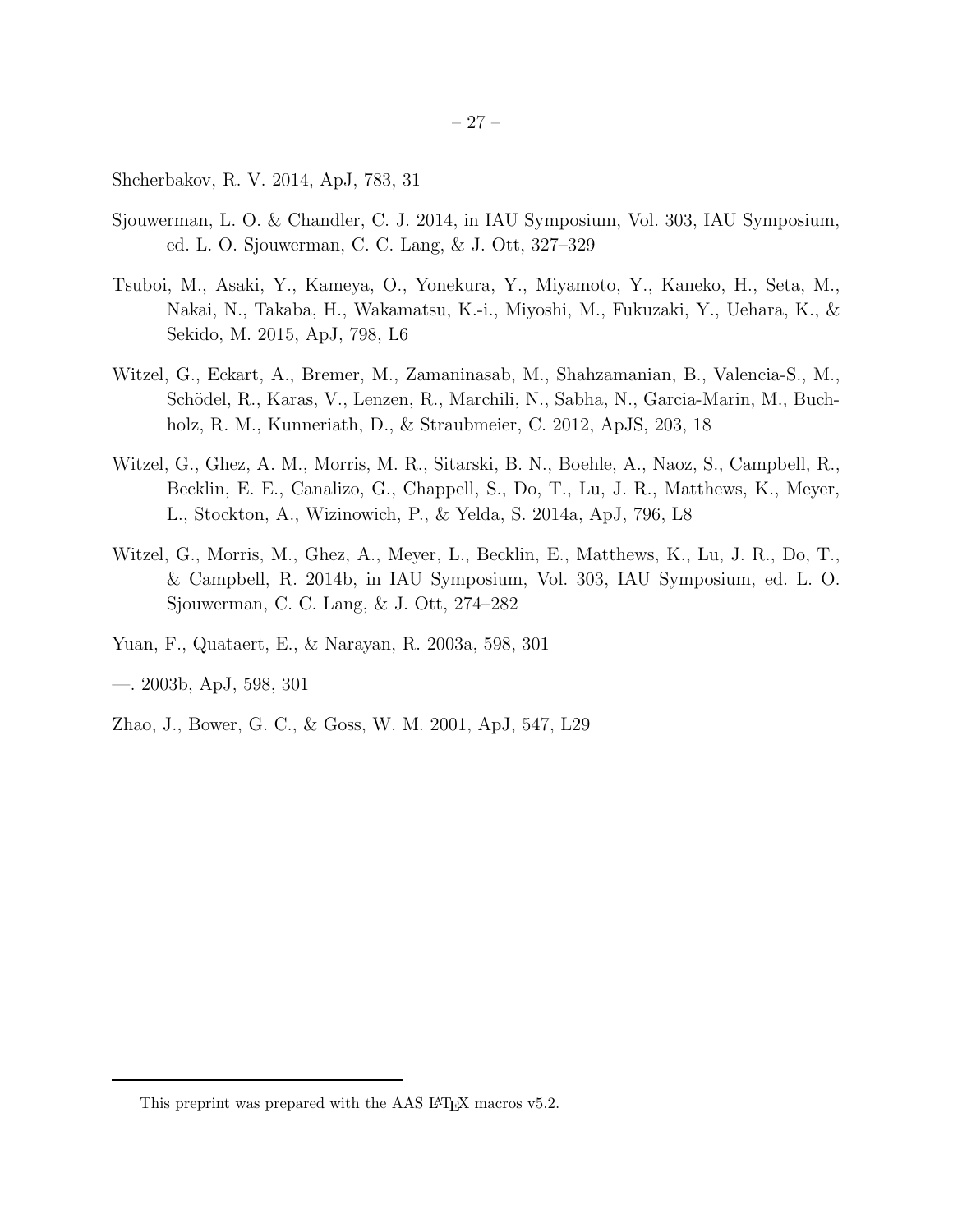<span id="page-27-0"></span>Table 1. VLA Observations

| Epoch    | UT              | Beam Q band<br>$(\text{arcsec}^2, \text{deg})$ | Beam L band<br>$(\text{arcsec}^2, \text{deg})$ | Configuration |
|----------|-----------------|------------------------------------------------|------------------------------------------------|---------------|
| 20121014 | $23:16 - 00:25$ | $0.13 \times 0.11$ , 11.7                      | $2.97 \times 2.45, 45.1$                       | A             |
| 20121222 | $17:30 - 18:39$ | $0.17 \times 0.06$ , -15.8                     | $2.74 \times 1.45, -12.5$                      | A             |
| 20130218 | $13:42 - 14:51$ | $4.36 \times 1.65$ , -13.6                     | $79.21 \times 74.20, -72.9$                    | D             |
| 20130323 | $12:02 - 13:11$ | $4.39 \times 2.77$ , 29.3                      | $90.13 \times 52.88, 36.9$                     | D             |
| 20130426 | $10:56 - 12:05$ | $4.43 \times 2.83$ , 28.0                      | $88.42 \times 46.85, 50.2$                     | D             |
| 20130609 | $06:25 - 07:34$ | $1.53 \times 1.12$ , 42.9                      | $103.35 \times 25.77, -26.2$                   | $\rm C$       |
| 20130808 | $03:30 - 04:39$ | $1.39 \times 0.93$ , 24.2                      | $38.22 \times 19.51, 29.1$                     | $\rm C$       |
| 20130918 | $01:33 - 02:42$ | $0.75 \times 0.40$ , 63.1                      | $26.32 \times 8.73, 32.4$                      | CnB           |
| 20131026 | $23:14 - 00:24$ | $0.43 \times 0.27$ , 28.9                      | $12.05 \times 5.85, 23.4$                      | B             |
| 20131129 | $19:46 - 20:55$ | $0.41 \times 0.28$ , 23.4                      | $9.05 \times 5.87, 26.8$                       | B             |
| 20131229 | $17:48 - 18:57$ | $0.43 \times 0.30$ , 33.7                      | $38.08 \times 14.34, -1.3$                     | B             |
| 20140215 | $14:11 - 15:21$ | $0.14 \times 0.10$ , 37.3                      | $3.37 \times 3.00, -101.8$                     | BnA           |
| 20140322 | $13:26 - 14:35$ | $0.13 \times 0.09$ , 22.0                      | $3.26 \times 1.53$ , 24.0                      | $\rm{A}$      |
| 20140426 | $10:19 - 11:28$ | $0.12 \times 0.08$ , 27.0                      | $3.01 \times 2.11, -27.4$                      | $\rm{A}$      |
| 20140531 | $08:11 - 09:20$ | $0.28 \times 0.15$ , 43.6                      | $3.41 \times 2.07, -28.1$                      | A             |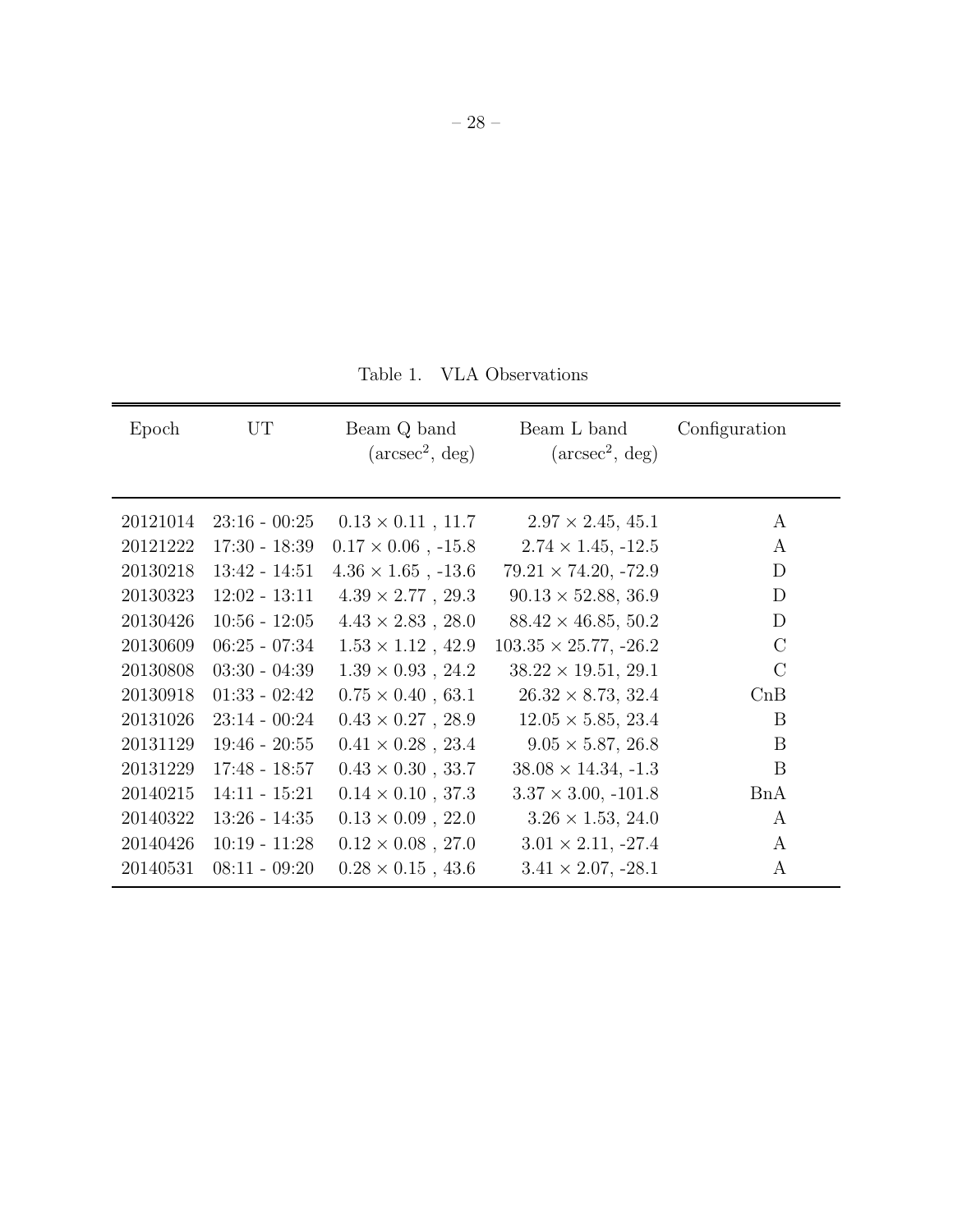<span id="page-28-0"></span>Table 2. Frequency Coverage

| Tel.        | <b>Band</b>   | $\nu_{lower}$<br>(GHz) | $\nu_{upper}$<br>(GHz) | $N_{ch}$ |
|-------------|---------------|------------------------|------------------------|----------|
|             |               |                        |                        |          |
| <b>VLA</b>  | L             | 994.0                  | 2006.0                 | 1024     |
| <b>VLA</b>  | S             | 1988.0                 | 3948.0                 | 1024     |
| <b>VLA</b>  | $\mathcal{C}$ | 4488.0                 | 6448.0                 | 1024     |
| <b>VLA</b>  | X             | 7988.0                 | 9948.0                 | 1024     |
| <b>VLA</b>  | U             | 12988.0                | 14948.0                | 1024     |
| <b>VLA</b>  | K             | 20188.0                | 22148.0                | 1024     |
| <b>VLA</b>  | A             | 32008.0                | 31968.0                | 1024     |
| <b>VLA</b>  | Q             | 39988.0                | 41948.0                | 1024     |
| <b>ALMA</b> | $B6-1$        | 217.0                  | 219.0                  | 128      |
| <b>ALMA</b> | $B6-2$        | 219.0                  | 221.0                  | 128      |
| <b>ALMA</b> | $B6-3$        | 231.0                  | 232.9                  | 3840     |
| <b>ALMA</b> | $B6-4$        | 232.8                  | 234.8                  | 128      |
| <b>ALMA</b> | $B7-1$        | 340.6                  | 342.6                  | 128      |
| <b>ALMA</b> | $B7-2$        | 342.6                  | 344.6                  | 128      |
| <b>ALMA</b> | $B7-3$        | 350.7                  | 352.7                  | 128      |
| <b>ALMA</b> | $B7-4$        | 352.7                  | 354.6                  | 3840     |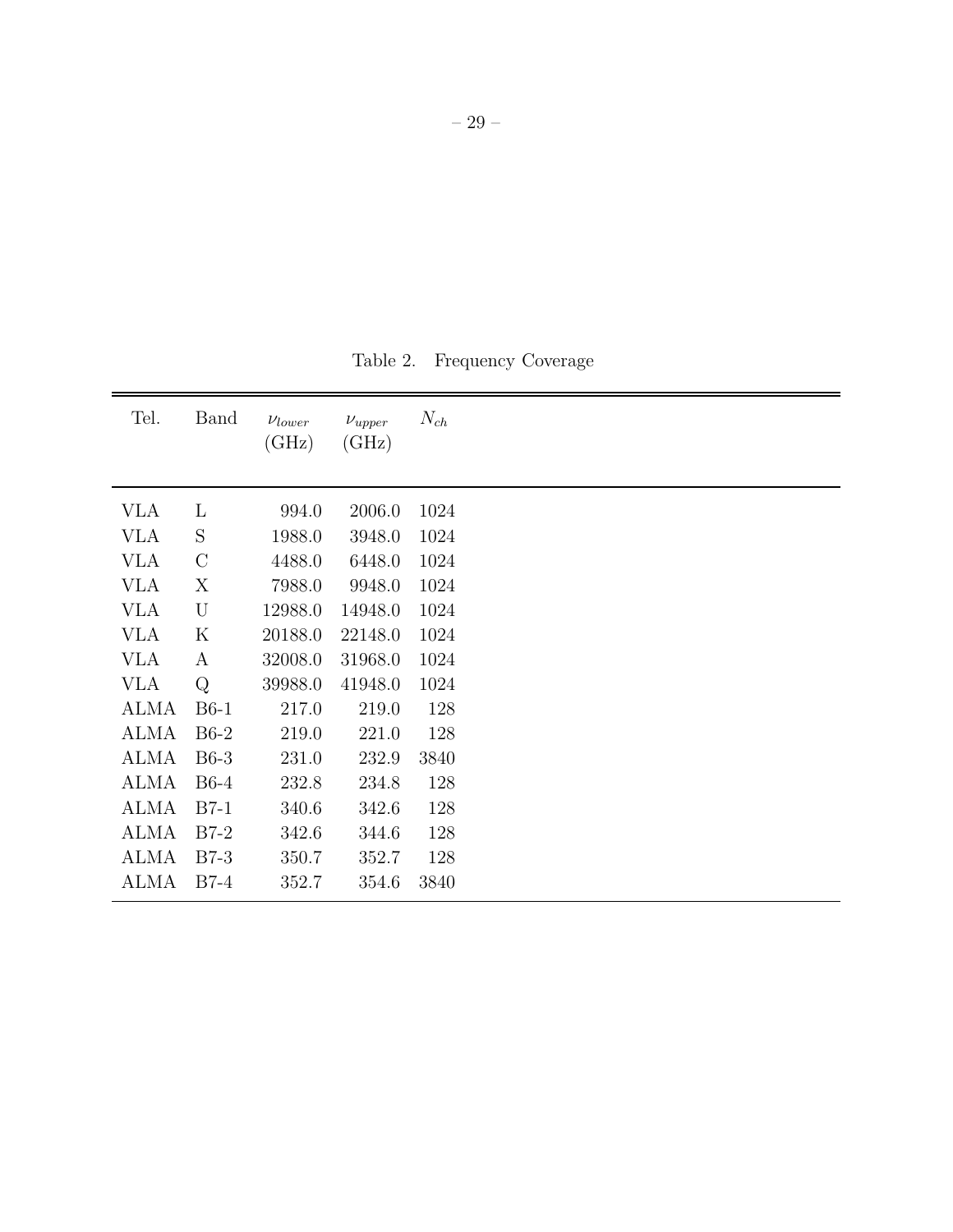<span id="page-29-0"></span>Table 3. VLA Results

| Epoch    | Frequency | Flux Density      | Delta Flux Density |  |
|----------|-----------|-------------------|--------------------|--|
|          | (GHz)     | $(\mathrm{Jy})$   | $(\mathrm{Jy})$    |  |
|          |           |                   |                    |  |
| 20121014 | 1.5       | $0.578 \pm 0.016$ | $-0.055 \pm 0.026$ |  |
| 20121014 | 3.0       | $0.739 \pm 0.045$ | $0.010 \pm 0.014$  |  |
| 20121014 | 5.4       | $0.867 \pm 0.031$ | $0.059 \pm 0.025$  |  |
| 20121014 | 8.9       | $0.982 \pm 0.031$ | $0.093 \pm 0.005$  |  |
| 20121014 | 13.9      | $1.092 \pm 0.006$ | $0.078 \pm 0.007$  |  |
| 20121014 | 21.1      | $1.213 \pm 0.007$ | $0.045 \pm 0.002$  |  |
| 20121014 | 32.0      | $1.370 \pm 0.011$ | $-0.041 \pm 0.009$ |  |
| 20121014 | 40.9      | $1.427 \pm 0.004$ | $-0.110 \pm 0.008$ |  |
| 20121222 | 1.5       | $0.558 \pm 0.029$ | $-0.062 \pm 0.054$ |  |
| 20121222 | 3.0       | $0.691 \pm 0.008$ | $0.020 \pm 0.025$  |  |
| 20121222 | 5.4       | $0.876 \pm 0.029$ | $0.068 \pm 0.027$  |  |
| 20121222 | 8.9       | $0.952 \pm 0.037$ | $0.037 \pm 0.015$  |  |
| 20121222 | 13.9      | $1.009 \pm 0.007$ | $-0.004 \pm 0.011$ |  |
| 20121222 | 21.1      | $1.170 \pm 0.012$ | $0.010 \pm 0.015$  |  |
| 20121222 | 32.0      | $1.525 \pm 0.102$ | $0.022 \pm 0.020$  |  |
| 20121222 | 40.9      | $1.478 \pm 0.052$ | $0.043 \pm 0.043$  |  |
| 20130218 | 1.5       |                   | $0.202 \pm 0.317$  |  |
| 20130218 | 3.0       |                   | $0.424 \pm 0.413$  |  |
| 20130218 | 5.4       |                   | $0.055 \pm 0.131$  |  |
| 20130218 | 8.9       | .                 | $0.081 \pm 0.075$  |  |
| 20130218 | 13.9      | $1.749 \pm 0.088$ | $0.186 \pm 0.028$  |  |
| 20130218 | 21.1      | $1.421 \pm 0.021$ | $0.140 \pm 0.011$  |  |
|          |           |                   |                    |  |
| 20130218 | 32.0      | $1.505 \pm 0.015$ | $0.059 \pm 0.008$  |  |
| 20130218 | 40.9      | $1.666 \pm 0.040$ | $0.163 \pm 0.015$  |  |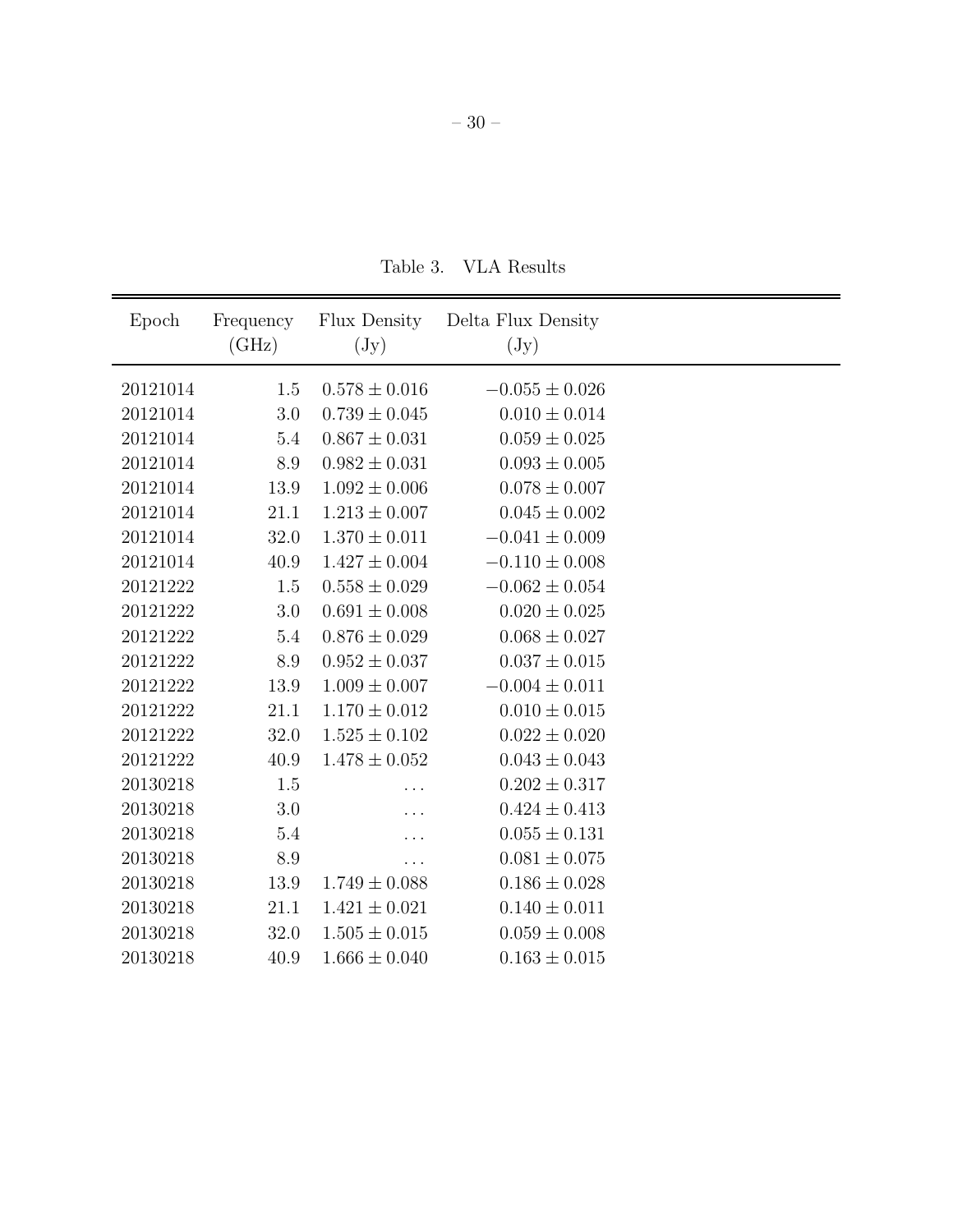| Epoch    | Frequency | Flux Density      | Delta Flux Density |  |
|----------|-----------|-------------------|--------------------|--|
|          | (GHz)     | $(\mathrm{Jy})$   | $(\mathrm{Jy})$    |  |
|          |           |                   |                    |  |
| 20130323 | 1.5       |                   | $0.055 \pm 0.610$  |  |
| 20130323 | 3.0       |                   | $0.023 \pm 0.246$  |  |
| 20130323 | 5.4       |                   | $0.038 \pm 0.083$  |  |
| 20130323 | 8.9       |                   | $-0.020 \pm 0.026$ |  |
| 20130323 | 13.9      | $1.455 \pm 0.013$ | $-0.111 \pm 0.021$ |  |
| 20130323 | 21.1      | $1.344 \pm 0.035$ | $-0.134 \pm 0.015$ |  |
| 20130323 | 32.0      | $1.274 \pm 0.017$ | $-0.237 \pm 0.012$ |  |
| 20130323 | 40.9      | $1.395 \pm 0.018$ | $-0.211 \pm 0.009$ |  |
| 20130426 | 1.5       |                   | $0.090 \pm 0.980$  |  |
| 20130426 | 3.0       |                   | $-0.026 \pm 0.273$ |  |
| 20130426 | 5.4       |                   | $-0.060 \pm 0.090$ |  |
| 20130426 | 8.9       |                   | $0.041 \pm 0.037$  |  |
| 20130426 | 13.9      |                   | $-0.009 \pm 0.021$ |  |
| 20130426 | 21.1      | $1.562 \pm 0.029$ | $0.122 \pm 0.009$  |  |
| 20130426 | 32.0      | $1.648 \pm 0.017$ | $0.254 \pm 0.015$  |  |
| 20130426 | 40.9      | $1.882 \pm 0.132$ | $0.374 \pm 0.023$  |  |
| 20130609 | 1.5       |                   | $0.131 \pm 0.250$  |  |
| 20130609 | 3.1       |                   | $-0.094 \pm 0.133$ |  |
| 20130609 | 5.4       | $1.097 \pm 0.105$ | $-0.083 \pm 0.060$ |  |
| 20130609 | 8.9       | $1.059 \pm 0.069$ | $-0.070 \pm 0.053$ |  |
| 20130609 | 13.9      | $1.137 \pm 0.040$ | $-0.060 \pm 0.006$ |  |
| 20130609 | 21.1      | $1.037 \pm 0.219$ | $-0.183 \pm 0.045$ |  |
| 20130609 | 32.0      | $1.286 \pm 0.051$ | $-0.108 \pm 0.052$ |  |
| 20130609 | 40.9      | $1.278 \pm 0.058$ | $-0.249 \pm 0.059$ |  |

Table 3—Continued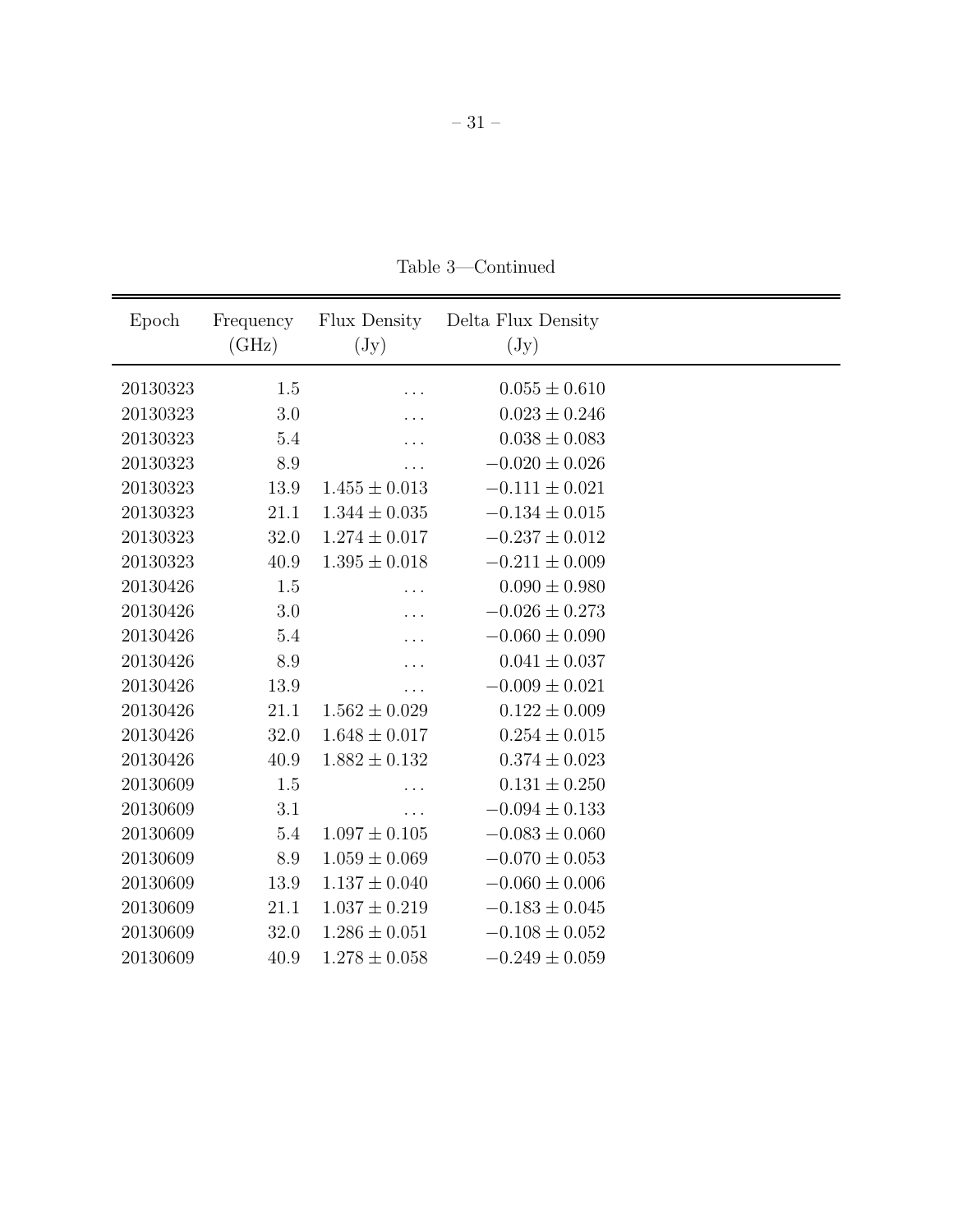– 32 –

Table 3—Continued

| Epoch    | Frequency | Flux Density      | Delta Flux Density |  |
|----------|-----------|-------------------|--------------------|--|
|          | (GHz)     | $(\mathrm{Jy})$   | $(\mathrm{Jy})$    |  |
| 20130808 | 1.5       |                   | $0.240 \pm 0.319$  |  |
| 20130808 | 3.0       | .                 | $0.106 \pm 0.043$  |  |
| 20130808 | 5.4       | $0.835 \pm 0.086$ | $0.096 \pm 0.007$  |  |
| 20130808 | 9.4       | $1.276 \pm 0.022$ | $0.055 \pm 0.008$  |  |
| 20130808 | 13.9      | $1.273 \pm 0.038$ | $0.118 \pm 0.013$  |  |
| 20130808 | 21.1      | $1.335 \pm 0.031$ | $0.161 \pm 0.013$  |  |
| 20130808 | 32.0      | $1.596 \pm 0.006$ | $0.225 \pm 0.010$  |  |
| 20130808 | 40.9      | $1.826 \pm 0.014$ | $0.391 \pm 0.011$  |  |
| 20130918 | 1.5       |                   | $-0.003 \pm 0.100$ |  |
| 20130918 | 3.0       | $0.796 \pm 0.025$ | $0.120 \pm 0.039$  |  |
| 20130918 | 5.4       | $1.134 \pm 0.032$ | $0.175 \pm 0.020$  |  |
| 20130918 | 8.9       | $1.190 \pm 0.023$ | $0.185 \pm 0.028$  |  |
| 20130918 | 13.9      | $1.295 \pm 0.014$ | $0.204 \pm 0.011$  |  |
| 20130918 | 21.1      | $1.336 \pm 0.013$ | $0.129 \pm 0.016$  |  |
| 20130918 | 32.0      | $1.227 \pm 0.031$ | $-0.172 \pm 0.031$ |  |
| 20130918 | 40.9      | $1.275 \pm 0.031$ | $-0.291 \pm 0.031$ |  |
| 20131026 | 1.5       | $0.588 \pm 0.037$ | $-0.055 \pm 0.150$ |  |
| 20131026 | 3.0       | $0.659 \pm 0.052$ | $-0.121 \pm 0.026$ |  |
| 20131026 | 5.4       | $0.826 \pm 0.020$ | $-0.015 \pm 0.023$ |  |
| 20131026 | 8.9       | $0.945 \pm 0.030$ | $-0.066 \pm 0.025$ |  |
| 20131026 | 13.9      | $1.085 \pm 0.015$ | $-0.016 \pm 0.008$ |  |
| 20131026 | 21.1      | $1.215 \pm 0.011$ | $0.022 \pm 0.003$  |  |
| 20131026 | 32.0      | $1.392 \pm 0.004$ | $0.057 \pm 0.007$  |  |
| 20131026 | 40.9      | $1.472 \pm 0.006$ | $0.013 \pm 0.014$  |  |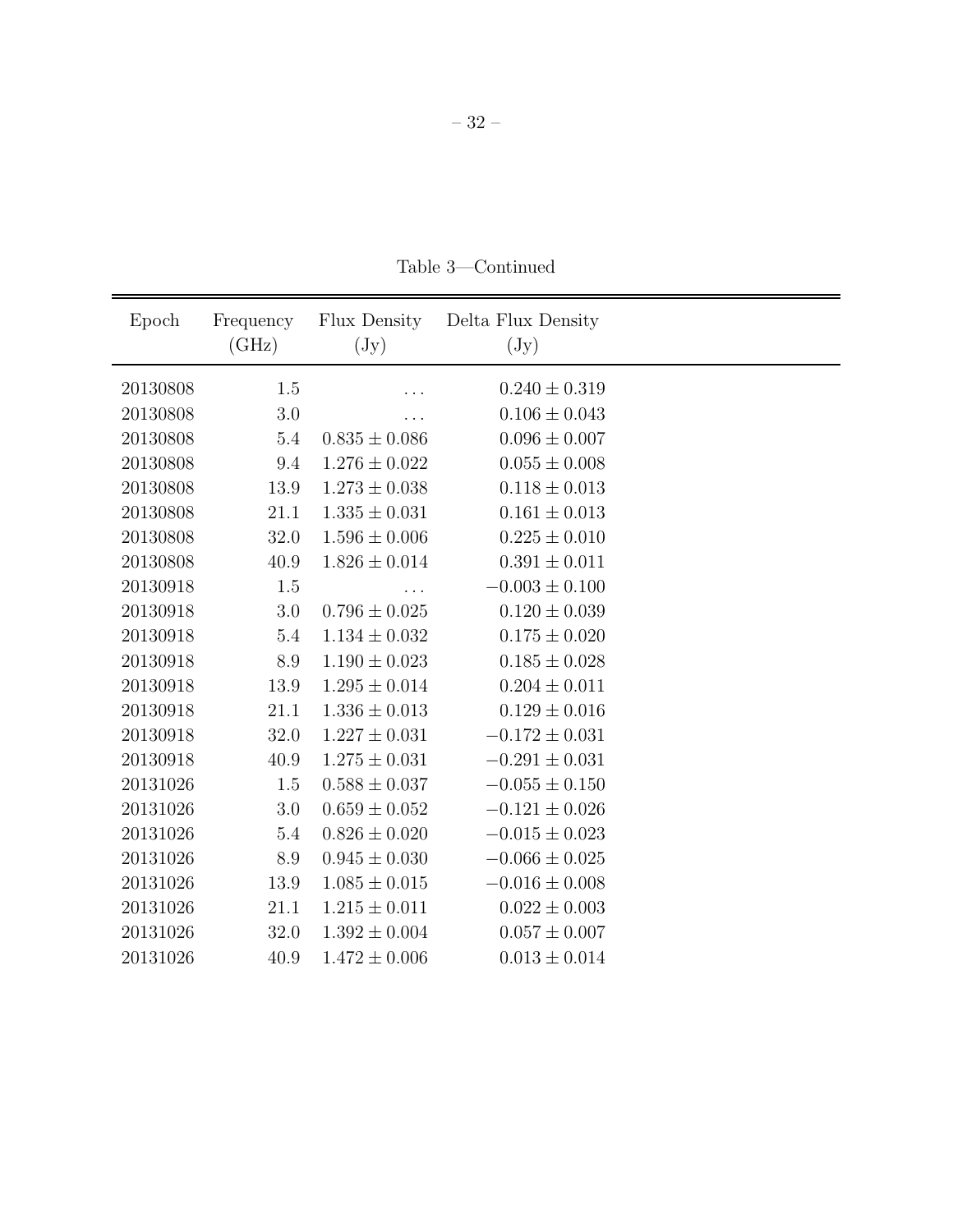Table 3—Continued

| Epoch    | Frequency | Flux Density      | Delta Flux Density |  |
|----------|-----------|-------------------|--------------------|--|
|          | (GHz)     | $(\mathrm{Jy})$   | $(\mathrm{Jy})$    |  |
|          |           |                   |                    |  |
| 20131129 | 1.5       | $0.683 \pm 0.025$ | $-0.055 \pm 0.197$ |  |
| 20131129 | 3.0       | $0.896 \pm 0.150$ | $0.137 \pm 0.049$  |  |
| 20131129 | 5.4       | $0.782 \pm 0.044$ | $0.147 \pm 0.026$  |  |
| 20131129 | 8.9       | $1.012 \pm 0.028$ | $0.241 \pm 0.018$  |  |
| 20131129 | 13.9      | $1.177 \pm 0.022$ | $0.335 \pm 0.008$  |  |
| 20131129 | 21.1      | $1.388 \pm 0.028$ | $0.393 \pm 0.017$  |  |
| 20131129 | 32.0      | $1.636 \pm 0.009$ | $0.492 \pm 0.003$  |  |
| 20131129 | 40.9      | $1.829 \pm 0.032$ | $0.499 \pm 0.005$  |  |
| 20131229 | 1.5       | .                 | $0.577 \pm 1.013$  |  |
| 20131229 | $3.0\,$   | $0.729 \pm 0.043$ | $-0.138 \pm 0.052$ |  |
| 20131229 | 5.4       | $0.647 \pm 0.062$ | $-0.149 \pm 0.026$ |  |
| 20131229 | 8.9       | $0.791 \pm 0.025$ | $-0.242 \pm 0.018$ |  |
| 20131229 | 13.9      | $0.887 \pm 0.028$ | $-0.335 \pm 0.008$ |  |
| 20131229 | 21.1      | $0.999 \pm 0.013$ | $-0.392 \pm 0.016$ |  |
| 20131229 | 32.0      | $1.146 \pm 0.005$ | $-0.490 \pm 0.004$ |  |
| 20131229 | 40.9      | $1.334 \pm 0.054$ | $-0.498 \pm 0.005$ |  |
| 20140215 | 1.5       | $0.538 \pm 0.095$ | $-0.032 \pm 0.189$ |  |
| 20140215 | 3.0       | $0.680 \pm 0.033$ | $-0.054 \pm 0.032$ |  |
| 20140215 | 5.4       | $0.720 \pm 0.040$ | $-0.043 \pm 0.023$ |  |
| 20140215 | 8.9       | $0.877\pm0.022$   | $-0.010 \pm 0.020$ |  |
| 20140215 | 13.9      | $0.970 \pm 0.012$ | $-0.038 \pm 0.009$ |  |
| 20140215 | 21.1      | $1.135 \pm 0.008$ | $-0.027 \pm 0.009$ |  |
| 20140215 | 32.0      | $1.374 \pm 0.003$ | $0.035 \pm 0.007$  |  |
| 20140215 | 40.9      | $1.556 \pm 0.015$ | $0.080 \pm 0.014$  |  |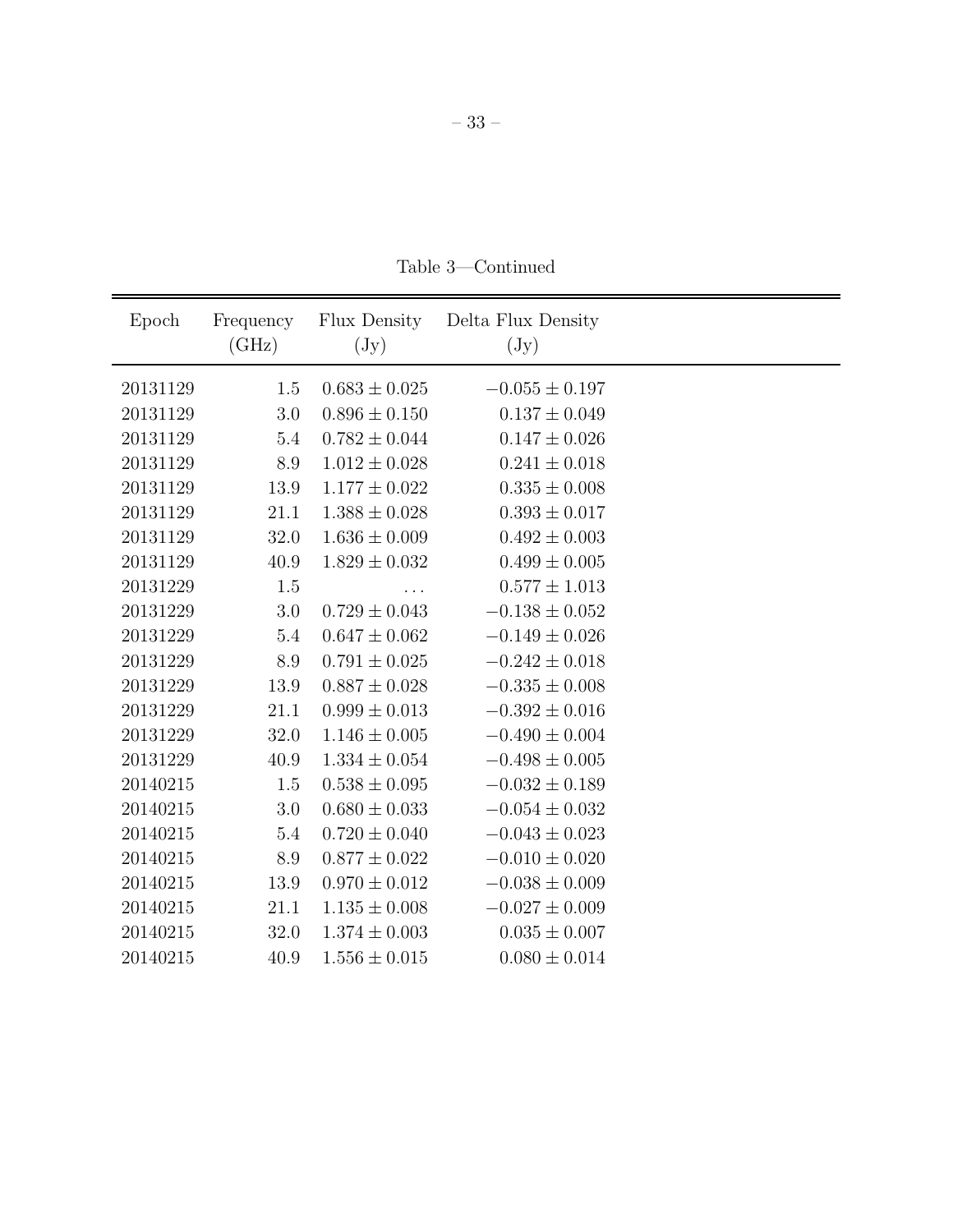| Epoch    | Frequency<br>(GHz) | Flux Density<br>$(\mathrm{Jy})$ | Delta Flux Density<br>$(\mathrm{Jy})$ |  |
|----------|--------------------|---------------------------------|---------------------------------------|--|
| 20140322 | 1.5                | $0.597 \pm 0.056$               | $0.009 \pm 0.049$                     |  |
| 20140322 | 3.0                | $0.682 \pm 0.025$               | $-0.056 \pm 0.011$                    |  |
| 20140322 | 5.4                | $0.999 \pm 0.042$               | $-0.065 \pm 0.019$                    |  |
| 20140322 | 8.9                | $0.860 \pm 0.017$               | $-0.042 \pm 0.013$                    |  |
| 20140322 | 13.9               | $1.001 \pm 0.015$               | $-0.020 \pm 0.005$                    |  |
| 20140322 | 21.1               | $1.166 \pm 0.008$               | $-0.003 \pm 0.013$                    |  |
| 20140322 | 32.0               | $1.392 \pm 0.002$               | $0.042 \pm 0.004$                     |  |
| 20140322 | 40.9               | $1.526 \pm 0.004$               | $0.050 \pm 0.013$                     |  |
| 20140426 | 1.5                | $0.512 \pm 0.077$               | $-0.076 \pm 0.219$                    |  |
| 20140426 | 3.0                | $0.775 \pm 0.039$               | $0.039 \pm 0.017$                     |  |
| 20140426 | 5.4                | $0.776 \pm 0.068$               | $0.007 \pm 0.034$                     |  |
| 20140426 | 8.9                | $0.862 \pm 0.011$               | $-0.016 \pm 0.029$                    |  |
| 20140426 | 13.9               | $0.944 \pm 0.009$               | $-0.088 \pm 0.005$                    |  |
| 20140426 | 21.1               | $1.057 \pm 0.005$               | $-0.122 \pm 0.004$                    |  |
| 20140426 | 32.0               | $1.264 \pm 0.006$               | $-0.124 \pm 0.006$                    |  |
| 20140426 | 40.9               | $1.466 \pm 0.005$               | $-0.071 \pm 0.007$                    |  |
| 20140531 | 1.5                | $0.590 \pm 0.009$               | $0.045 \pm 0.034$                     |  |
| 20140531 | 3.0                | $0.734 \pm 0.035$               | $-0.000 \pm 0.015$                    |  |
| 20140531 | 5.4                | $0.828 \pm 0.043$               | $-0.052 \pm 0.020$                    |  |
| 20140531 | 8.9                | $0.891 \pm 0.015$               | $-0.089 \pm 0.005$                    |  |
| 20140531 | 13.9               | $1.019 \pm 0.011$               | $-0.065 \pm 0.008$                    |  |
| 20140531 | 21.1               | $1.166 \pm 0.002$               | $-0.030 \pm 0.001$                    |  |
| 20140531 | 32.0               | $1.428 \pm 0.058$               | $0.044 \pm 0.008$                     |  |
| 20140531 | 40.9               | $1.871 \pm 0.177$               | $0.112 \pm 0.008$                     |  |

Table 3—Continued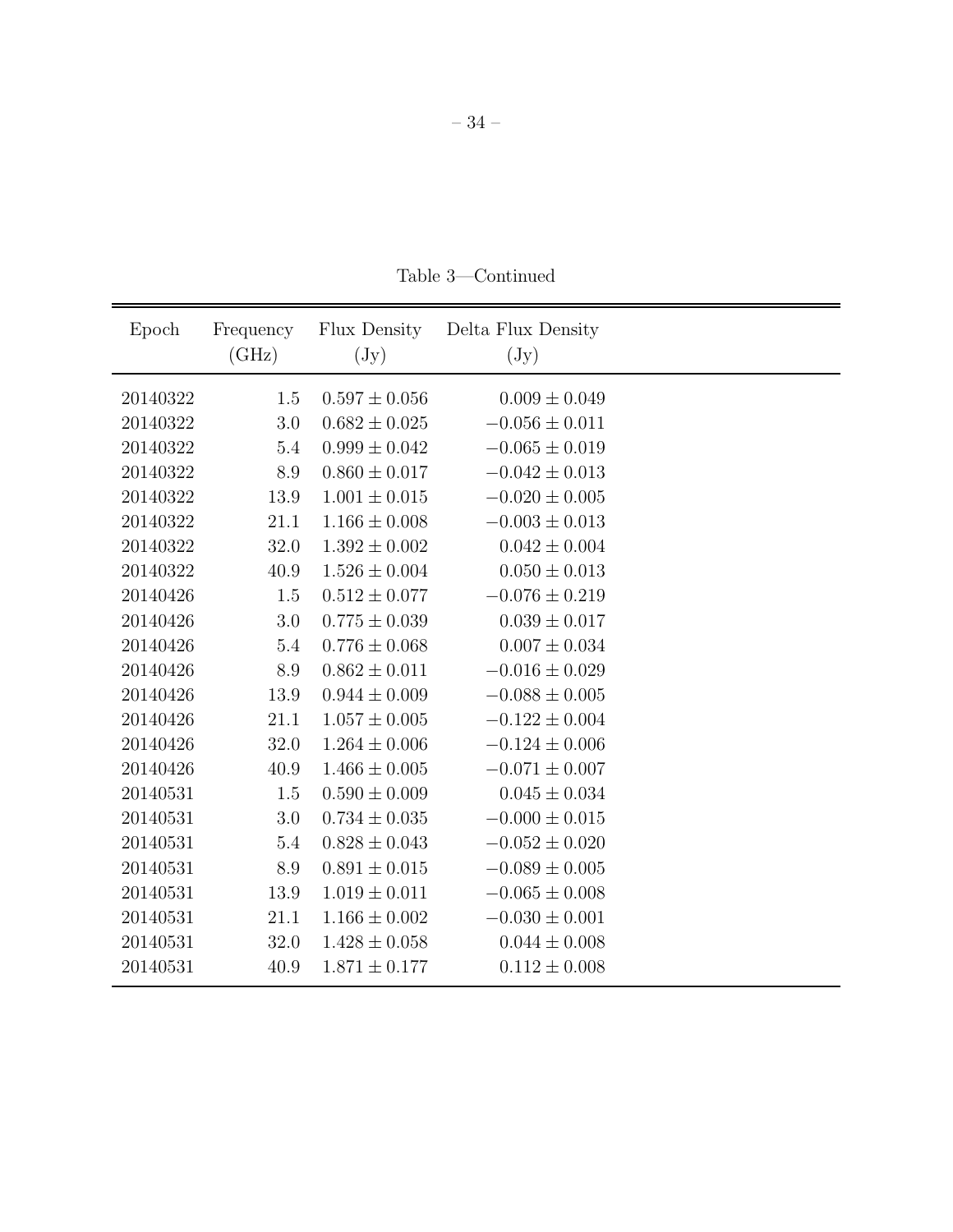<span id="page-34-0"></span>Table 4. ALMA Observations

| Epoch                                                                            | UT                                                                                                                | Beam B6 $(230 \text{ GHz})$<br>$(\text{arcsec}^2, \text{deg})$                                                                                                                                     | Beam B7 $(345 \text{ GHz})$<br>$(\text{arcsec}^2, \text{deg})$                                                                                                                                    | Flux Cal.                                                     |
|----------------------------------------------------------------------------------|-------------------------------------------------------------------------------------------------------------------|----------------------------------------------------------------------------------------------------------------------------------------------------------------------------------------------------|---------------------------------------------------------------------------------------------------------------------------------------------------------------------------------------------------|---------------------------------------------------------------|
| 20130708<br>20131102<br>20131218<br>20140128<br>20140222<br>20140321<br>20140425 | $02:14-02:44$<br>22:39-22:57<br>$14:07-14:27$<br>$10:26-10:44$<br>$09:20-09:45$<br>$09:17-09:35$<br>$06:59-07:29$ | $1.14 \times 0.53, 65.1$<br>$0.91 \times 0.46, -84.2$<br>$1.36 \times 0.64, 88.3$<br>$2.39 \times 0.78$ , 78.8<br>$1.89 \times 0.92, 69.3$<br>$0.99 \times 0.67, 79.3$<br>$0.71 \times 0.58, 78.7$ | $0.38 \times 0.29, 73.8$<br>$0.51 \times 0.30, -87.2$<br>$0.93 \times 0.44, 86.0$<br>$1.64 \times 0.52, 77.6$<br>$1.28 \times 0.62, 68.2$<br>$0.65 \times 0.43, 77.1$<br>$0.45 \times 0.38, 88.8$ | Titan<br>Neptune<br>Titan<br>Titan<br>Titan<br>Titan<br>Titan |
| 20140527                                                                         | 05:47-06:06                                                                                                       | $0.62 \times 0.50, -75.2$                                                                                                                                                                          | $0.40 \times 0.33$ , -75.8                                                                                                                                                                        | Titan                                                         |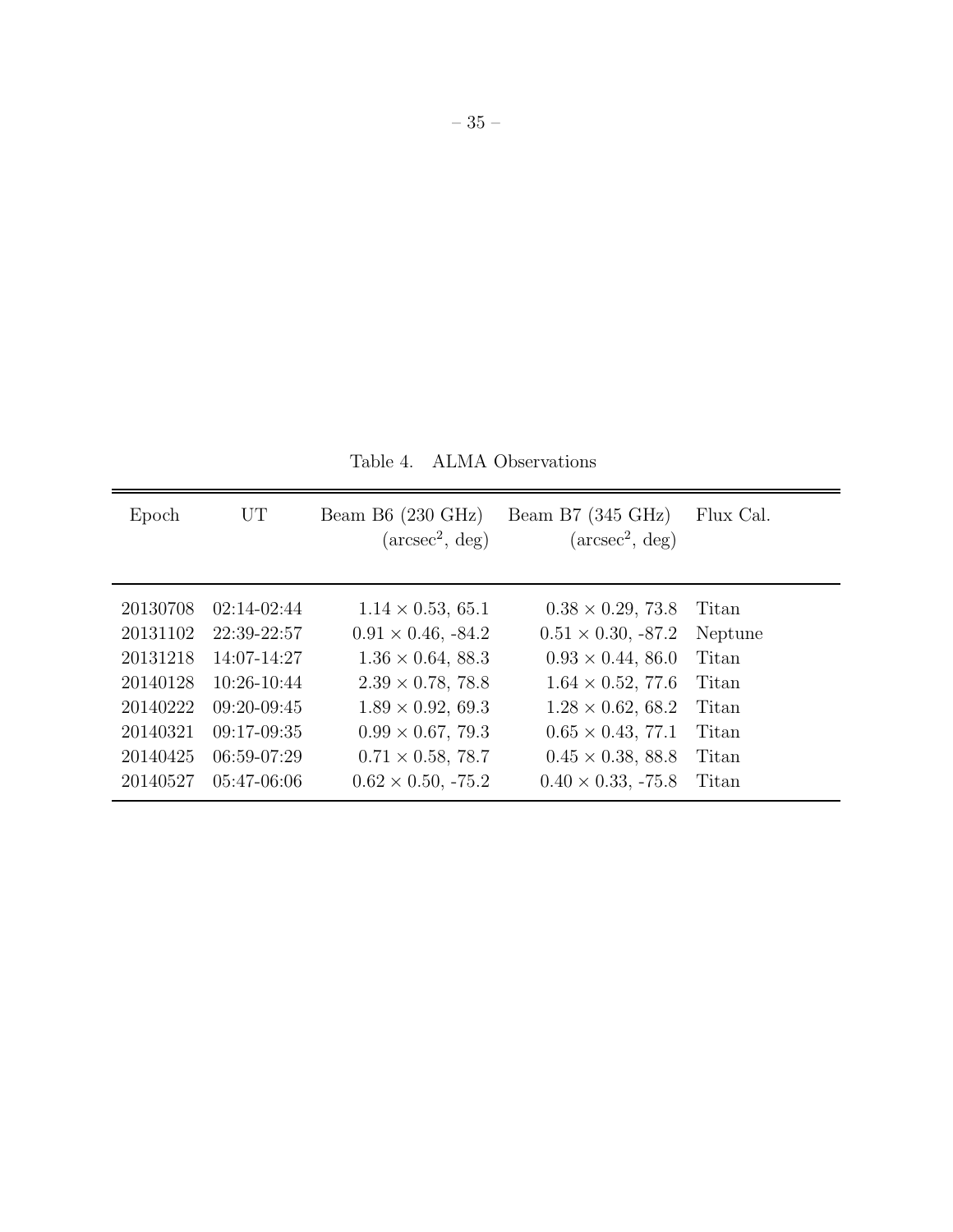| Epoch    | Source    | Flux Density $(Jy)$ |           |           |           |           |           |           |           |
|----------|-----------|---------------------|-----------|-----------|-----------|-----------|-----------|-----------|-----------|
|          |           | 218.0 GHz           | 220.0 GHz | 231.9 GHz | 233.8 GHz | 341.6 GHz | 343.6 GHz | 351.7 GHz | 353.6 GHz |
|          |           |                     |           |           |           |           |           |           |           |
| 20130708 | SgrAStar  | 3.792               | 3.795     | 3.872     | 3.892     | 4.259     | 4.278     | 4.270     | 4.265     |
| 20131102 | SgrAStar  | 4.635               | 4.649     | 4.752     | 4.758     | 4.537     | 4.564     | 4.569     | 4.537     |
| 20131218 | SgrAStar  | 2.976               | 2.970     | 2.997     | 3.010     | 3.032     | 3.046     | 3.012     | 3.003     |
| 20140128 | SgrAStar  | 3.868               | 3.868     | 3.944     | 3.957     | 4.293     | 4.313     | 4.309     | 4.294     |
| 20140222 | SgrAStar  | 2.811               | 2.803     | 2.800     | 2.801     | 2.332     | 2.341     | 2.311     | 2.301     |
| 20140321 | SgrAStar  | 4.078               | 4.047     | 3.983     | 4.002     | 3.476     | 3.447     | 3.428     | 3.406     |
| 20140425 | SgrAStar  | 4.121               | 4.111     | 4.004     | 4.163     | 4.296     | 4.287     | 4.295     | 4.064     |
| 20140527 | SgrAStar  | 3.054               | 3.048     | 3.054     | 3.051     | 2.587     | 2.596     | 2.568     | 2.556     |
| 20130708 | J1733-130 | 1.359               | 1.337     | 1.256     | 1.264     | 0.952     | 0.951     | 0.917     | 0.857     |
| 20131102 | J1733-130 | 1.586               | 1.570     | 1.429     | 1.413     | 0.998     | 0.994     | 0.995     | 0.998     |
| 20131218 | J1733-130 | 1.771               | 1.754     | 1.668     | 1.657     | 1.311     | 1.273     | 1.261     | 1.263     |
| 20140128 | J1733-130 | 1.576               | 1.561     | 1.477     | 1.482     | 1.203     | 1.190     | 1.181     | 1.173     |
| 20140222 | J1733-130 | 1.649               | 1.638     | 1.557     | 1.560     | 1.214     | 1.201     | 1.192     | 1.187     |
| 20140321 | J1733-130 | 1.517               | 1.502     | 1.426     | 1.426     | 1.125     | 1.109     | 1.097     | 1.092     |
| 20140425 | J1733-130 | 1.545               | 1.532     | 1.406     | 1.449     | 1.140     | 1.126     | 1.114     | 1.053     |
| 20140527 | J1733-130 | 1.619               | 1.600     | 1.517     | 1.514     | 1.179     | 1.169     | 1.142     | 1.150     |
| 20131218 | J1427-421 | 2.899               | 2.876     | 2.739     | 2.750     | 2.131     | 2.079     | 2.065     | 2.058     |
| 20140128 | J1427-421 | 3.073               | 3.041     | 2.908     | 2.907     | 2.422     | 2.387     | 2.375     | 2.379     |
| 20140222 | J1427-421 | 3.370               | 3.353     | 3.201     | 3.206     | 2.665     | 2.658     | 2.639     | 2.645     |
| 20140321 | J1427-421 | 3.773               | 3.735     | 3.570     | 3.582     | 2.931     | 2.900     | 2.859     | 2.856     |
| 20140425 | J1427-421 | 4.015               | 3.984     | 3.669     | 3.799     | $-0.019$  | $-0.019$  | $-0.016$  | $-0.015$  |
| 20140527 | J1427-421 | 4.227               | 4.187     | 4.002     | 4.002     | 3.253     | 3.217     | 3.191     | 3.176     |
| 20130708 | J1700-261 | 0.967               | 0.962     | 0.914     | 0.916     | 0.701     | 0.685     | 0.666     | 0.651     |
| 20131102 | J1700-261 | 0.791               | 0.784     | 0.721     | 0.720     | 0.517     | 0.518     | 0.525     | 0.522     |
| 20131218 | J1700-261 | 0.774               | 0.775     | 0.732     | 0.734     | 0.592     | 0.583     | 0.574     | 0.585     |
| 20140128 | J1700-261 | 0.887               | 0.882     | 0.842     | 0.846     | 0.716     | 0.707     | 0.706     | 0.700     |
| 20140222 | J1700-261 | 0.969               | 0.961     | 0.921     | 0.924     | 0.749     | 0.744     | 0.738     | 0.738     |
| 20140321 | J1700-261 | 0.846               | 0.838     | 0.800     | 0.804     | 0.664     | 0.657     | 0.650     | 0.646     |
| 20140425 | J1700-261 | $\cdots$            | $\cdots$  | $\cdots$  | $\ldots$  | 0.773     | 0.763     | 0.757     | 0.723     |
| 20140527 | J1700-261 | 1.072               | 1.062     | 1.004     | 1.005     | 0.824     | 0.799     | 0.803     | 0.799     |

Table 5. ALMA Results

<span id="page-35-0"></span>– 36 –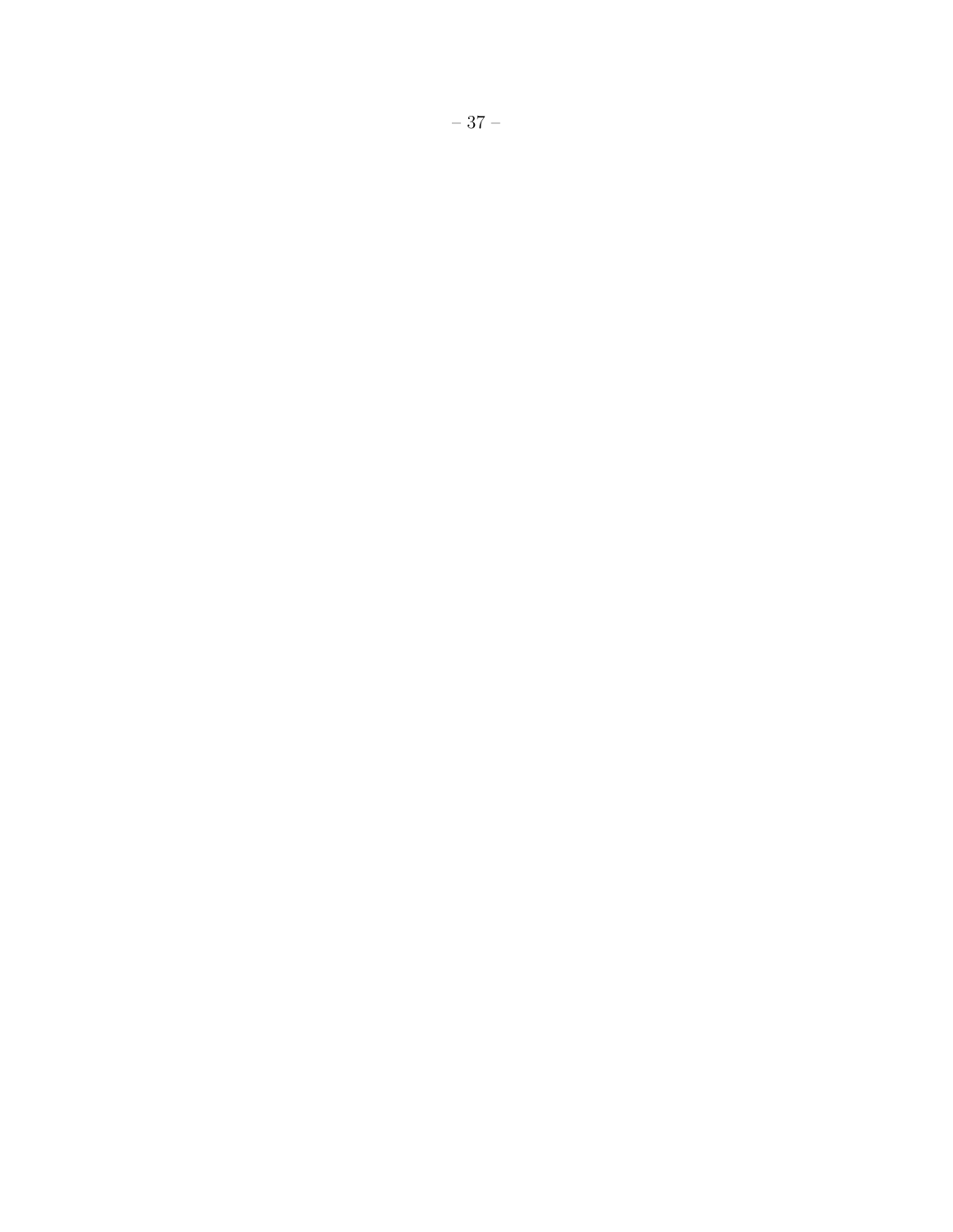<span id="page-37-0"></span>Table 6. SMA Results

| Epoch    | UT    | Frequency | $S_{\rm Sgr\ A*}$ | $S_{\rm J1733-130}$ |  |
|----------|-------|-----------|-------------------|---------------------|--|
|          |       | (GHz)     | $(\mathrm{Jy})$   | $(\mathrm{Jy})$     |  |
| 20130601 | 13:18 | 218.60    | $3.217 \pm 0.168$ | $1.514 \pm 0.083$   |  |
| 20130605 | 13:23 | 336.40    | $2.680 \pm 0.145$ | $1.110 \pm 0.081$   |  |
| 20130609 | 13:21 | 271.80    | $4.743 \pm 0.246$ | $1.276 \pm 0.081$   |  |
| 20130610 | 13:32 | 265.99    | $3.237 \pm 0.188$ | $1.271 \pm 0.106$   |  |
| 20130612 | 12:15 | 271.79    | $4.055 \pm 0.206$ | $1.319 \pm 0.078$   |  |
| 20130615 | 12:08 | 218.48    | $3.951 \pm 0.210$ | $1.514 \pm 0.086$   |  |
| 20130616 | 12:53 | 218.95    | $3.956 \pm 0.210$ | $1.452 \pm 0.088$   |  |
| 20130617 | 12:15 | 219.71    | $4.836 \pm 0.245$ | $1.452\pm0.080$     |  |
| 20130618 | 12:03 | 218.47    | $4.605 \pm 0.237$ | $1.605 \pm 0.098$   |  |
| 20130619 | 12:41 | 218.95    | $3.618 \pm 0.193$ | $1.489 \pm 0.088$   |  |
| 20130620 | 12:13 | 214.60    | $3.982 \pm 0.207$ | $1.451 \pm 0.097$   |  |
| 20130621 | 12:37 | 218.77    | $4.018 \pm 0.213$ | $1.454 \pm 0.119$   |  |
| 20130622 | 12:41 | 218.93    | $3.957 \pm 0.205$ | $1.451 \pm 0.086$   |  |
| 20130623 | 11:39 | 218.68    | $4.079 \pm 0.249$ | $1.464 \pm 0.114$   |  |
| 20130624 | 12:10 | 218.75    | $3.986 \pm 0.224$ | $1.356 \pm 0.141$   |  |
| 20130626 | 11:43 | 218.68    | $3.980 \pm 0.211$ | $1.395 \pm 0.083$   |  |
| 20130630 | 12:13 | 333.40    | $3.832 \pm 0.259$ | $1.053 \pm 0.137$   |  |
| 20130701 | 10:35 | 342.96    | $4.023 \pm 0.212$ | $1.056 \pm 0.083$   |  |
| 20130705 | 07:18 | 226.86    | $4.204 \pm 0.228$ | $1.384 \pm 0.073$   |  |
| 20130705 | 08:55 | 226.86    | $4.796 \pm 0.245$ | $1.420 \pm 0.072$   |  |
| 20130705 | 11:41 | 226.86    | $3.980 \pm 0.204$ | $1.398 \pm 0.073$   |  |
| 20130708 | 11:07 | 218.87    | $3.989 \pm 0.205$ | $1.409 \pm 0.074$   |  |
| 20130713 | 10:55 | 336.38    | $3.524 \pm 0.195$ | $1.074 \pm 0.067$   |  |
| 20130714 | 10:44 | 333.40    | $3.267 \pm 0.194$ | $1.116 \pm 0.101$   |  |
| 20130716 | 10:36 | 218.84    | $3.265 \pm 0.184$ | $1.430 \pm 0.105$   |  |
| 20130717 | 11:05 | 265.99    | $3.439 \pm 0.181$ | $1.263 \pm 0.088$   |  |
| 20130719 | 10:32 | 265.97    | $3.315 \pm 0.170$ | $1.090 \pm 0.064$   |  |
| 20130720 | 10:42 | 271.78    | $3.597 \pm 0.188$ | $1.206 \pm 0.080$   |  |
| 20130721 | 10:30 | 218.69    | $2.887 \pm 0.152$ | $1.267 \pm 0.064$   |  |
| 20130723 | 10:43 | 218.84    | $3.463 \pm 0.215$ | $1.391 \pm 0.141$   |  |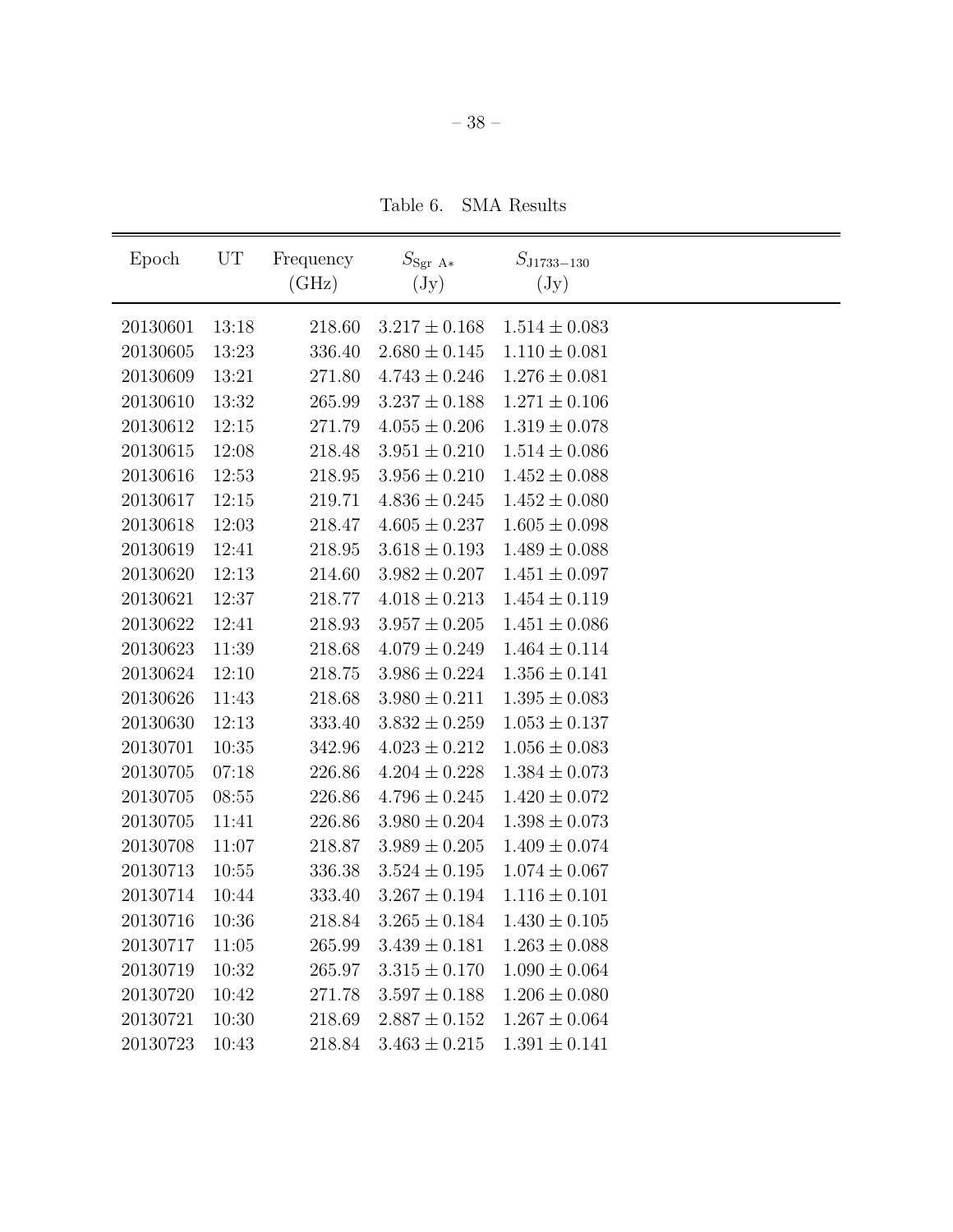Table 6—Continued

| Epoch    | UT    | Frequency | $S_{\rm Sgr\ A*}$ | $S_{\rm J1733-130}$ |  |
|----------|-------|-----------|-------------------|---------------------|--|
|          |       | (GHz)     | $(\mathrm{Jy})$   | $(\mathrm{Jy})$     |  |
| 20130724 | 10:45 | 218.90    | $3.522 \pm 0.207$ | $1.406 \pm 0.098$   |  |
| 20130728 | 10:12 | 336.07    | $3.467 \pm 0.268$ | $1.174 \pm 0.258$   |  |
| 20130731 | 10:07 | 218.79    | $3.869 \pm 0.401$ | $1.347 \pm 0.140$   |  |
| 20130801 | 09:58 | 218.79    | $3.475 \pm 0.248$ | $1.419 \pm 0.085$   |  |
| 20130802 | 09:38 | 218.79    | $4.200 \pm 0.217$ | $1.454\pm0.080$     |  |
| 20130803 | 09:01 | 218.82    | $4.740 \pm 0.244$ | $1.428 \pm 0.072$   |  |
| 20130804 | 08:46 | 334.73    | $5.044 \pm 0.287$ | $1.122 \pm 0.177$   |  |
| 20130804 | 09:39 | 215.44    | $4.727 \pm 0.250$ | $1.499 \pm 0.089$   |  |
| 20130805 | 08:51 | 336.98    | $4.854 \pm 0.340$ | $1.151 \pm 0.350$   |  |
| 20130806 | 09:49 | 218.96    | $3.788 \pm 0.205$ | $1.558 \pm 0.087$   |  |
| 20130808 | 09:09 | 333.98    | $4.014 \pm 0.291$ | $1.091 \pm 0.122$   |  |
| 20130809 | 08:34 | 218.85    | $4.298 \pm 0.224$ | $1.538 \pm 0.098$   |  |
| 20130810 | 09:13 | 218.77    | $4.356 \pm 0.333$ | $1.528 \pm 0.162$   |  |
| 20130811 | 08:55 | 218.77    | $3.857\pm0.294$   | $1.451 \pm 0.138$   |  |
| 20130812 | 09:10 | 218.99    | $3.744 \pm 0.205$ | $1.557 \pm 0.096$   |  |
| 20130813 | 09:10 | 218.66    | $4.642 \pm 0.246$ | $1.513 \pm 0.089$   |  |
| 20130814 | 08:19 | 334.00    | $4.469 \pm 0.275$ | $1.109 \pm 0.124$   |  |
| 20130815 | 03:27 | 226.85    | $3.307 \pm 0.172$ | $1.517 \pm 0.085$   |  |
| 20130815 | 03:56 | 226.85    | $3.228 \pm 0.173$ | $1.475 \pm 0.081$   |  |
| 20130815 | 04:27 | 226.85    | $3.114 \pm 0.163$ | $1.514 \pm 0.084$   |  |
| 20130815 | 04:56 | 226.85    | $3.062 \pm 0.165$ | $1.523 \pm 0.084$   |  |
| 20130815 | 05:27 | 226.85    | $3.118 \pm 0.164$ | $1.510 \pm 0.083$   |  |
| 20130815 | 05:56 | 226.85    | $3.641 \pm 0.192$ | $1.490 \pm 0.078$   |  |
| 20130815 | 06:25 | 226.85    | $3.623 \pm 0.186$ | $1.510 \pm 0.081$   |  |
| 20130815 | 06:57 | 226.85    | $3.582 \pm 0.184$ | $1.497 \pm 0.080$   |  |
| 20130815 | 07:25 | 226.85    | $3.638 \pm 0.188$ | $1.516 \pm 0.088$   |  |
| 20130815 | 08:01 | 226.85    | $3.742 \pm 0.196$ | $1.494 \pm 0.078$   |  |
| 20130815 | 08:26 | 226.85    | $3.533 \pm 0.182$ | $1.495 \pm 0.083$   |  |
| 20130815 | 08:53 | 226.85    | $3.529 \pm 0.182$ | $1.497 \pm 0.081$   |  |
| 20130815 | 09:24 | 226.85    | $3.332 \pm 0.176$ | $1.530 \pm 0.090$   |  |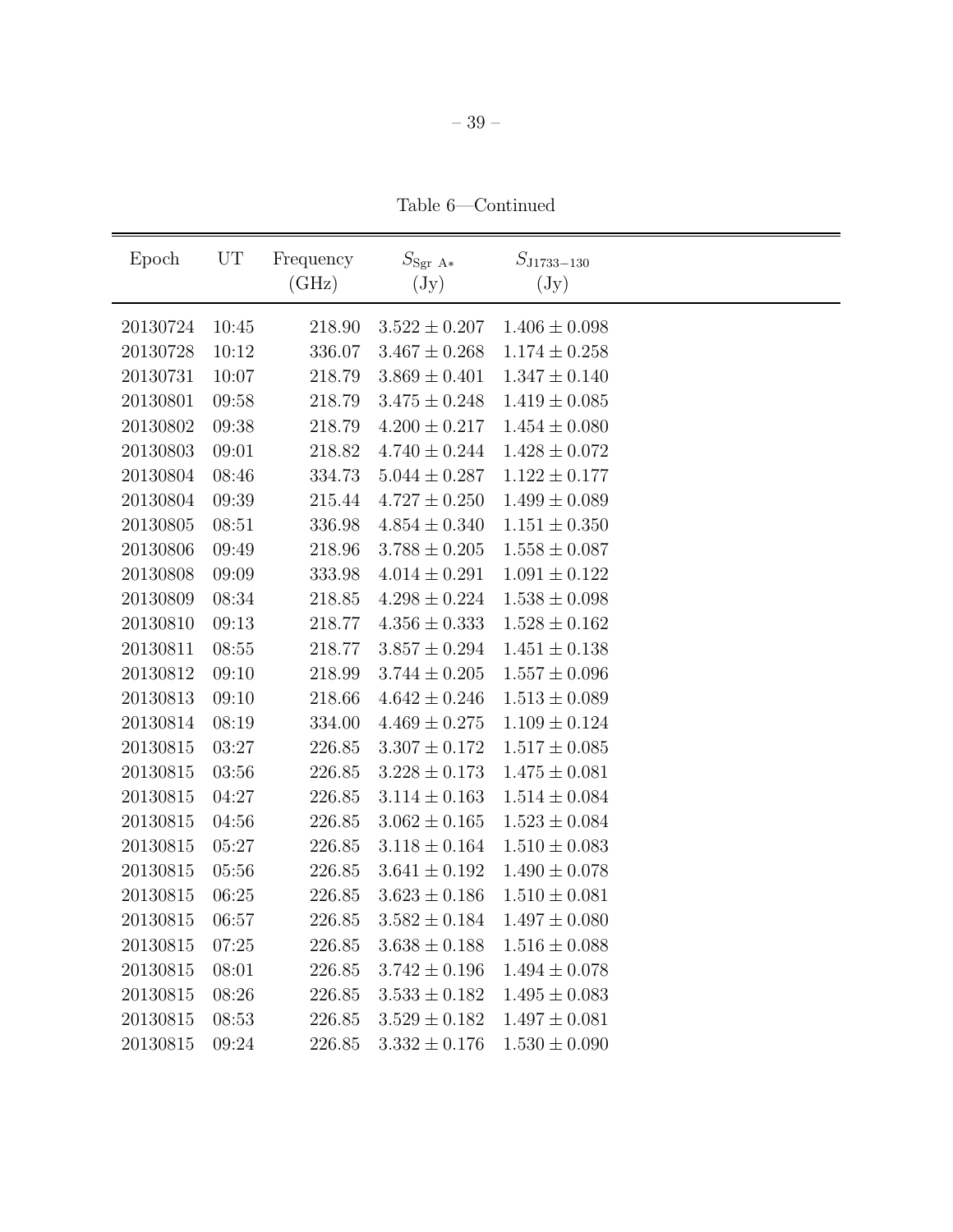Table 6—Continued

| Epoch    | UT      | Frequency  | $S_{\rm Sgr\ A*}$ | $S_{\rm J1733-130}$ |  |
|----------|---------|------------|-------------------|---------------------|--|
|          |         | (GHz)      | $(\mathrm{Jy})$   | $(\mathrm{Jy})$     |  |
| 20130816 | 08:12   | 220.59     | $3.149 \pm 0.165$ | $1.475 \pm 0.082$   |  |
| 20130914 | 06:24   | 218.93     | $4.685 \pm 0.246$ | $1.540 \pm 0.083$   |  |
| 20130916 | 06:28   | 331.32     | $5.048 \pm 0.282$ | $1.100 \pm 0.114$   |  |
| 20130917 | 06:43   | 219.19     | $4.736 \pm 0.238$ | $1.550 \pm 0.079$   |  |
| 20130918 | 06:15   | 331.31     | $5.492 \pm 0.280$ | $1.149 \pm 0.091$   |  |
| 20130920 | 06:12   | 331.31     | $5.310 \pm 0.318$ | $1.162 \pm 0.169$   |  |
| 20130921 | 05:01   | 219.87     | $4.778 \pm 0.242$ | $1.496 \pm 0.083$   |  |
| 20130921 | 05:01   | 334.79     | $5.751 \pm 0.297$ | $1.155 \pm 0.104$   |  |
| 20130922 | 05:49   | 220.64     | $4.566 \pm 0.233$ | $1.513 \pm 0.087$   |  |
| 20130922 | 05:49   | 355.92     | $6.090 \pm 0.342$ | $1.132 \pm 0.197$   |  |
| 20130924 | 05:38   | 331.37     | $5.093 \pm 0.297$ | $1.111 \pm 0.161$   |  |
| 20130925 | 06:30   | 219.21     | $4.271 \pm 0.216$ | $1.540 \pm 0.080$   |  |
| 20130926 | 06:28   | 218.93     | $4.345 \pm 0.219$ | $1.548 \pm 0.081$   |  |
| 20130928 | 05:24   | 220.71     | $4.229 \pm 0.214$ | $1.561 \pm 0.086$   |  |
| 20130928 | 05:24   | 355.92     | $5.330 \pm 0.294$ | $1.092 \pm 0.153$   |  |
| 20130930 | 05:54   | 220.28     | $4.335 \pm 0.219$ | $1.557 \pm 0.082$   |  |
| 20131002 | $05:32$ | 220.27     | $5.007 \pm 0.261$ | $1.517 \pm 0.095$   |  |
| 20131003 | 05:30   | 220.27     | $3.438 \pm 0.190$ | $1.577 \pm 0.125$   |  |
| 20131004 | 04:22   | 219.85     | $5.101 \pm 0.260$ | $1.607 \pm 0.090$   |  |
| 20131006 | 05:06   | 334.92     | $4.424 \pm 0.244$ | $1.163 \pm 0.113$   |  |
| 20131007 | 05:00   | 220.27     | $4.574 \pm 0.232$ | $1.557 \pm 0.087$   |  |
| 20131008 | 04:37   | 239.61     | $4.035 \pm 0.215$ | $1.521 \pm 0.085$   |  |
| 20131012 | 04:26   | 218.83     | $5.420 \pm 0.290$ | $1.555 \pm 0.095$   |  |
| 20131013 | 04:27   | $218.83\,$ | $4.530 \pm 0.235$ | $1.492 \pm 0.090$   |  |
| 20131022 | 04:08   | 239.61     | $3.630 \pm 0.190$ | $1.536 \pm 0.098$   |  |
| 20131101 | 03:25   | 218.90     | $4.532 \pm 0.235$ | $1.618 \pm 0.098$   |  |
| 20131102 | 03:16   | 219.37     | $4.118 \pm 0.219$ | $1.585 \pm 0.087$   |  |
| 20140116 | 19:58   | 225.02     | $2.957 \pm 0.150$ | $1.383 \pm 0.071$   |  |
| 20140408 | 13:59   | 266.10     | $3.482 \pm 0.180$ | $1.271 \pm 0.070$   |  |
| 20140409 | 16:42   | 334.01     | $3.232 \pm 0.183$ | $1.157 \pm 0.106$   |  |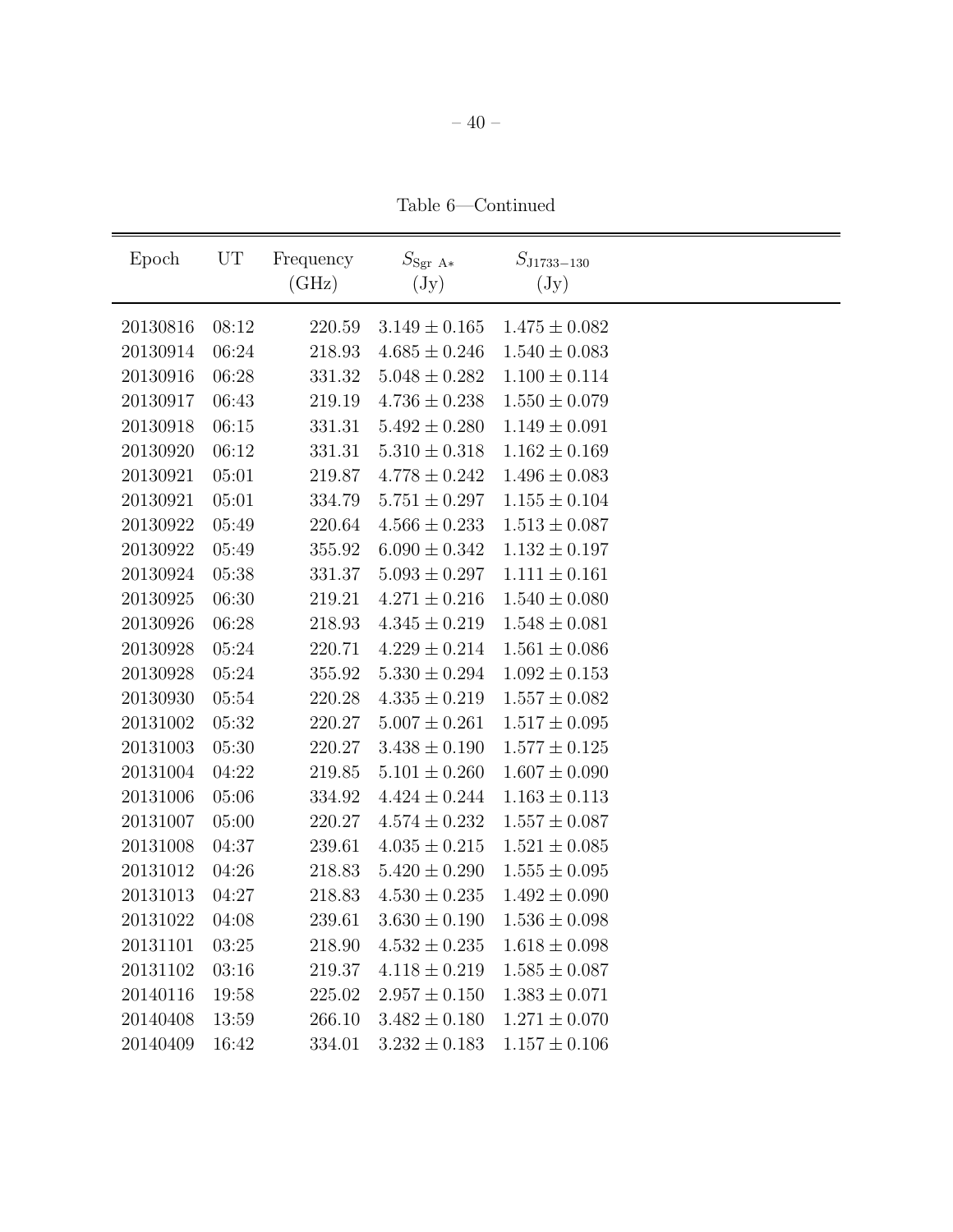Table 6—Continued

| Epoch    | UT    | Frequency | $S_{\text{Sgr A*}}$ | $S_{\rm J1733-130}$ |  |
|----------|-------|-----------|---------------------|---------------------|--|
|          |       | (GHz)     | $(\mathrm{Jy})$     | $(\mathrm{Jy})$     |  |
| 20140410 | 17:01 | 219.74    | $4.211 \pm 0.214$   | $1.473 \pm 0.082$   |  |
| 20140412 | 16:41 | 218.92    | $4.361 \pm 0.221$   | $1.549 \pm 0.081$   |  |
| 20140415 | 16:22 | 356.05    | $4.146 \pm 0.280$   | $1.162 \pm 0.213$   |  |
| 20140416 | 16:40 | 218.78    | $3.820 \pm 0.192$   | $1.441 \pm 0.075$   |  |
| 20140417 | 16:37 | 218.43    | $3.976 \pm 0.203$   | $1.567\pm0.082$     |  |
| 20140422 | 16:10 | 220.56    | $3.228 \pm 0.202$   | $1.491 \pm 0.091$   |  |
| 20140423 | 16:47 | 218.97    | $3.479 \pm 0.188$   | $1.497 \pm 0.095$   |  |
| 20140425 | 15:19 | 215.27    | $3.301\pm0.179$     | $1.578 \pm 0.083$   |  |
| 20140505 | 15:01 | 219.02    | $4.022 \pm 0.212$   | $1.575 \pm 0.083$   |  |
| 20140506 | 14:49 | 218.74    | $3.409 \pm 0.176$   | $1.588 \pm 0.087$   |  |
| 20140510 | 13:43 | 336.95    | $4.499 \pm 0.237$   | $1.253 \pm 0.100$   |  |
| 20140511 | 14:15 | 336.95    | $3.387 \pm 0.182$   | $1.241 \pm 0.112$   |  |
| 20140512 | 15:43 | 218.93    | $4.155 \pm 0.214$   | $1.648 \pm 0.089$   |  |
| 20140521 | 14:31 | 219.00    | $3.368 \pm 0.181$   | $1.584 \pm 0.087$   |  |
| 20140522 | 14:12 | 219.00    | $4.127 \pm 0.215$   | $1.571 \pm 0.084$   |  |
| 20140523 | 14:15 | 332.14    | $1.999 \pm 0.135$   | $1.205 \pm 0.113$   |  |
| 20140826 | 08:13 | 335.55    | $3.173 \pm 0.168$   | $0.976 \pm 0.070$   |  |
| 20140829 | 07:09 | 353.75    | $4.458 \pm 0.271$   | $0.880 \pm 0.208$   |  |
| 20140902 | 07:39 | 241.36    | $2.955 \pm 0.153$   | $1.156 \pm 0.069$   |  |
| 20140903 | 07:45 | 271.52    | $2.799 \pm 0.145$   | $1.054 \pm 0.069$   |  |
| 20140904 | 07:07 | 220.77    | $2.586 \pm 0.138$   | $1.259 \pm 0.082$   |  |
| 20140905 | 07:20 | 220.77    | $2.924 \pm 0.154$   | $1.242 \pm 0.082$   |  |
| 20140909 | 07:18 | 241.36    | $3.020 \pm 0.176$   | $1.149 \pm 0.092$   |  |
| 20140912 | 06:06 | 335.59    | $2.421 \pm 0.136$   | $0.750 \pm 0.068$   |  |
| 20140915 | 05:45 | 220.20    | $2.158 \pm 0.153$   | $1.165 \pm 0.107$   |  |
| 20140917 | 06:19 | 333.39    | $2.500 \pm 0.141$   | $0.670 \pm 0.084$   |  |
| 20140925 | 05:40 | 214.17    | $2.154 \pm 0.119$   | $1.181 \pm 0.066$   |  |
| 20140930 | 05:15 | 219.42    | $2.309 \pm 0.142$   | $1.159 \pm 0.066$   |  |
| 20141001 | 05:50 | 213.23    | $2.747 \pm 0.159$   | $1.195 \pm 0.069$   |  |
| 20141002 | 05:05 | 213.44    | $3.456 \pm 0.182$   | $1.225 \pm 0.068$   |  |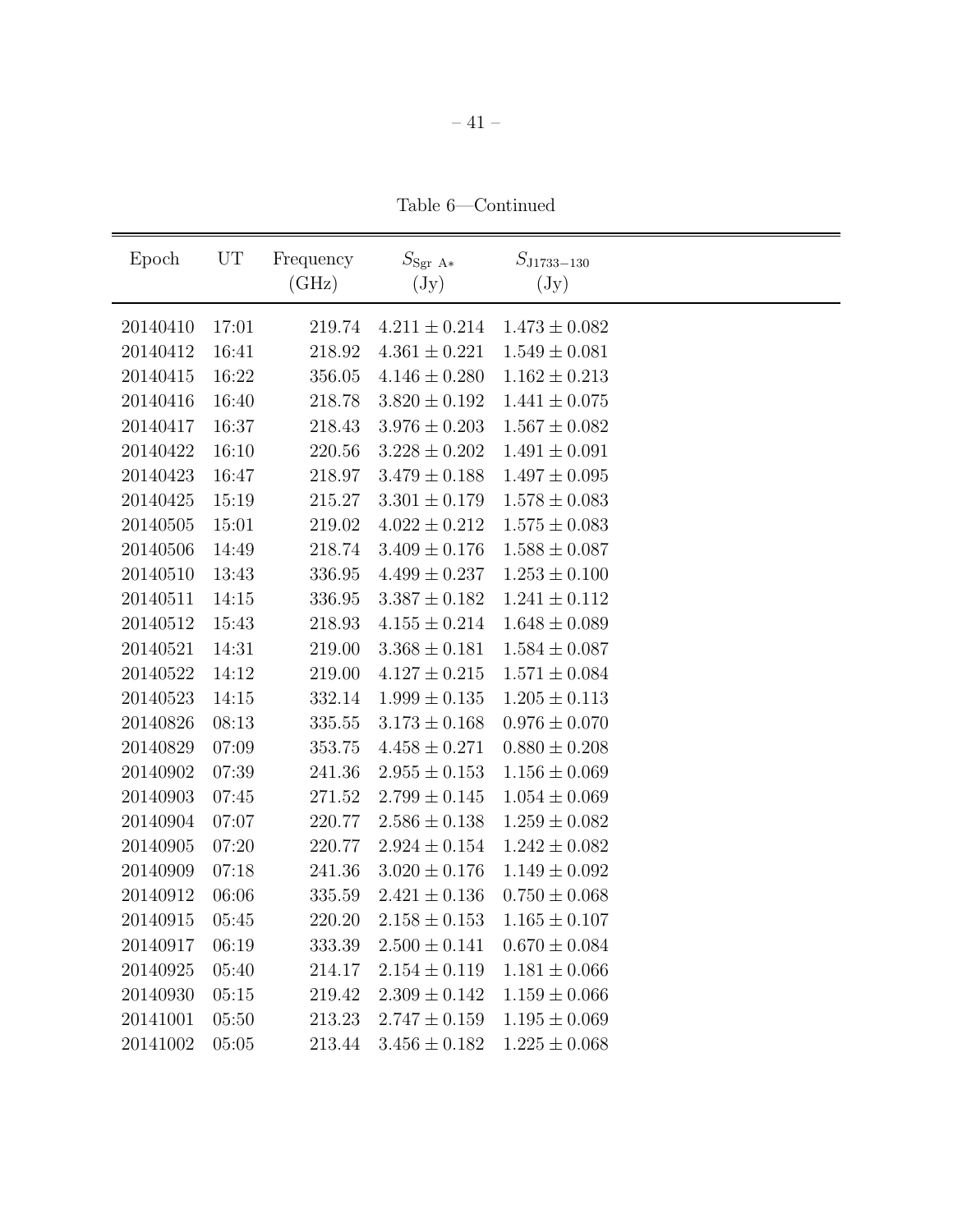Table 6—Continued

| Epoch    | UT    | Frequency<br>(GHz) | $S_{\rm Sgr\ A*}$<br>$(\mathrm{Jy})$ | $S_{\rm J1733-130}$<br>$(\mathrm{Jy})$ |  |
|----------|-------|--------------------|--------------------------------------|----------------------------------------|--|
| 20141003 | 05:39 | 219.52             | $3.191 \pm 0.178$                    | $1.196 \pm 0.069$                      |  |
| 20141005 | 05:25 | 218.68             | $2.557 \pm 0.160$                    | $1.262 \pm 0.075$                      |  |
| 20141006 | 05:36 | 218.67             | $2.659 \pm 0.167$                    | $1.190 \pm 0.075$                      |  |
| 20141009 | 05:18 | 218.62             | $4.222 \pm 0.250$                    | $1.163 \pm 0.070$                      |  |
| 20141015 | 05:24 | 219.71             | $3.514 \pm 0.317$                    | $1.149 \pm 0.140$                      |  |
| 20141016 | 05:16 | 218.90             | $3.804 \pm 0.259$                    | $1.148 \pm 0.087$                      |  |
| 20141021 | 05:03 | 220.26             | $4.190 \pm 0.235$                    | $1.175 \pm 0.090$                      |  |
| 20141025 | 04:09 | 219.42             | $3.139 \pm 0.170$                    | $1.150 \pm 0.065$                      |  |
| 20141029 | 04:10 | 335.58             | $3.783 \pm 0.227$                    | $0.824 \pm 0.115$                      |  |
| 20141030 | 04:03 | 335.58             | $3.365 \pm 0.219$                    | $0.893 \pm 0.130$                      |  |
| 20141031 | 04:18 | 356.16             | $2.961 \pm 0.282$                    | $0.971 \pm 0.178$                      |  |
| 20141103 | 04:10 | 220.27             | $3.502 \pm 0.316$                    | $1.158\pm0.175$                        |  |
| 20141104 | 04:09 | 218.63             | $3.701 \pm 0.346$                    | $1.062 \pm 0.251$                      |  |
| 20141107 | 03:49 | 220.26             | $3.680 \pm 0.281$                    | $1.102 \pm 0.096$                      |  |
| 20141109 | 03:55 | 333.33             | $3.531 \pm 0.252$                    | $0.672 \pm 0.117$                      |  |
| 20141110 | 03:46 | 333.36             | $2.359 \pm 0.199$                    | $0.787 \pm 0.084$                      |  |
| 20141112 | 03:51 | 333.36             | $2.609 \pm 0.201$                    | $0.717 \pm 0.093$                      |  |